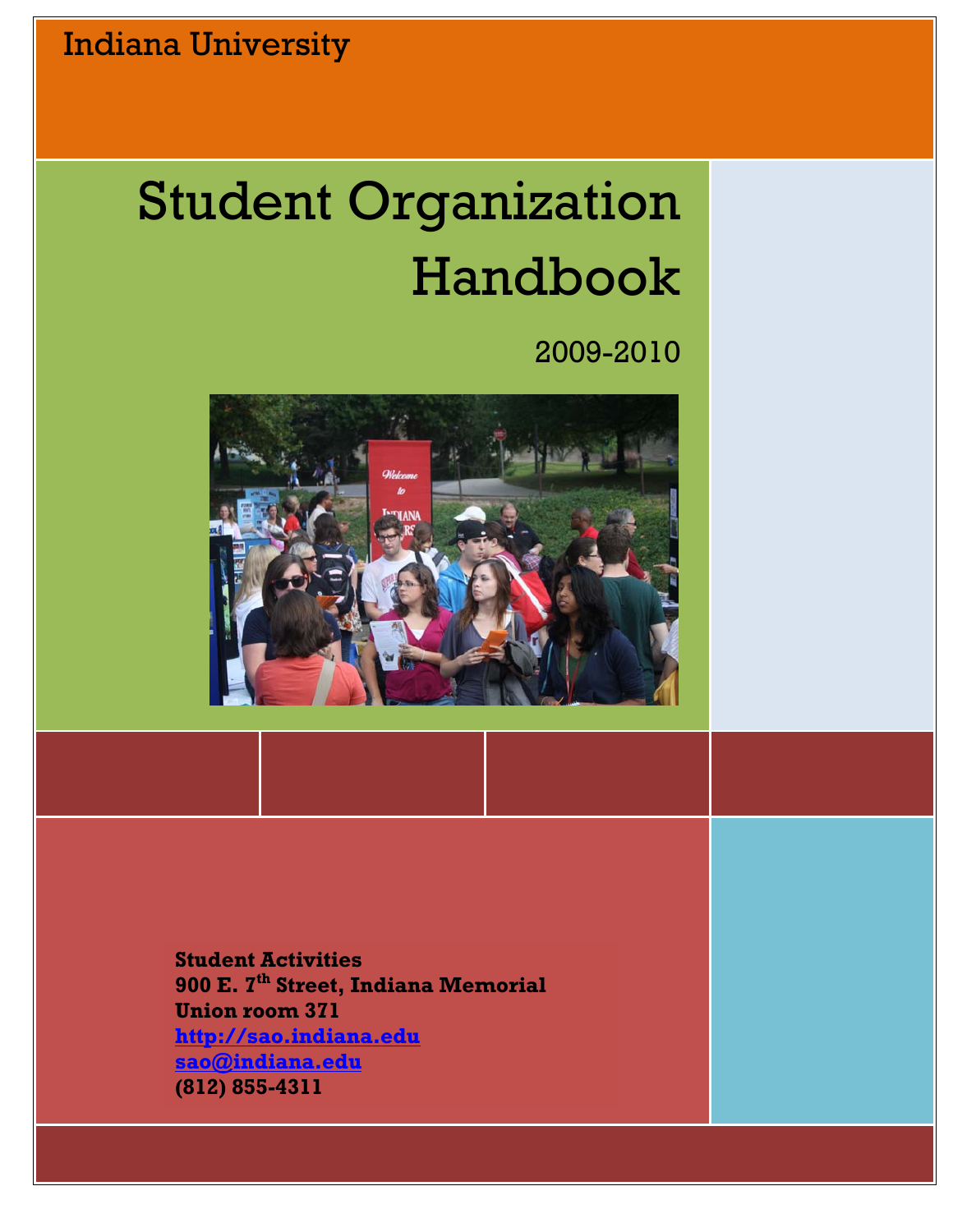# **Table of Contents**

| <b>Introduction</b>                             |  |
|-------------------------------------------------|--|
|                                                 |  |
|                                                 |  |
|                                                 |  |
|                                                 |  |
| <b>Student Organization Registration Policy</b> |  |
|                                                 |  |
|                                                 |  |
|                                                 |  |
|                                                 |  |
|                                                 |  |
|                                                 |  |
|                                                 |  |
| <b>Leadership and Service</b>                   |  |
|                                                 |  |
|                                                 |  |
|                                                 |  |
| <b>Leadership and Development Opportunities</b> |  |
|                                                 |  |
|                                                 |  |
|                                                 |  |
|                                                 |  |
|                                                 |  |
|                                                 |  |
|                                                 |  |
|                                                 |  |
| <b>Space Reservations and Logistics</b>         |  |
|                                                 |  |
|                                                 |  |
|                                                 |  |
|                                                 |  |
|                                                 |  |
|                                                 |  |
|                                                 |  |
|                                                 |  |
|                                                 |  |
|                                                 |  |
|                                                 |  |
|                                                 |  |
|                                                 |  |
|                                                 |  |
|                                                 |  |
|                                                 |  |
|                                                 |  |
|                                                 |  |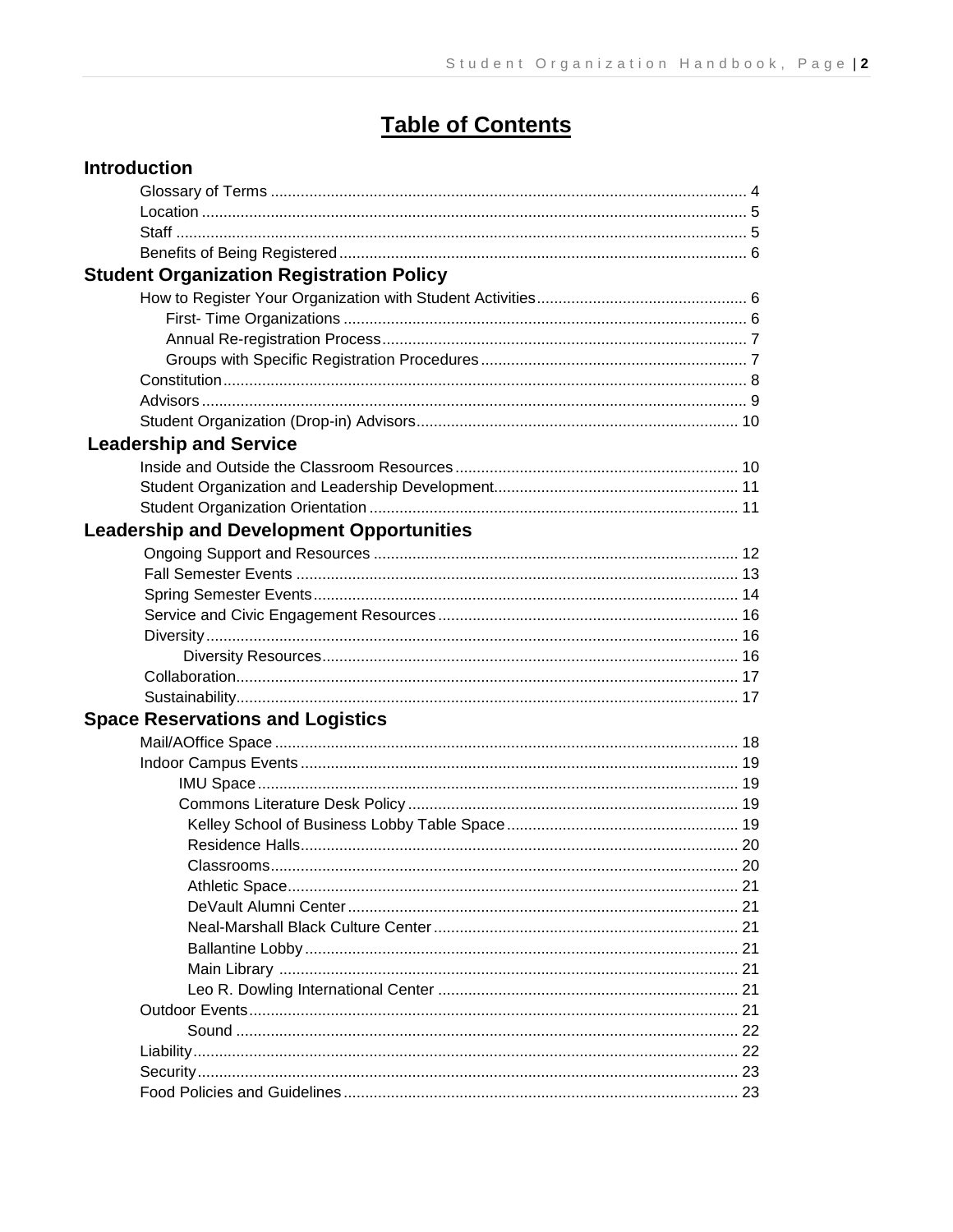| <b>Financial Information for Student Organizations</b>                |  |
|-----------------------------------------------------------------------|--|
|                                                                       |  |
| Obtaining Funding through IUSA Student Organization Funding Board 25  |  |
| Fund Raising by Student Organizations - Policies and Guidelines       |  |
|                                                                       |  |
|                                                                       |  |
|                                                                       |  |
|                                                                       |  |
| <b>Technology</b>                                                     |  |
|                                                                       |  |
|                                                                       |  |
| <b>Advertising Policies</b>                                           |  |
|                                                                       |  |
|                                                                       |  |
|                                                                       |  |
|                                                                       |  |
|                                                                       |  |
|                                                                       |  |
|                                                                       |  |
|                                                                       |  |
|                                                                       |  |
|                                                                       |  |
| <b>Appendices</b>                                                     |  |
|                                                                       |  |
| В.                                                                    |  |
| Guidelines for Filling out Temporary Food Service Application39<br>C. |  |
|                                                                       |  |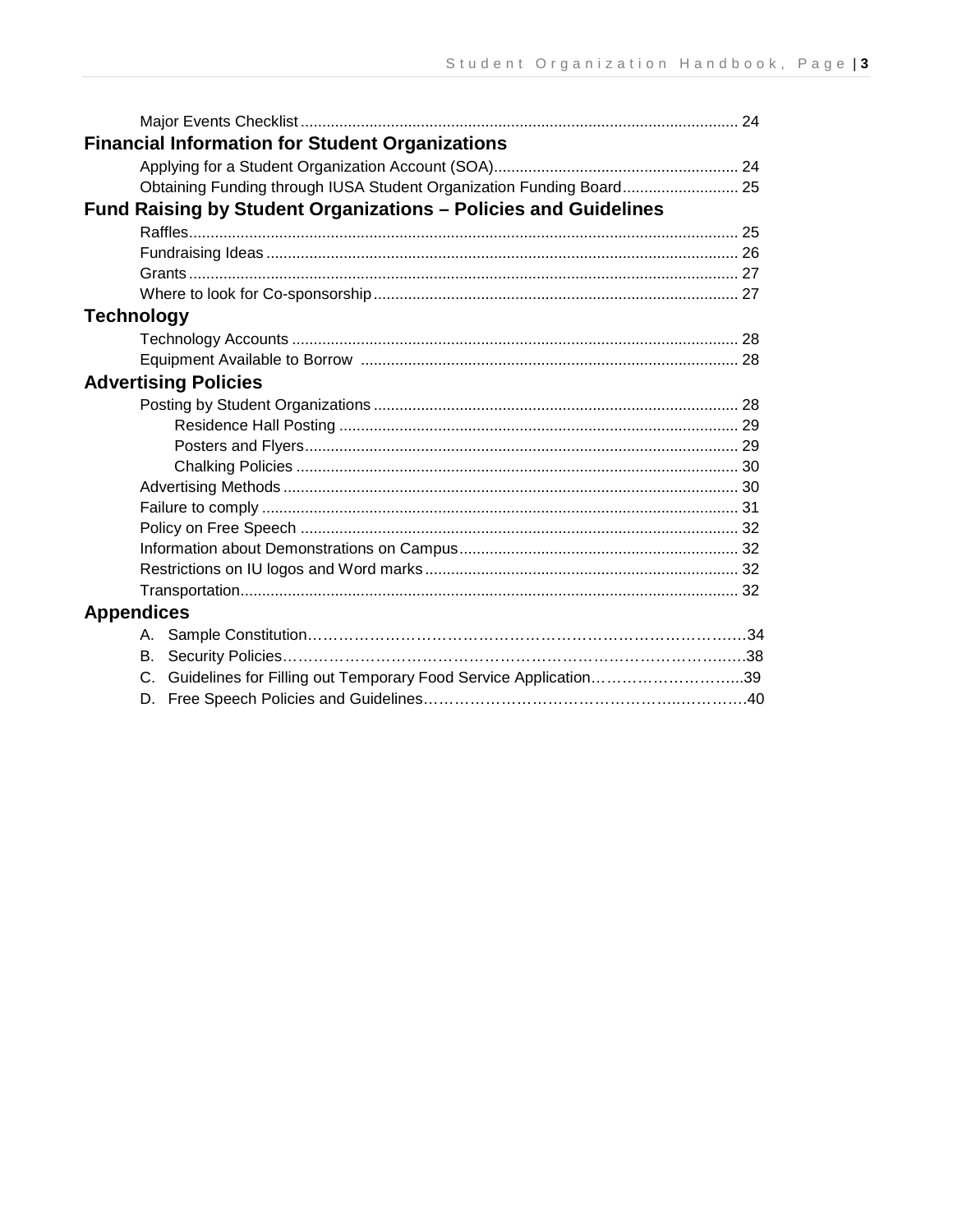# Glossary of Acronyms

- CDC- Career Development Center
- CLDC- Community and Leadership Development Center
- CSLD- Center for Student Leadership Development
- HPER- Health, Physical Education, and Recreation
- IFC- Interfraternity Council
- IMU- Indiana Memorial Union
- IUOA- Indiana University Outdoor Adventures
- IUPD- Indiana University Police Department
- IUSA- Indiana University Student Association
- MAC-Musical Arts Center
- MCGC- Multi Cultural Greek Council
- NPHC- National Pan-Hellenic Council
- NRHH- National Residence Hall Honorary
- NYCU- News You Can Use, e-newsletter
- PHA- Panhellenic Association
- RHA- Residence Hall Association
- RPS- Residential Programs and Services
- SAO- Student Activities office
- SOA- Student Organization Accounts
- SRSC- Student Recreational Sports Center
- UITS- University Information and Technology Services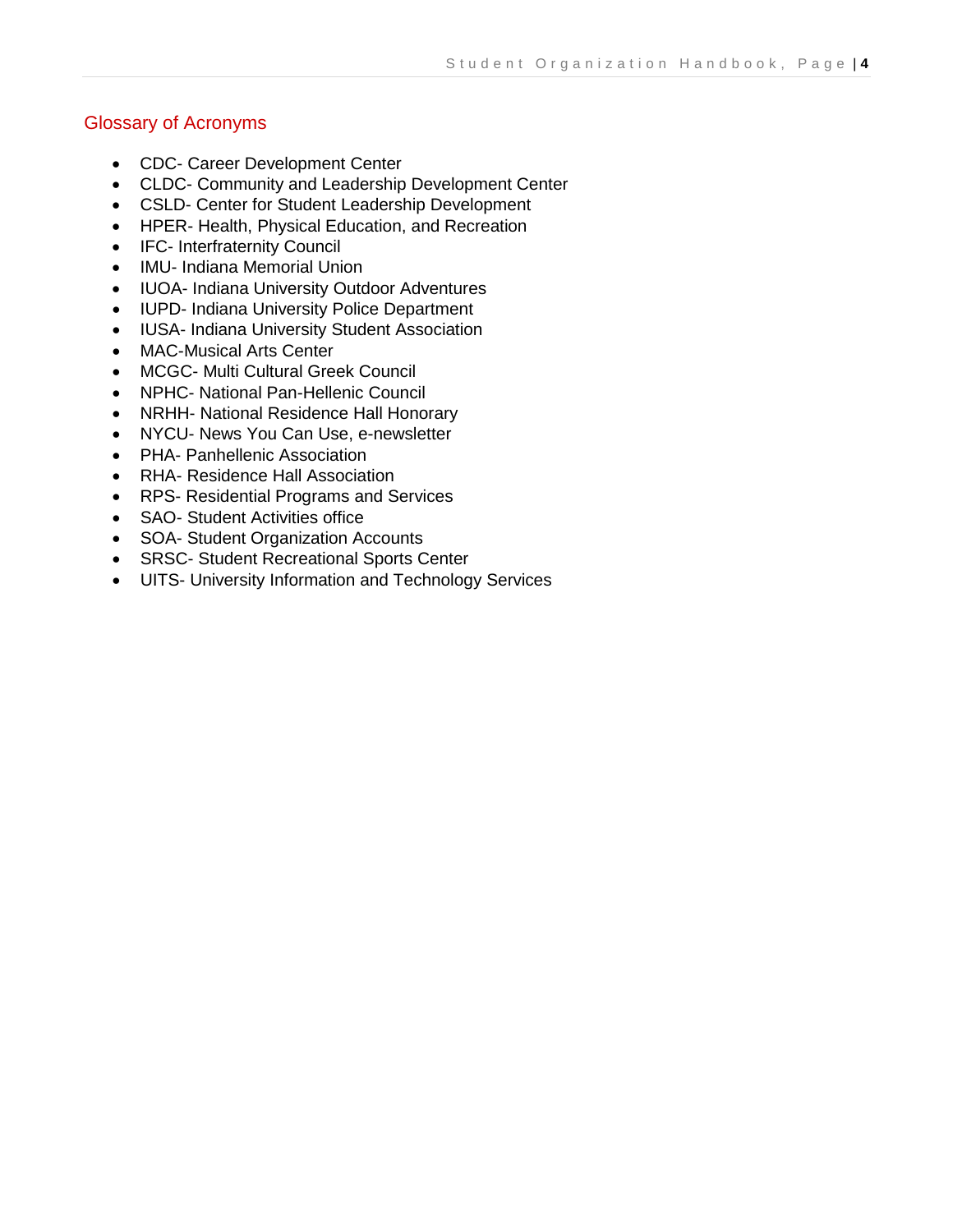#### **Introduction**

Student Activities at Indiana University recognizes the benefits associated with participating in student organizations. These co-curricular activities supplement students' traditional education, helping to prepare students for life after graduation. To this end, Student Activities exists to support the cocurricular education students receive at Indiana University.

Student organizations exist for a variety of reasons and come in a variety of forms. Some provide members with a chance to gain experience in a particular field of interest; some provide an outlet for fun and recreation; others provide volunteer opportunities for students. Some organizations have only a few members, others have hundreds. Regardless of their size or purpose, Student Activities is here to help student organizations achieve their goals.

This handbook is designed to be an introduction to the policies of the University and services offered by the Dean of Students through Student Activities. We hope it is useful in providing information on how to navigate campus.

#### **Location**

Student Activities is located in room 371 of the Student Activities Tower of the Indiana Memorial Union. To get there, take the elevator by the bowling alley and the Commons Lit Desk (on mezzanine) and Starbucks and Alumni Hall (on the 1st floor) up to the 3rd floor. The Office is to the right and down the hall when you get off the elevator.

#### **Website**

The new Student Activities website (http://sao.indiana.edu) is a resource on topics like: civic engagement, student organization registration and policies, upcoming events, and the LEAD IU program.

#### **Staff**

Steve Veldkamp, veldkamp, Director of Student Activities & Assistant Dean of Students Darrell Ann Stone, dastone, Associate Director of Student Activities Jeremiah Shinn, jbshinn, Associate Director of Student Activities Leslie Fasone, lfasone, Greek Life Coordinator Colleen Rose, rosec, Civic Engagement Coordinator Sarah Wilcox, sewilcox, Student Organizations Coordinator Ellen Shertzer, bshertze, Greek Alumni Coordinator Christa Sist, csist, Office Manager Andrea Robledo, arobledo, Multi-Cultural Greek Council & National Pan-Hellenic Council Advisor R.J. Woodring, rwoodrin, LEAD IU Graduate Assistant and Campus Media Advisor Laura Whitney, lewhitne, Student Organizations Ethics Board Advisor Jessica Dyrdahl, jdyrdahl, Student Organizations and Funding Board Advisor Dan Bureau, dabureau, Assessment & Research Doctoral Associate Lynn Hughes, hugheslm, Help Desk Assistant Lindsay Perrin, laperrin, Help Desk Assistant Anna Christerson, anlchris, Help Desk Assistant Nick Zolfo, nzolfo, Help Desk Assistant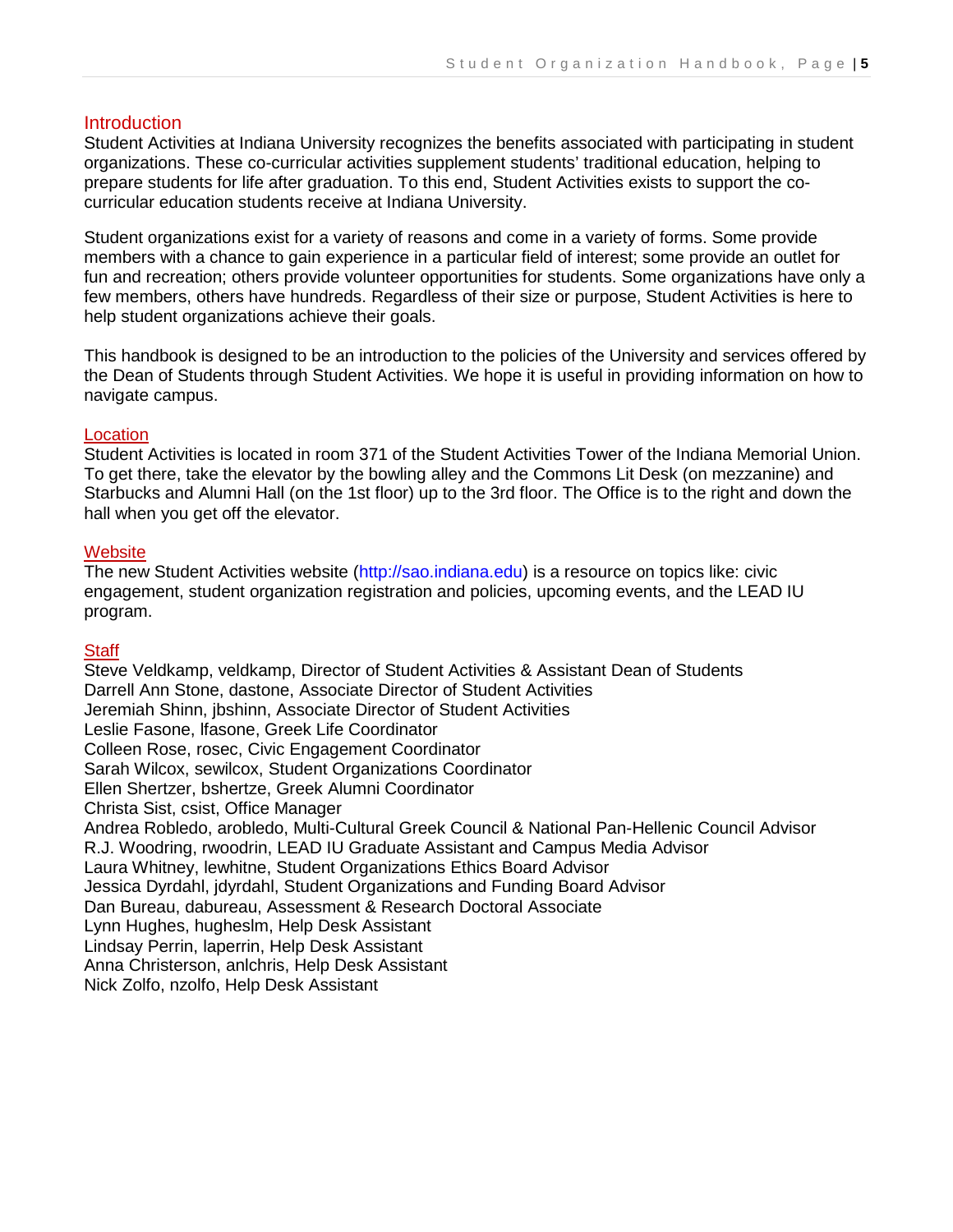# Benefits of Being Registered as a Student Organization:

Student Activities facilitates the registration of student organizations in order to best serve the needs of organizations. Student groups are not required to be registered with Student Activities; however, many benefits do accompany being registered. These benefits include:

#### Ability to:

- reserve space on campus for free
- request a network ID and e-mail address for your organization
- apply for a financial account through Student Organization Accounts
- apply for office space in the IMU

#### Access to:

- Student Organization support: drop-in times with advisors, meeting speakers, leadership retreats, program planning assistance
- Leadership development programs (LEAD IU) offered by STUDENT ACTIVITIES
- News You Can Use, weekly e-newsletter
- Transportation through University Motor Pool

#### The use of the Indiana University name in the student organization name:

"Indiana University – Bloomington recognizes and supports the development of all student organizations. Student organizations are not departments or administrative units of Indiana University, and therefore we require all student groups who choose to use the Indiana University or IU name to clearly indicate in their organizational title, constitution, and paraphernalia that they are "at Indiana University.

The purpose of this distinction is to ensure that outside organizations that do interact with student organizations are aware that their dealings are with the club or group and not with the University itself. Student organizations may use Indiana University *before* the title or name of their group only if the organization receives money from the Committee for Fee Review, has been approved for listing on the Bursar's registration checklist, or upon approval by the Dean of Students."

# Student Organization Registration Policy:

To Register Your Organization with Student Activities:

In order to register as a student organization, your group must:

- Have at least two members
- Have the majority of its members as Indiana University students (although faculty, staff and community members are welcome to participate in student groups)
- Have officers (ex. President, Vice-President) who are Indiana University students

#### First-time Organizations:

For new organizations registering for the first time, the process consists of:

- Filling out and submitting the Student Organization Information form online at http://sao.indiana.edu. Click on the "Student Organizations" tab.
- Filing an Organization Constitution/Mission with the Office for Student Organizations and Leadership Development (either through email or in the office).

\*\*\* All groups MUST re-register **each fall semester** in order to receive benefits for the current academic year.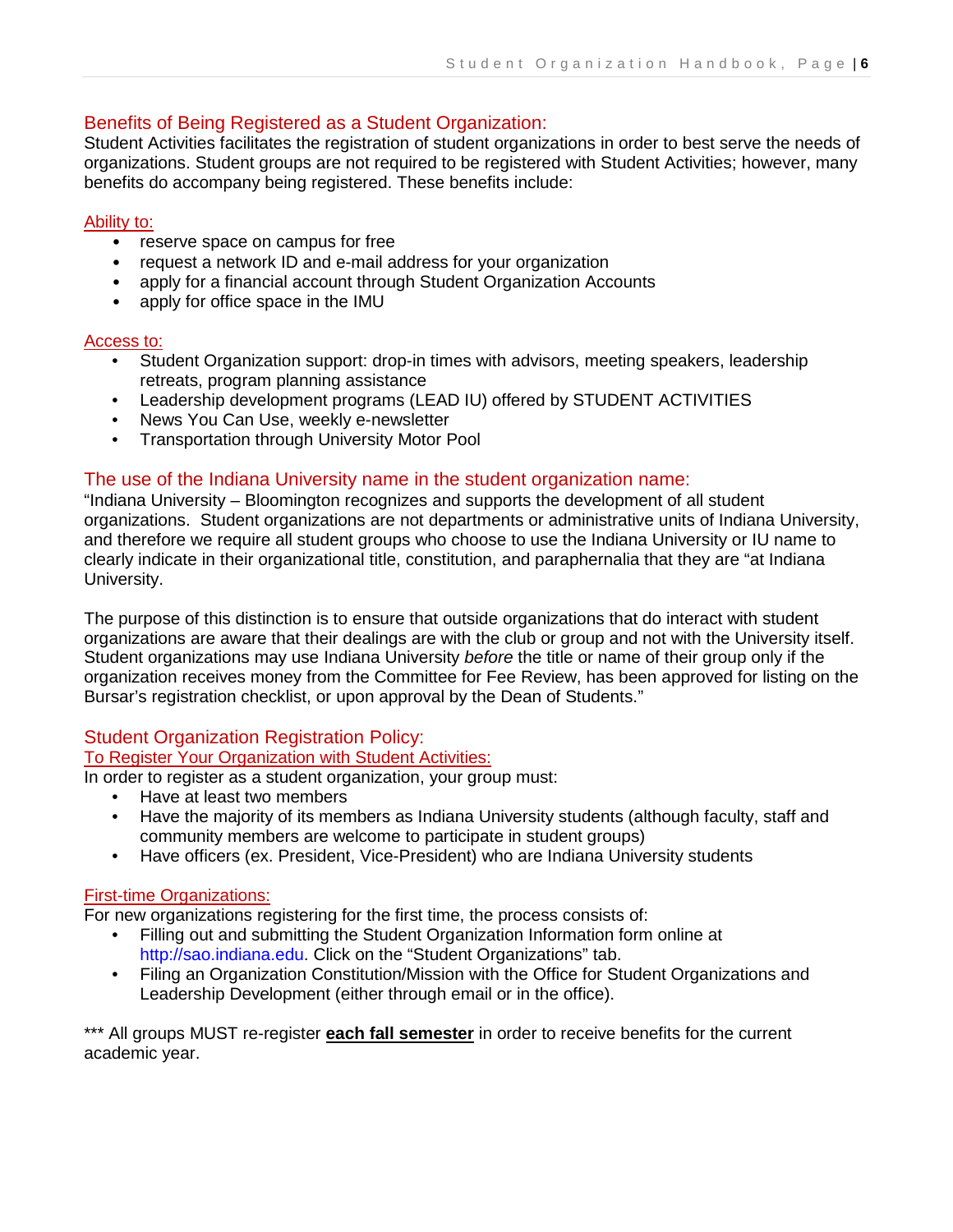#### Annual Re-registration Process:

Once organizations have registered for the first time, they must re-register every fall semester in order to receive student organization benefits. The annual re-registration process consists of:

- 1. Submitting an updated roster and organization information online at http://sao.indiana.edu
- 2. Updating and submitting a revised Organization Constitution if any changes have been made, by submitting it to Student Activities in person or via e-mail (sao[@indiana.](mailto:sao@indiana.edu)edu).

#### Groups with Specific Registration Procedures:

Three categories of student organizations have specific registration procedures:

#### *Fraternities and Sororities (first time only)*

Fraternities and sororities, traditionally known as Greek-letter organizations, focus on the development of character through community involvement and service, leadership, and the pursuit of learning through the context of brotherhood and sisterhood. There are 66 organizations that comprise the fraternity and sorority community. There are 31 Interfraternity Council fraternities (IFC), 19 Panhellenic Association sororities (PHA), 8 National Pan-Hellenic Council organizations (NPHC) and 8 Multicultural Greek Council organizations (MCGC).

If you are interested in learning more about joining a chapter or starting a new chapter on campus, contact the Greek Life Coordinator, Leslie Fasone, at lfasone@indiana.edu or NPHC/MCGC advisor, Andrea Robledo at [arobledo@indiana.edu.](mailto:arobledo@indiana.edu) To learn more about starting an organization within a specific council or joining an organization within a specific council, contact information is as follows: IFC – iubifc@gmail.com, PHA – iupharec@indiana.edu, NPHC - nphc@indiana.edu, or MCGC - mcgc@indiana.edu. You may also visit the SAO website at http://sao.indiana.edu/greek.html. Greek Letter organizations that do not fall under one of the four councils will be classified under one of the other 15 categories.

#### *Kelley School of Business Organizations*

Student groups that wish to be classified as a part of the Kelley School of Business should contact Jim Johnson, an advisor at the Kelley School, at *jafjohns@indiana.edu*. KSOB groups will be asked to register both with the Kelley School and Student Activities.

#### *Recreation & Sport (first time and re-registration)*

Groups that fall under this category encourage participation in and promotion of team sports, physical fitness, health and wellness, and leisure and special interest activities. A sub-category is the Club Sports Federation, which is comprised of club sport organizations interested in having regular practice space in a Campus Recreational Sports facility and/or competing against other universities or external competitions. For more information about the Club Sports Federation, please email [clubsprt@indiana.edu.](mailto:clubsprt@indiana.edu)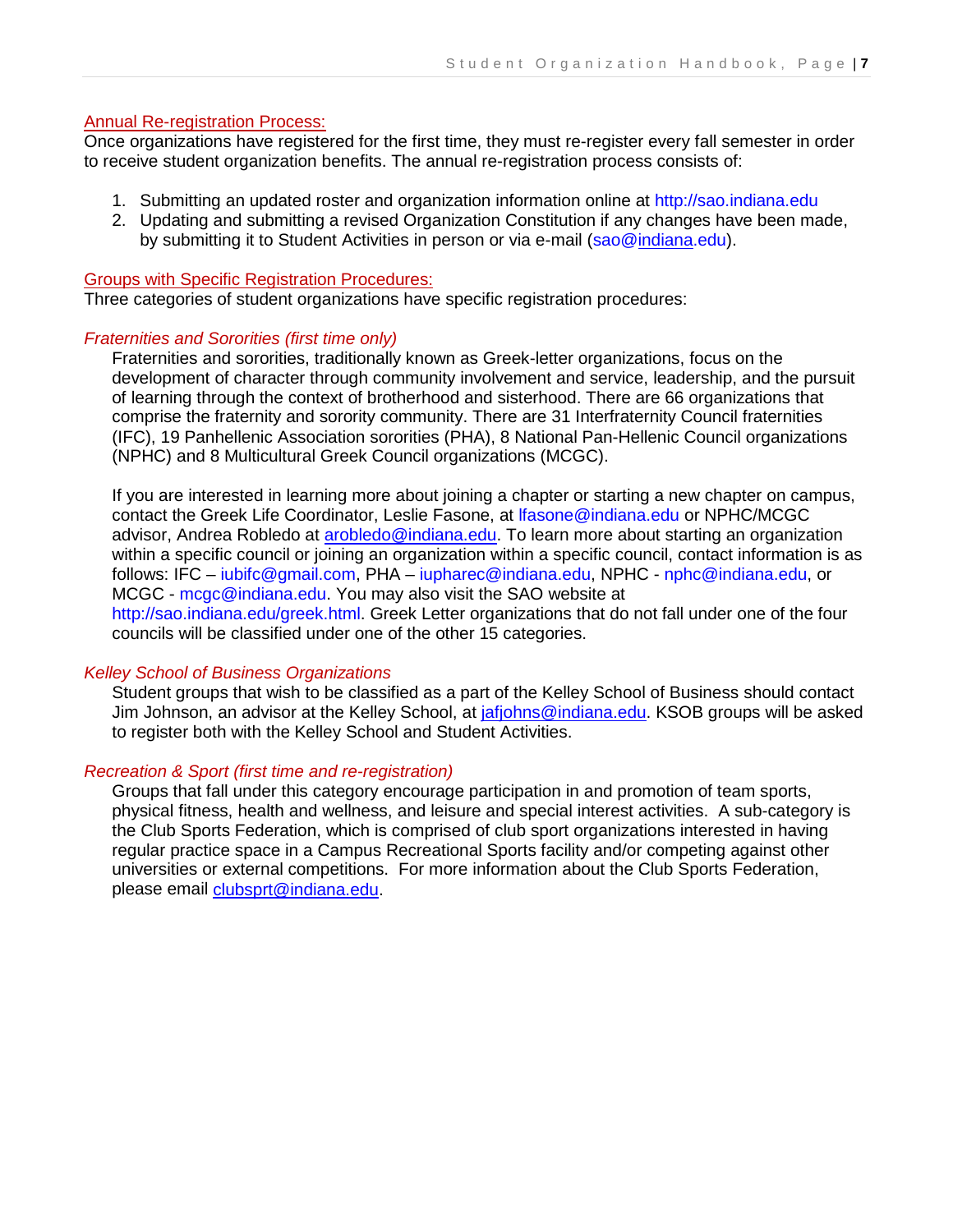#### Student Organization Categories

As a part of the student organization registration, organizations are asked to self-select one category for their organization. These categories help us communicate with organizations and focus information that would be of specific interest to each group. The categories are:

| Academic & Professional           | Honorary                         |
|-----------------------------------|----------------------------------|
| Activism                          | <b>Kelley School of Business</b> |
| <b>Arts &amp; Theatre</b>         | <b>Political</b>                 |
| <b>Club Sports Federation</b>     | <b>Programming &amp; Support</b> |
| Ethnic, Cultural, & International | <b>Recreation &amp; Sports</b>   |
| <b>Faith &amp; Spirituality</b>   | Service & Volunteerism           |
| Fraternity                        | Sorority                         |
| Governance                        | <b>Special Interest</b>          |

Note to new organizations: Please be advised that there are 650+ student organizations at IU. Check the Student Activities website [http://sao.indiana.edu](http://sao.indiana.edu/) for a comprehensive list of all groups to make sure a duplicate organization does not already exist.

#### **Constitutions**

All student organizations must also create and maintain a constitution. A constitution contains the fundamental principles which govern an organization's operation. The development of a constitution will serve to clarify your purpose and delineate your basic operating structure. It will also allow members and potential members to have a better understanding of what the organization is all about.

A sample organization constitution is provided to all student groups as a guide for creating or updating a document (see Appendix A). Some sections may not be relevant to all organizations. When creating the constitution, try to make it representative of your organization's goals, purposes, and practices. The constitution will help the organization function in the future, prevent miscommunication within the group, and lay the groundwork to handle a number of issues. Be advised that each student group is unique and should have a constitution that reflects this point. The Sample Constitution is merely a guide to help you get started and to highlight important ideas to consider.

The Statement of University Compliance and the Anti-Hazing Policy MUST appear exactly as written in EVERY student organization constitution.

*Statement of University Compliance*: This organization shall comply with all Indiana University regulations, and local, state, and federal laws.

*Anti-Hazing Policy*: Hazing is strictly prohibited. Hazing shall be defined as any conduct which subjects another person, whether physically, mentally, emotionally, or psychologically, to anything that may abuse, degrade, or intimidate the person as a condition of association with a group or organization, regardless of the person's consent or lack of consent.

*Personal Gain Clause*: This organization shall ethically raise and distribute profits from organizational functions to the organization, not individual members. *Individual students may not receive money from a student organization event for personal gain.*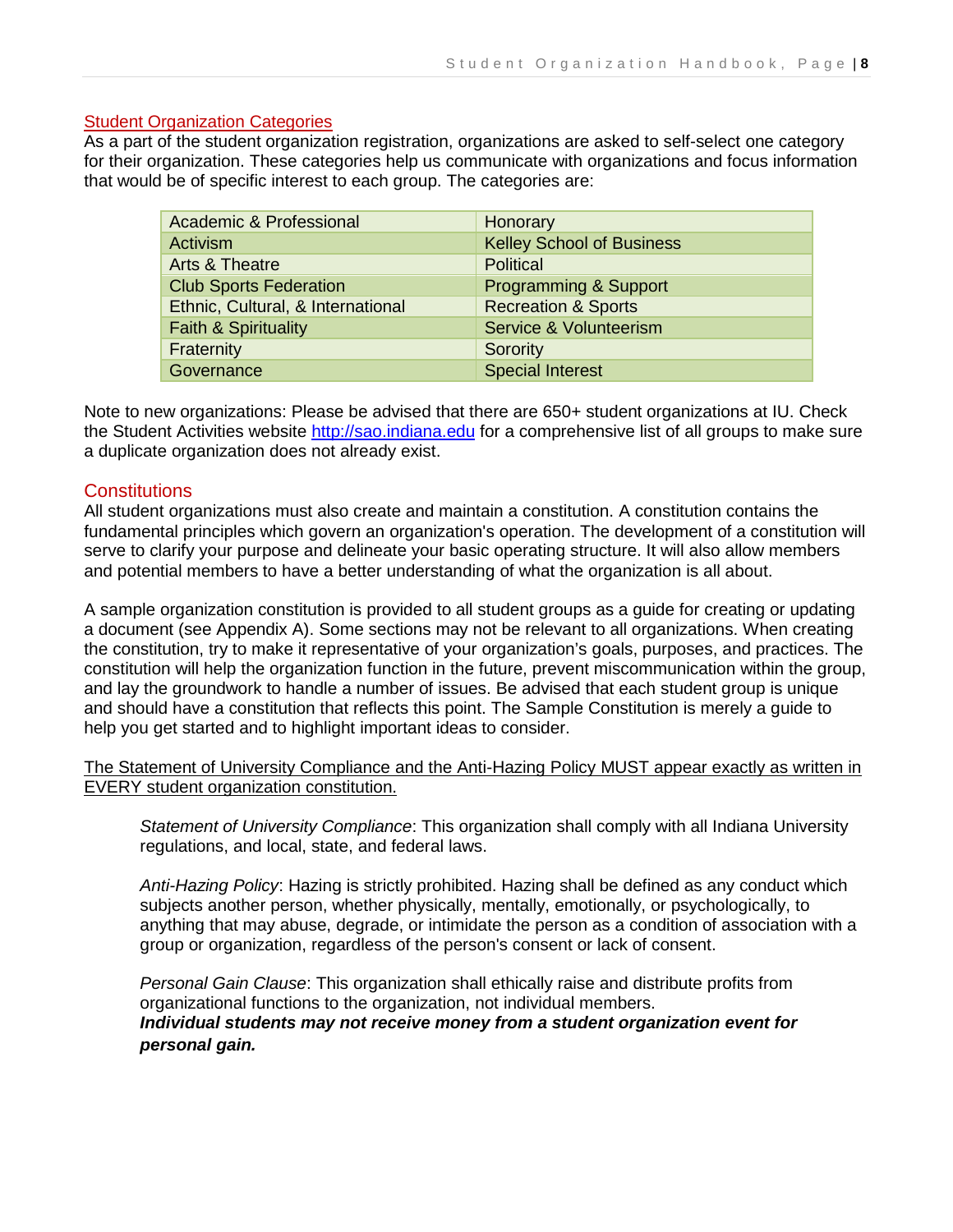#### Student Organizations are encouraged to include the Statement of Non-Discrimination in their constitution.

*Statement of Non-Discrimination*: Participation in the proposed organization must be without regard to arbitrary consideration of such characteristics as age, color, disability, ethnicity, gender, marital status, national origin, race, religion, sexual orientation, or veteran status. \* Note: Organizations may alter the statement of non-discrimination based on the purpose of the organization.

# Compliance with University Policy

All student organizations are expected to comply with all Indiana University policies and regulations. Specifically, sections outlining the judicial process, hazing, and alcohol are outlined below. Selected sections of the Indiana University Code of Student Rights, Responsibilities, and Conduct pertaining to student organizations are included in Appendix D. A complete copy of the Code is available online at http://www.dsa.indiana.edu/Code.

Student organizations accused of violating any part of the Indiana University Code of Student Rights, Responsibilities, and Conduct face judicial sanctions, as outlined in Appendix D.

The Indiana University Code of Student Rights, Responsibility and Conduct defines hazing as, "any conduct which subjects another person, whether physically, mentally, emotionally, or psychologically, to anything that may endanger, abuse, degrade, or intimidate the person as a condition of association with a group or organization, regardless of the person's consent or lack of consent" (III.B.17). As such, all student organizations are prohibited from such behavior.

Unauthorized possession or use of alcoholic beverages is also prohibited by student organizations. See Appendices A and E for more information regarding IU's alcohol policy.

NOTE: This handbook is not an exhaustive listing of all University policies. Instead, it is meant to be a guide for student organizations. Each organization is responsible for knowing and abiding by all University policies and procedures as well as federal, state, and local laws.

#### **Advisors**

A variety of advisors are available to student groups to help organizations maintain consistency from year to year and to offer advice on organizational decisions. Advisors typically take on one or a combination of these roles:

Advisor— As an advisor, the faculty/staff member works to maintain the organization and delegate tasks with the executive board members.

Coach— As a coach, the faculty/staff member can work to improve the effectiveness of an organization and assist them in reaching organizational goals. In this role he or she will spend more time sharing a vision for the organization rather than maintaining the organization.

Educator— As an educator, the faculty/staff member will spend more time as a "sounding board" with students. This role serves to provide students with an educational experience that will complement or supplement their education. Our hope is that you will reach a place where you are not giving students too many answers, but asking them questions that will teach them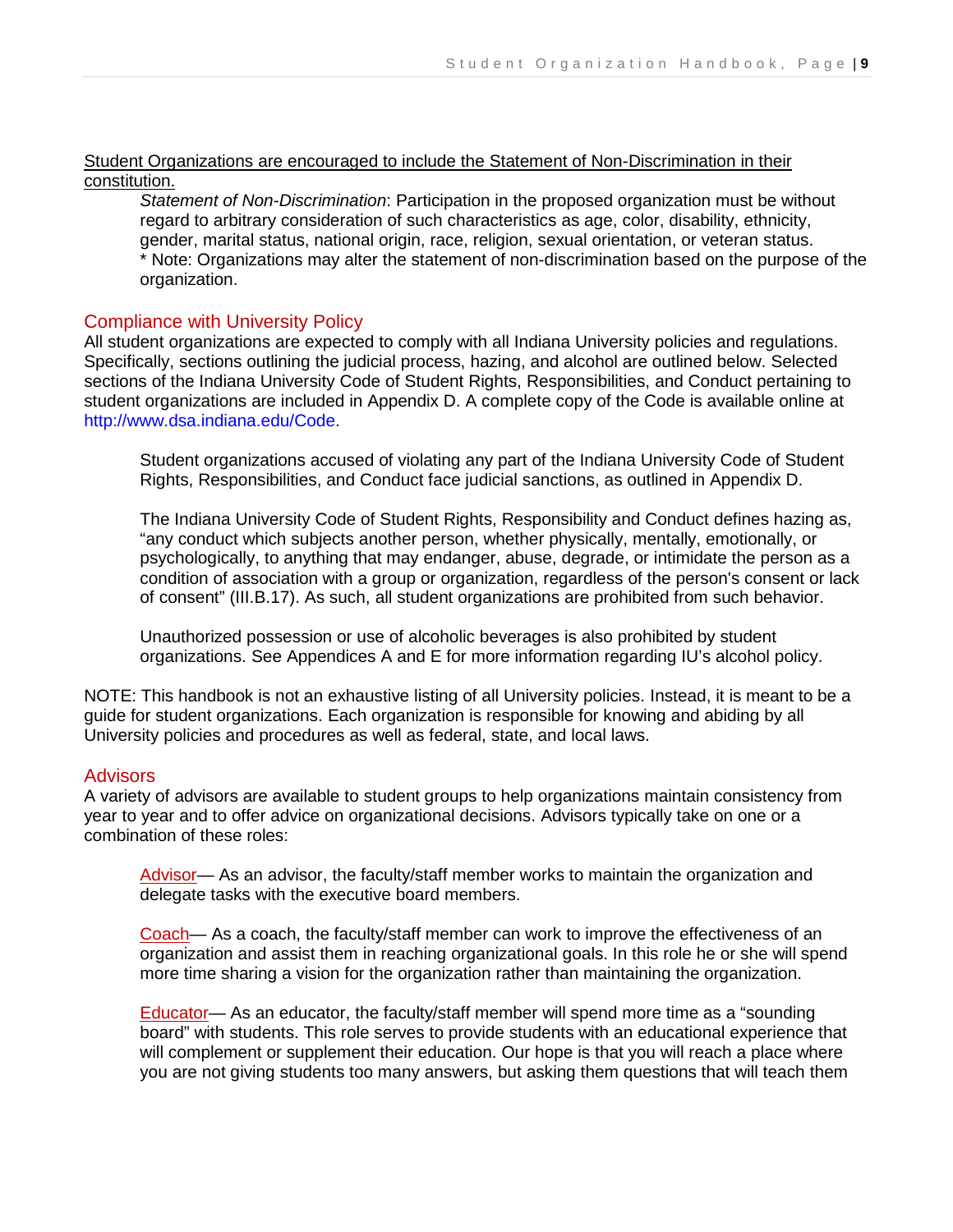how to think through situations, therefore supporting them in their creation of the bigger picture for the organization.

Adapted from Bloland, P.A. (1967). Student group advising in higher education (Student Personnel Series No. 8). Washington, DC: American Personnel and Guidance Association.

*In addition to serving as an advisor, coach, and/or educator, your Student Organization's Advisor might need to assist your organization in general, financial, web/email, and other decisions.* 

Financial advising – any group applying for a Student Organization Account (SOA - see page 19) is required to have an advisor to approve financial decisions. A financial advisor in this capacity MUST be a faculty or staff member at the Indiana University – Bloomington campus. For more information on the financial advisor, see the SOA application form or contact the Office of Student Organization Accounts at IUSOA@indiana.edu or at 855-8517.

Organizational advising – It is a good idea to choose an advisor who counsels your organization on the structure, practices, and other matters raised by the group. Even though such an advisor is not required, it is strongly recommended. Guidelines for helping choose an advisor include:

- Oftentimes your advisor will be someone in the department sponsoring the organization that has an interest in the group's purpose. For example, an English professor might serve as an advisor to a literary organization.
- Think about professors or administrators with whom you have formed a positive relationship. Consider asking any of these people to serve as your group's advisor.
- The advisor/organization relationship can be as complex or simple as you want. Be sure to maintain a high level of communication with your advisor; he or she should know what you expect from the advisor role and you want to understand the advisor's expectations of the group.

Student Organization Drop-in Advising—Student Activities also offers organizational advising on a drop-in basis. In addition to your faculty advisor, you can meet one-on-one to discuss some of the issues your organization is having and to receive advice on maximizing your organization's potential. See page 10 for more information about the drop-in advisor. The Drop-in Advisor does not replace your group's faculty or staff advisor for your Student Organization Account!

*Student Activities offers support to organizational advisors, including providing the Advisor Handbook. Please contact The Office for Student Organizations and Leadership Development at 855-4311 for more information or to make an appointment with the Student Organizations Coordinator.* 

# Leadership

SAO's comprehensive curricular and co-curricular leadership program, LEAD IU, defines LEADERSHIP as:

- Discovery and respect for oneself and others
- Critical thinking and application of knowledge
- Active, ethical, and responsible engagement
- Commitment to acting with integrity

LEAD IU offers a variety of experiences, both inside and outside the classroom and from a variety of perspectives, to provide participants with a well-rounded view on organizational leadership and community involvement.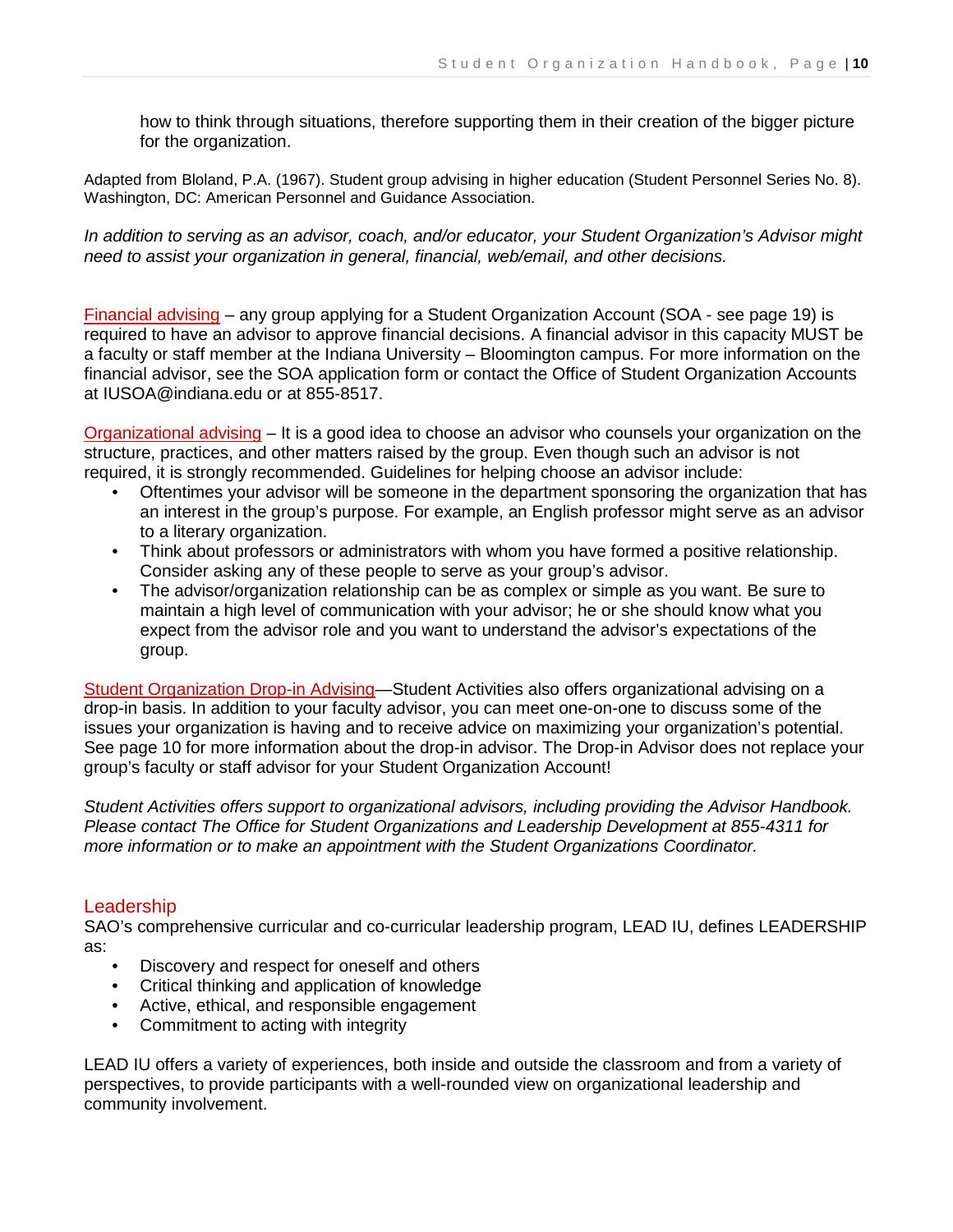#### Inside the classroom

EDUC-U 495 courses are designed for all students, regardless of class standing. First year students can specifically take advantage of our Succeeding at IU course, with all other classes available for all students, including freshmen.

Students can receive information on enrolling in the 8-week courses by contacting leadiu@indiana.edu.

#### Outside the classroom Leadership Resources

The following offices and departments are more than willing to offer assistance to you and your organization. Whether you need advice on a certain topic, are looking for an engaging workshop, or you want to improve your own leadership abilities, here are some places to turn. All you have to do is ask!

#### *The Office for Student Activities*

Student Activities fosters student learning and development through involvement in student organizations and programs. This involvement enhances student civility, character, and citizenship while building a sense of community, responsibility, and a respect for diversity. Our office is dedicated to helping student organizations and their leaders become more effective on campus. For more information about any of the opportunities offered, visit the website at: http://sao.indiana.edu or e-mail sao@indiana.edu.

#### Drop-in advising

SAO provides drop-in hours available to all student organizations. Drop-in hours are hosted by staff members in Student Activities and are ready to help student organizations with any questions they might have.

What can Student Organizations Advisors do for you?

- Advising: assist with the formation of new groups; advise your group about policies and guidelines; drop-in times available for students or organizations with questions.
- Leadership Opportunities: provide workshops on a variety of topics including team building, communication and leadership; refer groups to service and fundraising opportunities; offer leadership workshops and sessions.
- Advertising: publicize student organizations' events through News You Can Use; post flyers in SAO.
- Service Advising
- Fraternity and Sorority Advising

#### Student Organization Orientation

This event serves as an introduction to resources available to student organizations on campus. The Orientation will feature sessions on leadership, civic engagement and service, collaboration, and diversity; how our office can assist student organizations; the benefits of being a registered student organization; how to fund events; and more. This event is ideal for the executive board of student organizations. At least TWO members of your organization should plan on attending this session. Miniorientation sessions are held following the initial fall orientation.

\*Any student organization that wishes to be eligible for funding from the IUSA Student Organization Funding Board must attend an orientation session with Student Activities. Please call 855-4311 or email sao@indiana.edu to schedule a make-up session.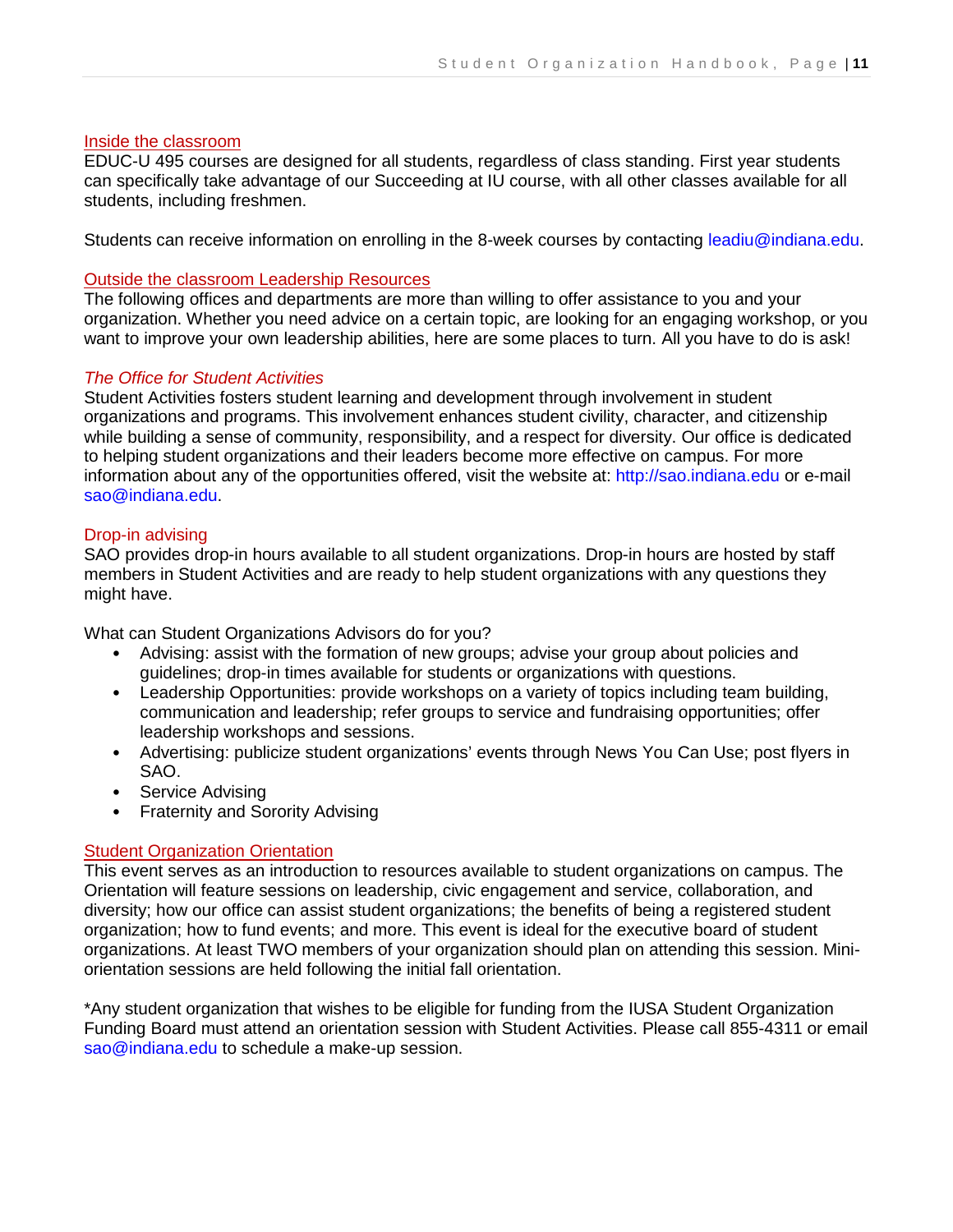#### Emerging Leaders Program

If you are interested in finding your niche on campus and exploring ways to become involved in the many communities you are a member of, the Emerging Leaders Program is for you! Designed for firstyear students, you will be able to explore the meaning of leadership, develop valuable skills, meet new friends, and network with IU staff and faculty. The Emerging Leaders Program is a semester-long commitment that includes a weekend retreat, a series of workshops, and interactions with faculty and staff. For more information or to register, please contact *elpiu@indiana.edu*. The retreat for the Emerging Leaders Program will be on October 30-31, 2009.

#### Student Leader Retreat

#### October 30-31, 2009

LEAD IU and Student Activities will be holding a student organization leadership retreat. It is designed for leaders of student organizations to get together for a time of relaxation, learning, and networking. Talk, share ideas and experiences, and work together to grow as leaders and become more effective on campus. To reserve your spot at the Student Leader Retreat, please fill out an application by emailing [leadiu@indiana.edu](mailto:leadiu@indiana.edu) or [sao@indiana.edu.](mailto:sao@indiana.edu) Get excited about getting involved on campus!

#### Additional Leadership Resources:

#### *Bradford Woods*

For over 50 years Bradford Woods has been providing recreational, educational, and leadership development opportunities. Located between Bloomington and Indianapolis, Bradford Woods can help provide exciting and valuable opportunities for your student organization. With a variety of existing leadership programs and a desire to work with students organizations to improve leadership, Bradford Woods is a great resource for student organizations. There are also discounted rates available for IU faculty, staff and students. Visit their website at [http://www.bradwoods.org](http://www.bradwoods.org/) for more information.

#### *Career Development Center*

The Career Development Center (CDC) offers a variety of career programs and services to student groups. A list of upcoming programs can be found at [www.indiana.edu/~career](http://www.indiana.edu/~career) or at [www.IUCareers.com.](http://www.iucareers.com/) If your student organization has specific career needs, contact Beth at kbethany  $@$  [indiana.edu](http://www.indiana.edu/~career/mail.php?usr=kbethany) to learn about customized program opportunities. For additional information, please call 855-5234.

#### *Center for Student Leadership Development (CSLD)*

CSLD administers the R100 Leadership Series Courses and oversees the Council for Advancing Student Leadership (CASL) student organization.

The R100 courses uniquely combine the student's participation in an extracurricular activity with an opportunity to learn and apply leadership skills in a real time application. Over 800 students participated in these one credit hour courses in 2007/2008.

CASL is devoted to enhancing leadership on campus and sponsors activities that include: the annual Cardboard Boat Regatta, a Certificate Program acknowledging the service of Student Organization Presidents and Athletic Team Captains, the Top Ten Student Leaders Scholarships, Leadership Training Workshops, Speakers Series, periodic leadership newsletters, outreach and mentoring programs and more. For more information, visit [www.iub.edu/~casl](http://www.iub.edu/~casl) or email CASL at [casl@indiana.edu.](mailto:casl@indiana.edu)

Over the years, the CSLD has initiated an increased focus on research and diversity related to leadership. Content for the R100 courses is based on assisting students to develop a variety of leadership areas identified in Essential Learning Outcomes [\(http://www.aacu.org/leap/vision.cfm\)](http://www.aacu.org/leap/vision.cfm). CSLD has incorporated the use of technology resources in the R100 courses and is the recipient of a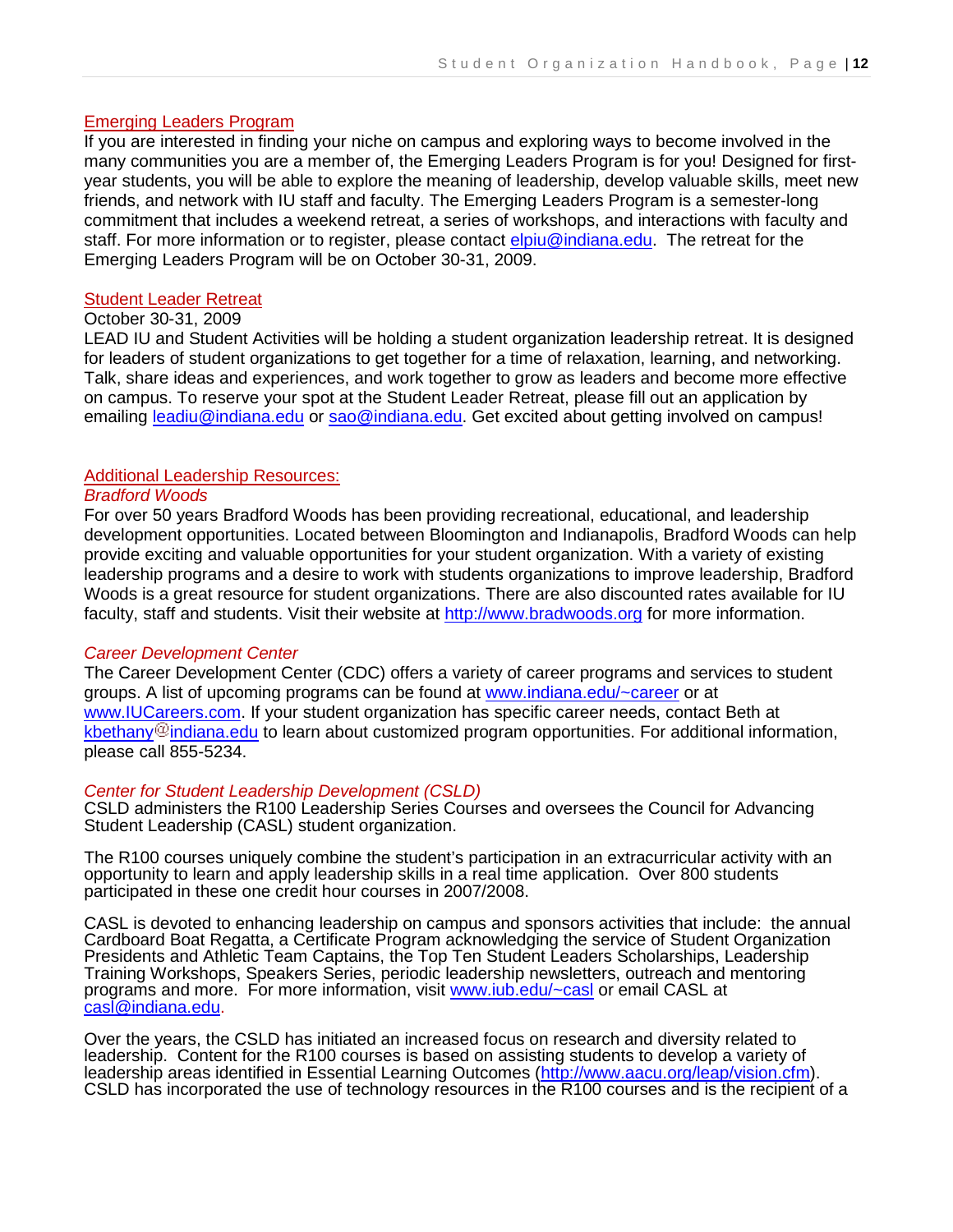Faculty Podcasting Initiative grant. Look for regular research updates from CSLD at [www.iub.edu/~csld.](http://www.iub.edu/~csld)

#### *The Community and Leadership Development Center (CLDC) at Read Center*

The CLDC provides direction and support for programs and services related to community and leadership development in the residence halls. Students may use the computers and other equipment to develop program materials. The staff is available to assist with program and workshop planning and is available to provide organizations with workshops (time management, leadership styles, conflict resolution, etc.). The core values of the center are a commitment to pluralism, practicing lifelong learning, embracing change, exhibiting passion and engaging in service. You can contact the office at 856-1746.

#### *IU Outdoor Adventures (IUOA)*

IUOA is a student run organization existing because of a unique collaboration between the Indiana Memorial Union and the School of Health, Physical Education, and Recreation. With historical ties to Union Board, IUOA was created in 1972 to offer students opportunities to build personal and social connections through outdoor recreational activities. Services include Adventure Trips, equipment rental and retail, R-1 Instructional Skill Courses for academic credit through the School of HPER, an Outdoor Resource Center, and Custom Experiences.

IUOA looks to hire new Trip Leaders each semester, based on two conditions: (1) participation in R317, Intro to Wilderness Leadership, and (2) an interview. No experience is necessary to apply. Leaders of all levels have the opportunity to coordinate trips for students. This fun and challenging position will encourage growth as a leader for anyone interested. For more information about IUOA, visit their website at [http://outdoors.indiana.edu.](http://outdoors.indiana.edu/)

Custom Experiences can range in length from a few hours to a week or more, and provide groups the opportunity to develop leadership and teamwork skills. IUOA's Custom Experience Coordinator helps to select appropriate activities based on each group's unique goals for the experience. To contact the Custom Experience Coordinator email [oacustom@indiana.edu.](mailto:oacustom@indiana.edu)

#### *Travel Overseas*

Approval must be obtained from the IU Office of Overseas Study for a student organization to arrange a group trip abroad.

The organizer or organizing body for an activity involving IU students abroad must submit a proposal to the university-wide Overseas Study Advisory Council (OSAC). Activities requiring approval include programs open to all students, as well as opportunities facilitated for individuals, both credit and noncredit, academic and service programs.

The Council's approval procedure helps to safeguard the health and safety of all IU participants. The process also serves to introduce best practices to all program organizers, including how to minimize risk.

Proposals are reviewed as they are received. Applicants are advised to do advance planning in order to allow sufficient time to complete all necessary arrangements both at IU and abroad.

Please refer to the Overseas Study Web site to review the Guidelines: [www.indiana.edu/~overseas/policies/proposal.shtml.](http://www.indiana.edu/~overseas/policies/proposal.shtml)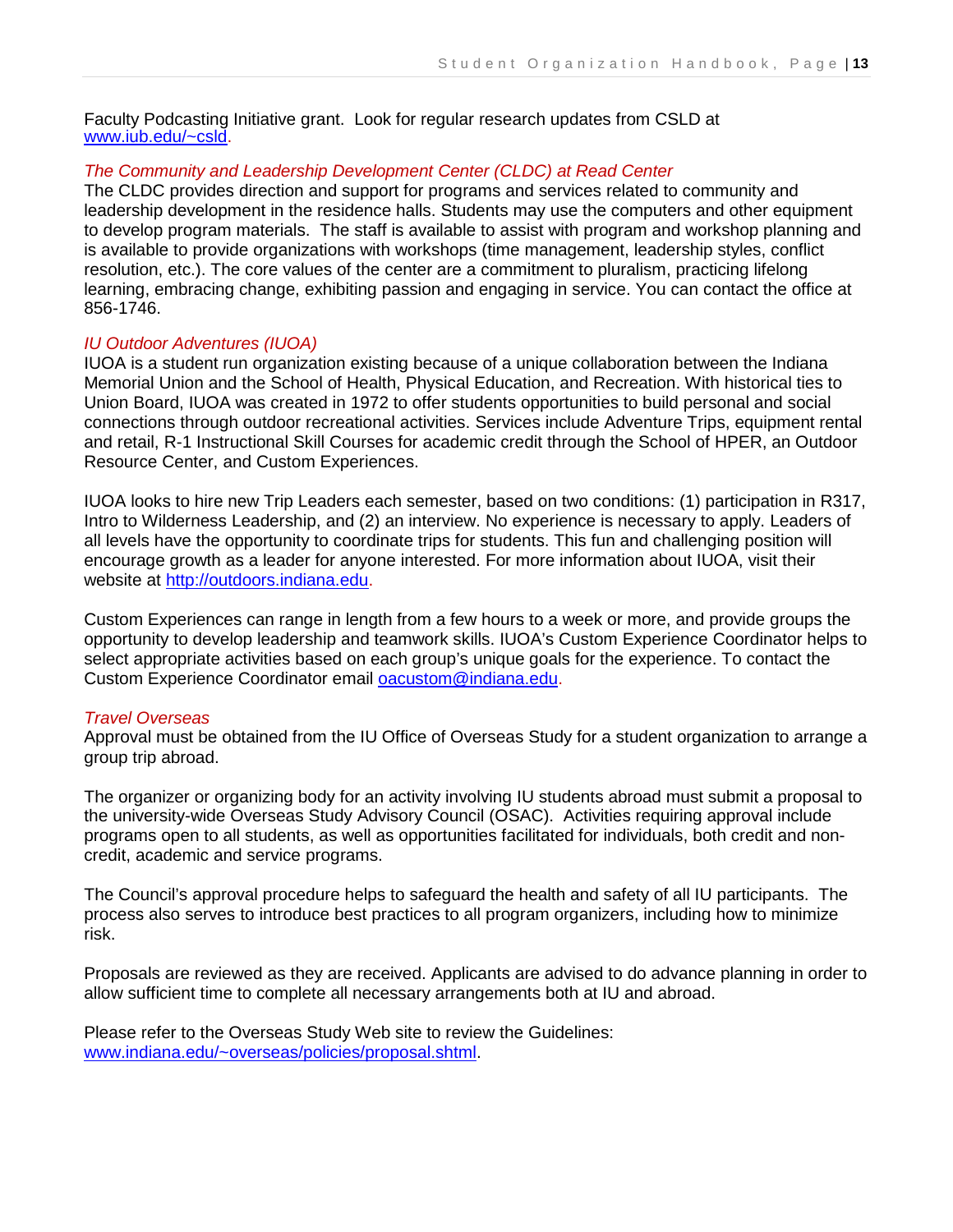# *National Residence Hall Honorary (NRHH)*

The National Residence Hall Honorary provides recognition for those students living in residence halls who have shown outstanding service and dedication and have provided important leadership in the advancement of the residence hall system at Indiana University. NRHH also promotes activities which encourage leadership qualities in residents. NRHH prides itself on Leadership Recognition (through monthly and yearly recognition awards), Leadership Development (through an annual winter leadership retreat), and philanthropy (through various community service). For more information on NRHH, email them at [nrhh@indiana.edu.](mailto:nrhh@indiana.edu)

## *Residence Halls Association (RHA)*

RHA is the student government structure with in the residence hall system. Students involved in RHA advocate for students regarding policy decisions, allocate monies from a student activity fee, provide the student voice on a variety of committees (including the Meal Plan Committee) and plan programs for residents. A great way to be involved in your community. To get involved in your residence hall contact RHA at [rha@indiana.edu](mailto:rha@indiana.edu) or call 855-RHA6

#### *Student Alumni Association*

The Student Alumni Association (SAA) helps students connect with the IU family and develop leadership skills while they plan and coordinate some of IU's favorite traditions, such as Homecoming. SAA membership includes a member discount card, an SAA IU T-shirt, event invites and more. Campus wide programs include Homecoming Week, Networking Nights, Etiquette Dinners, and Senior Salute. Opportunities for leadership are available through multiple programs, including: MemberCorps – a leadership building program for freshman and sophomores, the Greek Strategic Planning Committee, Homecoming committees, SAVE – Student Alumni Volunteer Experience and much more! Students interested in joining the SAA may should attend an event, visit us online at [www.indiana.edu/~saa](http://www.indiana.edu/~saa)**,** or call (800) 824-3044.

#### Quick contacts:

- Community Leadership & Development Center (CLDC) workshops [cldc@indiana.edu](mailto:cldc@indiana.edu)
- Greek iGEL—values based retreat Ifasone@indiana.edu
- Indiana Memorial Union Board [ubpres@indiana.edu](mailto:ubpres@indiana.edu)
- IU Outdoor Adventures trips [iuoa@indiana.edu](mailto:iuoa@indiana.edu)
- Latino Student Leadership Conference [iulec@indiana.edu](mailto:iulec@indiana.edu)
- LeaderShape IU [saa@indiana.edu](mailto:saa@indiana.edu)
- Men of Color Leadership Institute [mocli@indiana.edu](mailto:mocli@indiana.edu)
- Women of Color Leadership Institute [ricekd@indiana.edu](mailto:ricekd@indiana.edu)
- Residence Hall Leadership Retreat snagy@indiana.edu
- Indiana University Student Association [iusa@indiana.edu](mailto:iusa@indiana.edu)

#### Fall Semester Events

#### *Community Plunge*

Friday, August 21nd— Tuesday night August 25th 2009

This five day pre-Welcome Week event is co-sponsored by Office of First Year Experience and Student Activities— the Office for Student Organizations and Leadership Development. It provides first-year students with an interactive daily community service experience as well as an overview of local not-forprofit agencies. With a busy agenda of service, reflection, workshops, speakers and fun, incoming freshman students will have the time of their life while developing lasting friendships with other first-year students. Community Plunge ―alumni plan this event and upper class student leaders work side by side with freshman participants.

For more information:<http://www.indiana.edu/~orient/iubeginnings/community>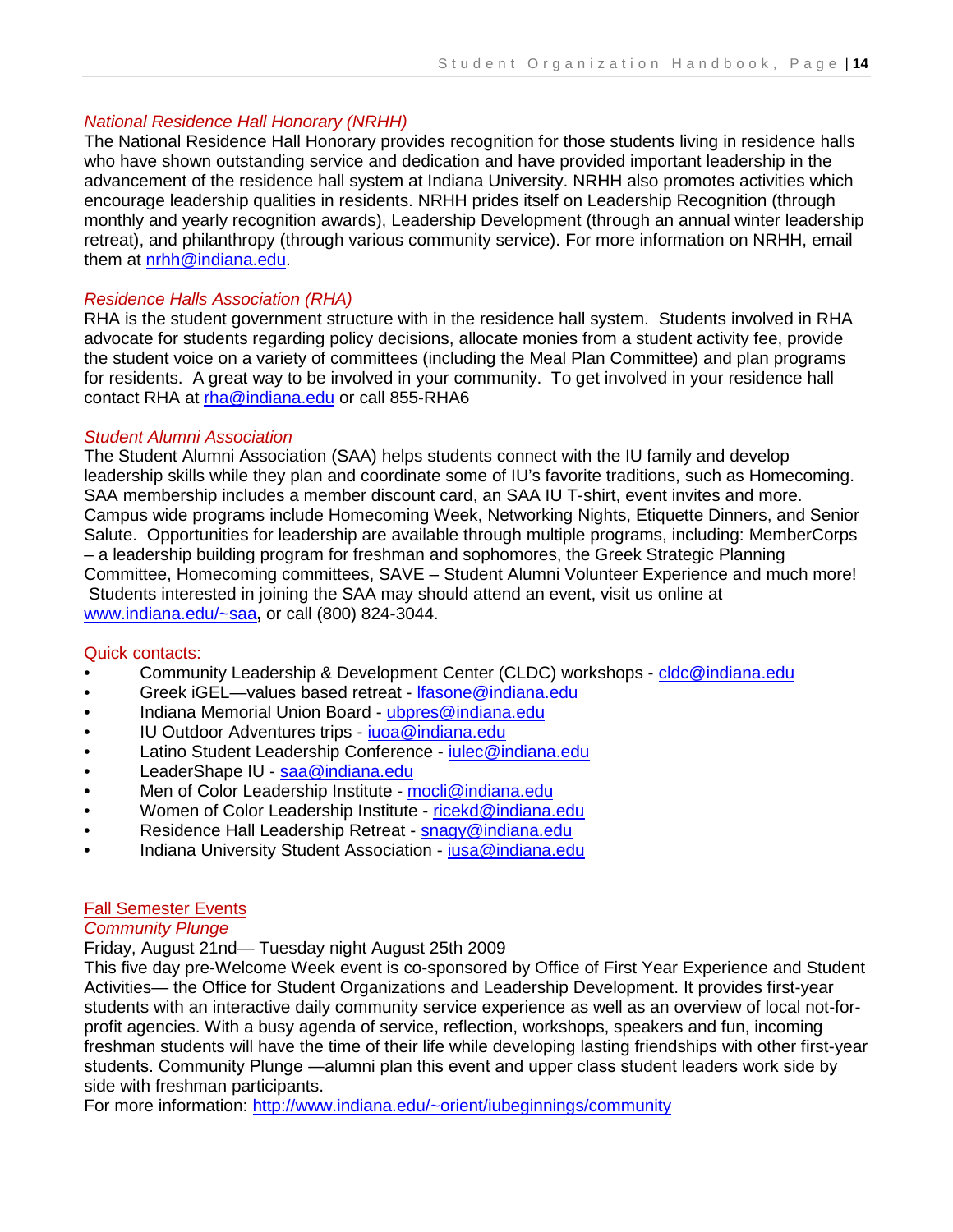#### *New Student Service Day*

#### Thursday, August 29, 2009

New Student Service Day is a volunteer event during Welcome Week through the Indiana University Office of First Year Experience. It is intended to provide an opportunity for incoming students to enjoy the rewards of service in their new community. Additionally, students will have the chance to explore their new home and become part of the fabric that is Bloomington, Indiana and Indiana University**.**

#### *The IU Student Involvement Fair*

#### September 9, 2009 11 am– 2 pm

The IU Student Involvement Fair is an event where IU Student Organizations, IU campus departments and community agencies come together to show new and returning students about their organization. You can learn about IU's 700 student organizations and how to get involved. For more information please contact sao@indiana.edu or visit [http://orientation.indiana.edu/IUSIF.](http://orientation.indiana.edu/IUSIF)

#### *The Annual Black Student Leadership Retreat*

The Annual Black Student Leadership Retreat is designed to focus on leadership development of Black students with guest speakers and hands-on activities. In addition, the retreat offers an opportunity for the Neal-Marshall Black Culture Center and Black student groups to share information about activities planned for the school year as well as discuss ways to improve collaboration and networking. Although it is primarily intended for Indiana University Black students, participation in the retreat is open to all IUB students as well as students from other Higher Education institutions in the state of Indiana. Please contact [dkpope@indiana.edu](mailto:dkpope@indiana.edu) for more information.

#### Spring Semester Events

#### *Dr. Martin Luther King, Jr. Day*

#### Monday, January 18, 2010

Each year in January on Dr. King's birthday, the IU and Bloomington communities work together to serve one another in remembrance of Dr. King's life and legacy. The Volunteer Students Bureau (VSB) helps to facilitate the "A Day On! Not a Day Off" I.U. service day of volunteer opportunities. Student organizations serve the I.U. planning committee for this Dr. King Day celebration and works in direct collaboration with the City of Bloomington's Dr. King Commission and Bloomington Volunteer Network. VSB and other student organizations help service groups of all kinds come together to participate either at various agency opportunities or together in planning for one project. If your group is interested in more information, or in joining the planning committee for this event, please contact [sao@indiana.edu.](mailto:sao@indiana.edu)

#### *Indiana Latino Leadership Conference (ILLC)*

#### Spring Semester

The Indiana Latina/o Leadership Conference was established to provide a venue that celebrates the uniqueness of Latina/o students in a forum by and for students. This forum seeks to cultivate the exchange of ideas, values, and beliefs in order to promote scholarship, leadership, cultural awareness and community. By focusing on these goals, we believe it will encourage further academic inquiry, student development and empowerment of Indiana's college and high school students. Event is open to everyone. For more information contact *iulec@indiana.edu.* 

#### *Homeward Bound, Indiana's 5k Walk To Provide Housing and Fight Homelessness*  Sunday, April 18, 2010

[Homeward Bound Indiana,](http://homewardboundindiana.org/) a project of the [Indiana Coalition on Housing and Homeless Issues](http://ichhi.org/) (ICHHI), is a series of annual walks that take place in communities throughout the state of Indiana. Since its inception in 2003, Homeward Bound has raised nearly \$2,000,000 for over 90 affordable housing and homeless service providers around the state, making it Indiana's largest grassroots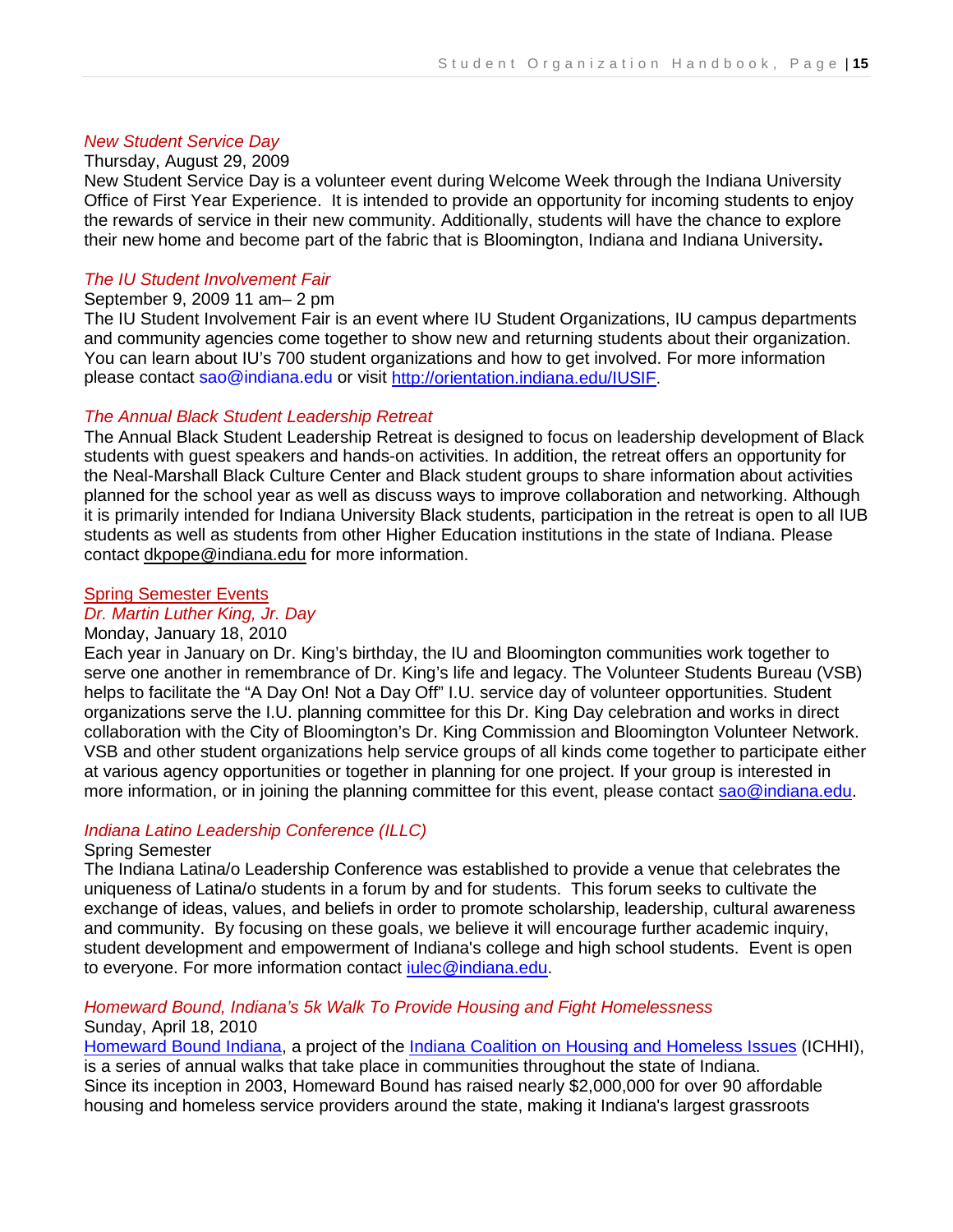fundraiser with the ultimate goal of ending homelessness. The Homeward Bound South Central Indiana [\(Bloomington\)](http://homewardboundindiana.org/bloomington) Walk is sponsored by the City of Bloomington and 13 local social service agencies. All money raised benefits people experiencing homelessness in Monroe County in the form of supportive services such as shelter, food and other assistance. The agencies which receive these funds are also working hard to prevent homelessness every day through educational awareness and daily assistance.

For more information, please contact the 2009 Homeward Bound Co-Chairs; Kathy Mayer, Office Manager for the Community & Family Resources Department, at (812) 349-3430 or by clicking [mayerk@bloomington.in.gov](mailto:mayerk@bloomington.in.gov)

# *LeaderShape ® IU* Hosted by the Student Alumni Association

#### May 2010

The LeaderShape® Institute is an interactive, energizing, and unique experience that builds leadership skills no other program can match. Since 1986, over 20,000 participants from all over the world have graduated from the program. LeaderShape exists to inspire, develop and support more people committed to lead with integrity.

Students from all IU campuses are invited to apply for this unique six-day program exclusively for Indiana University students. Each year, 60-70 IU students are participating in this national program at no cost with the help of generous sponsors.

This highly interactive and energizing program provides the tools for individuals to:

- Act consistently with core ethical values, personal values, and convictions
- Develop and enrich relationships
- Respect the dignity and contribution of all people
- Believe in a healthy disregard for the impossible
- Produce extraordinary results

Be prepared! It is six days of non-stop self-discovery and learning from practical experiences that build your leadership concepts and abilities for both the new and experienced leader. It's go, go , go 12 hours a day… And you'll love it!

For more information on the Institute see their website at [www.leadershape.org.](http://www.leadershape.org/)

Visit [www.indiana.edu/~saa](http://www.indiana.edu/~saa) to apply or for more information contact the Student Alumni Association at 855-9263 or [iusaa@indiana.edu.](mailto:iusaa@indiana.edu)

# Service and Civic Engagement Resources

Are you looking for ways to make a difference on campus and in the community? SAO can help guide individuals and organizations towards opportunities for meaningful service and engagement.

You can check out the SAO website (see below) or contact the Civic Engagement Coordinator at 855- 4311 to learn more about opportunities for:

- Enhancing your group service project
- Individually-tailored service opportunities
- Service resources for fraternities and sororities
- Grants and awards

#### The Student Activities Website: Civic Engagement Resources

For a comprehensive listing of civic engagement-related resources, visit www.sao.indiana.edu. There you will find service trips, leadership programs, service/political/advocacy-focused student organizations, and many other community and national resources to help you make a difference in the world.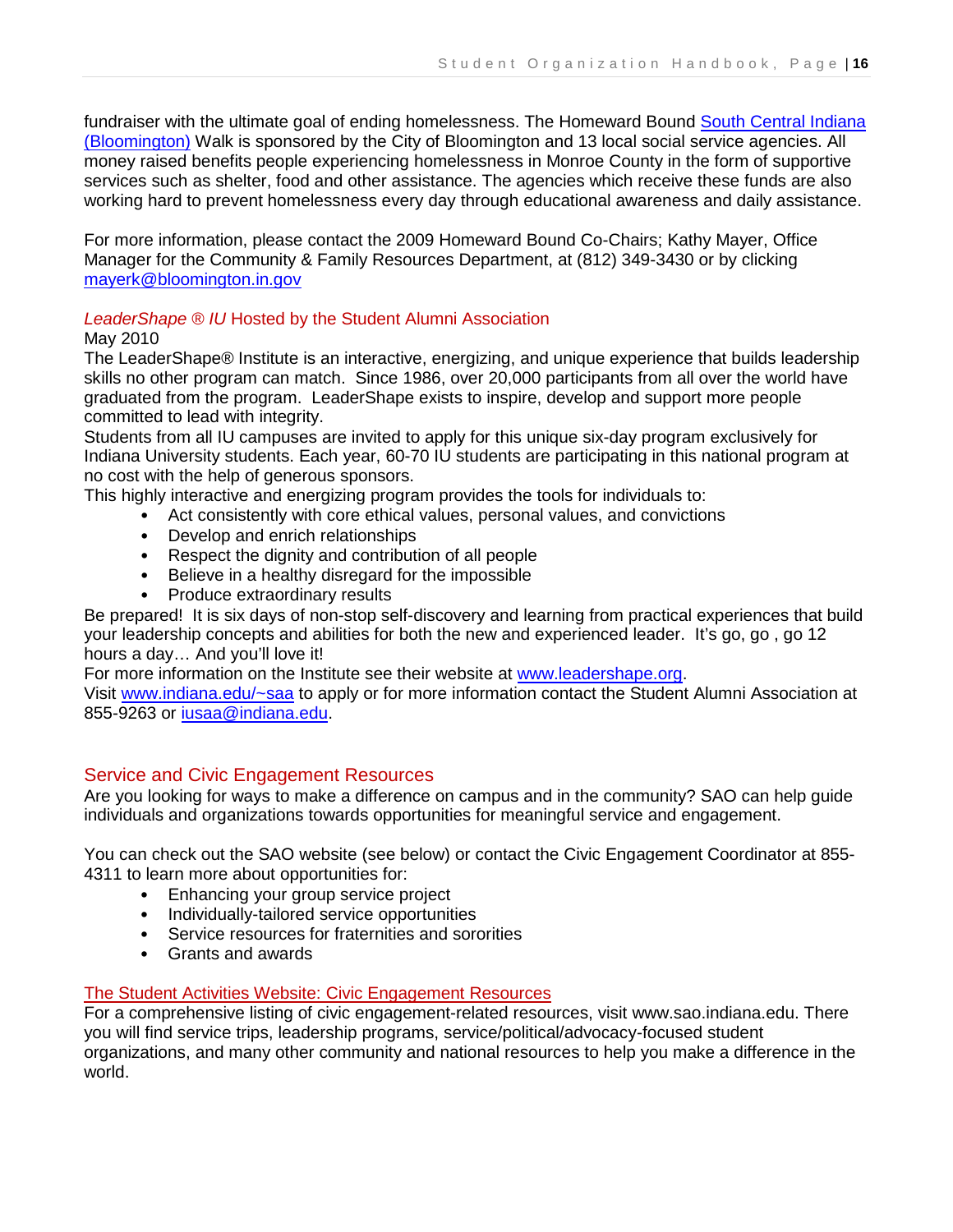#### The Office of Service-Learning (OSL)

Did you know you can receive course credit for doing service in the community? For a listing of current course offerings and to learn more about how to become a service-learning student leader through the Advocates for Community Engagement (ACE) program, visit<http://www.indiana.edu/~osl/> or e-mail [osl@indiana.edu.](mailto:osl@indiana.edu)

#### The City of Bloomington Volunteer Network (CBVN)

CBVN mobilizes volunteers to address community issues and build on community assets. They provide a comprehensive listing of volunteer opportunities available in the Bloomington community each week. Please visit [www.bloomington.in.gov/volunteer/](http://www.bloomington.in.gov/volunteer/) to access the current listing of volunteer opportunities or subscribe to their weekly update.

#### **Diversity**

The IU Mission Statement reinforces the value of diversity in all aspects of the university. Student Activities believes it is an integral part of the student organization community. **"**The Bloomington campus is committed to full diversity, academic freedom, and meeting the changing educational and research needs of the state, the nation, and the world." *By action of the University Faculty Council, October 25, 2005, Approved by the Board of Trustees, November 4, 2005.* 

When planning an event, it is important to be mindful of the diversity within the community. Individuals striving to create and maintain inclusive communities must ask the following question: Whose perspectives, experiences, viewpoints, and voices are included?

There are resources available to the student organization community including funding, speakers, and programming. They range across all types of diversity: race, ethnicity, national origin, gender, sexual orientation, socioeconomic status, religion, age, and ability.

#### Diversity Resources

*Funding*

- Office of Diversity Education Grant, [elove@indiana.edu](mailto:elove@indiana.edu)
- Cultural Centers
	- o La Casa, [lacasa@indiana.edu](mailto:lacasa@indiana.edu)
	- o Asian Culture Center, [acc@indiana.edu](mailto:acc@indiana.edu)
	- o Neal Marshall Black Culture Center, [nmbcc@indiana.edu](mailto:nmbcc@indiana.edu)
	- o GLBT Student Support Services, [glbtserv@indiana.edu](mailto:glbtserv@indiana.edu)
	- o First Nations, [fnecc@indiana.edu](mailto:fnecc@indiana.edu)
- The P.J. & Hilda W. Hill Award, [spolicel@indiana.edu](mailto:spolicel@indiana.edu)

#### *Speakers*

- Commission on Multicultural Understanding, [COMU@indiana.edu](mailto:COMU@indiana.edu)
- Bias Motivated Incident Teams, [trust@indiana.edu](mailto:trust@indiana.edu)
- CommUNITY Educators, [bmagee@indiana.edu](mailto:bmagee@indiana.edu)

#### *Programming*

- Dr. Martin Luther King Jr. Day, [mlkjr@indiana.edu](mailto:mlkjr@indiana.edu)
- Homeward Bound, Indiana's 5K walk to fight hunger and homelessness, mayerk@bloomington.in.gov

## **Collaboration**

Collaboration is working with another group of people with whom your group has a shared mission and vision. It is unique to each partnership and should be determined by all of the organizations involved.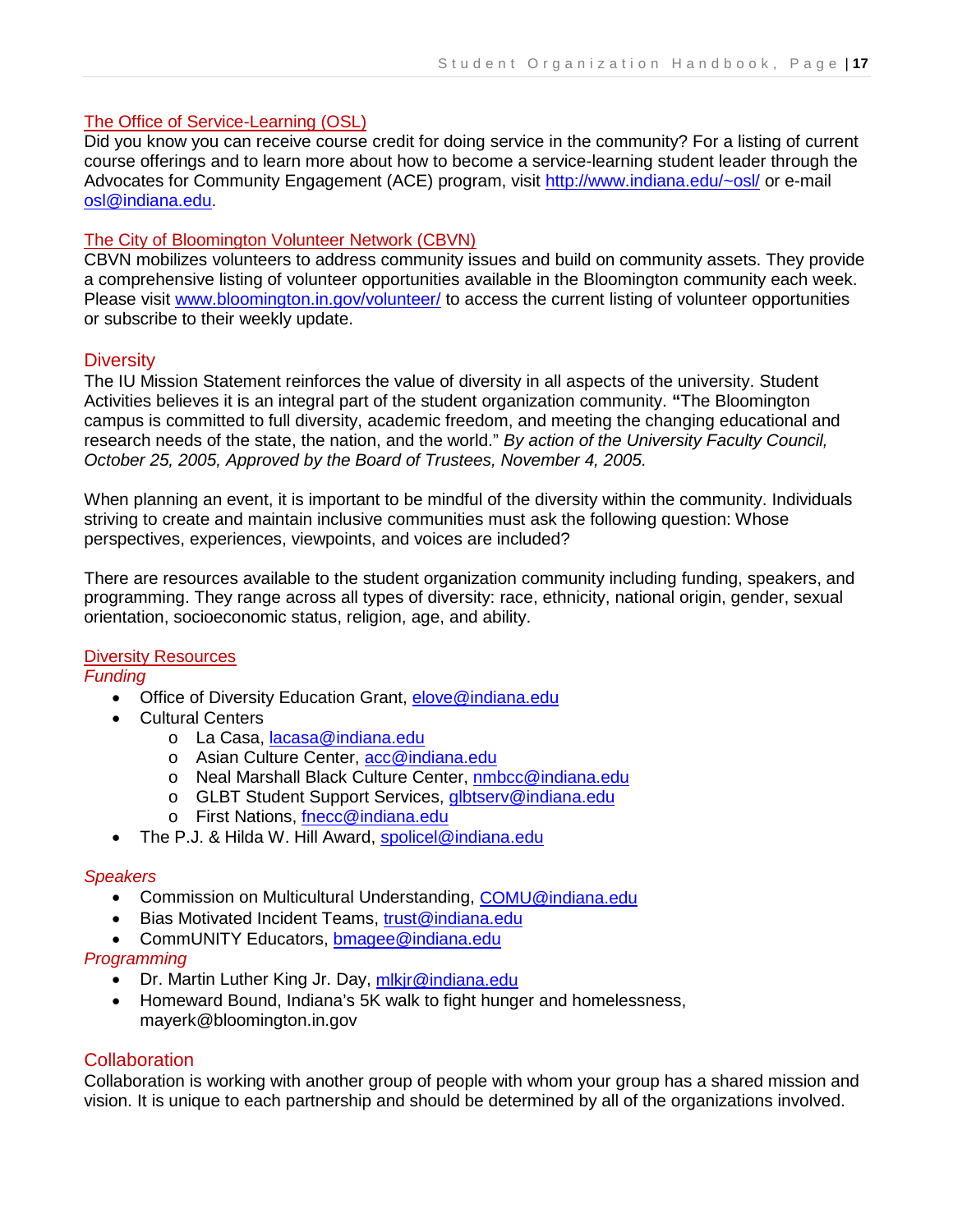Indiana University promotes students working together to enhance each other's ideas, programs, and learning.

Collaborating with other student organizations can help the organization you work with plan and fund programming. It is an easy way to learn about other student organizations, receive funding for your program, access new resources, and work together toward a common goal. Some communities you may want to collaborate with are listed below.

#### **Student Organizations**

- The 700+ organizations in the Student Organization Community
- Residence Hall [Association—rha@indiana.edu](mailto:Association—rha@indiana.edu)
- Union [Board—ubpres@indiana.edu](mailto:Board—ubpres@indiana.edu)

**Campus** 

- Academic departments
	- o http://iub.edu/academic/majors/by-school.shtml
- Cultural Centers–
	- o La Casa Latino/a Cultural Center [\(lacasa@indiana.edu\)](mailto:lacasa@indiana.edu),
	- o Neal Marshall Black Culture Center [\(nmbcc@indiana.edu\)](mailto:nmbcc@indiana.edu)
	- o Asian Culture Center [\(acc@indiana.edu\)](mailto:acc@indiana.edu)
	- o First Nations Culture Center [\(fnecc@indiana.edu\)](mailto:fnecc@indiana.edu)
	- o GLBT Student Support Services [\(glbtserv@indiana.edu\)](mailto:glbtserv@indiana.edu)
	- o Hillel [\(hillel@indiana.edu\)](mailto:hillel@indiana.edu)
- Student Organization Funding [Board—iusaaid@indiana.edu](mailto:Board—iusaaid@indiana.edu)
- Indiana University Student Foundation and the Metz [Grant—iusf@indiana.edu](mailto:Grant—iusf@indiana.edu)
- Office of Diversity [Education—elove@indiana.edu](mailto:Education—elove@indiana.edu)

Bloomington/Indiana

- Indiana Campus Compact—promotes citizenship and service in higher education [http://www.indianacampuscompact.org](http://www.indianacampuscompact.org/)
- Community organizations and non-profits—for a listing visit [www.bloomington.in.gov/volunteer.](http://www.bloomington.in.gov/volunteer)

#### **Sustainability**

Indiana University is committed to sustainable practices. From the Campus Sustainability Report, published on January 7, 2008, the committee highlighted initiatives the Student Organization Community can take to create a sustainable environment. The [Campus Sustainability Report](https://www.indiana.edu/~sustain/wp-content/uploads/Campus_Sustainability_Report.pdf) lists these initiatives for student organizations:

"The action items listed below fall into three broad categories of co-curricular activities related to campus and community sustainability:

1. Increase awareness and recognition of sustainability issues within the co-curricular community

2. Increase collaborative efforts between existing student organizations involved in sustainability

3. Increase initiatives for broader student involvement with sustainability issues

More info can be found at the new Office of Sustainability:<https://www.indiana.edu/~sustain/>

Space Reservations and Logistics

Office Space in the IMU Activities Tower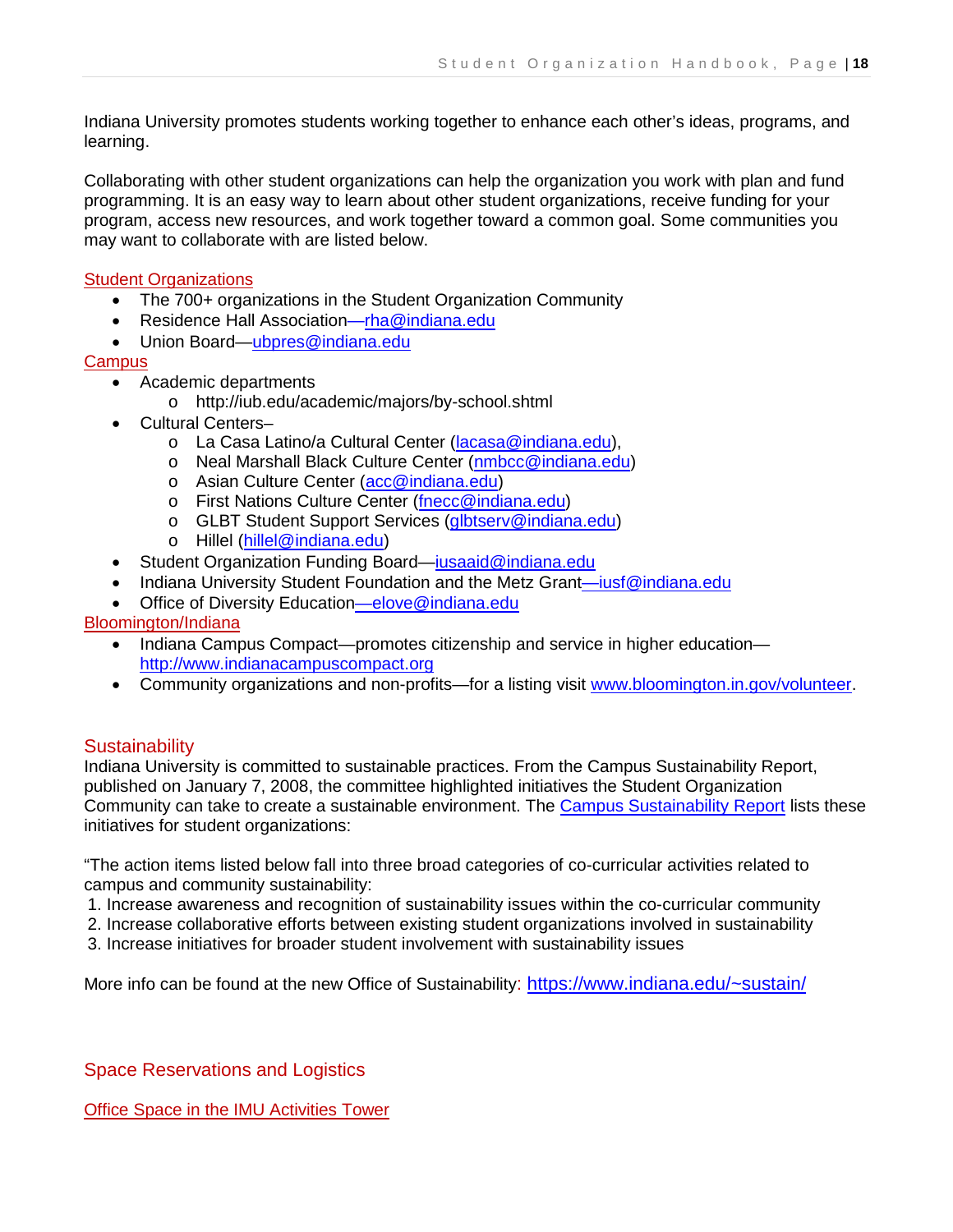All registered student organizations are eligible to apply for an office in the IMU. The application process typically starts in March and consists of a paper application and a brief interview with Union Board representatives (the landlord). Leases run from September – September of each year and cost \$1 per square foot; Contact the Union Board president at ubpres@indiana.edu or 855-4682 for more information and an application.

Space Reservations Systems on Campus (up-to-date information coming in November 2008) *Indoor Campus Events* 

Only student organizations registered with Student Activities may be approved to reserve indoor space on campus. For most spaces, student organizations must:

1. Fill out an Indoor Campus Event Registration Form or an Event Registration and Responsibility form (for residence hall space) for space reservations.

2. A copy of the Indoor Campus Event Registration Form can be obtained from Student Activities (check www.indiana.edu/~sa for forms).

3. A copy of the Event Registration and Responsibility must be picked up at each residence center desk.

4. After submission of the appropriate form, the student will be directed to the proper location for final approval of the space reservation.

Multiple dates may be requested on the same space application form providing each event is similar (all group meetings, etc.). Multiple rooms, however, must each have their own space application form. *Indiana Memorial Union Space* 

Rooms in the IMU can be reserved by student organizations free-of-charge if the attendees are IU faculty, staff, and students. For events open to the public, including dances or events needing use of tables, chairs, or other equipment, a charge may be applied. The IMU also provides selected audiovisual equipment for rent. See IMU Meeting Rooms and Reservations, located on the Mezzanine Level across from the Frangipani Room, for more information on rooms, cost, and availability.

#### Commons Literature Desk Policy

- The use of facilities in the IMU for soliciting, recruiting and selling is restricted by Student Organizations, with prior approval from Student Activities. Organizations may reserve space at the Commons Literature Desk (Mezzanine level, near the Commons) in advance. This area is a large table located in a high traffic area in the Union. Student groups use this space to promote events, showcase organizations and fundraise. Be sure to bring along plenty of flyers and friendly people that don't mind approaching strangers!
- One Commons Literature space reservation per organization, per day, totaling two days per week at the beginning of each semester, may be approved based on availability.
- Failure to claim the reserved space within one (1) hour of the scheduled starting time may cause the space to be released to other qualified groups on a first come, first serve basis.
- All areas must be staffed by students from the sponsoring group at all times. Persons working the area MUST stay behind the counter at all times. Individuals MAY NOT work in the public spaces or hallways. Any outside vendor soliciting or selling must have a member from the Sponsoring Organization behind the counter with them at all times.
- You must use the space that has been assigned to you. Your space should only be occupied for the assigned time and no organization or department may transfer control of its space to any other organization or department.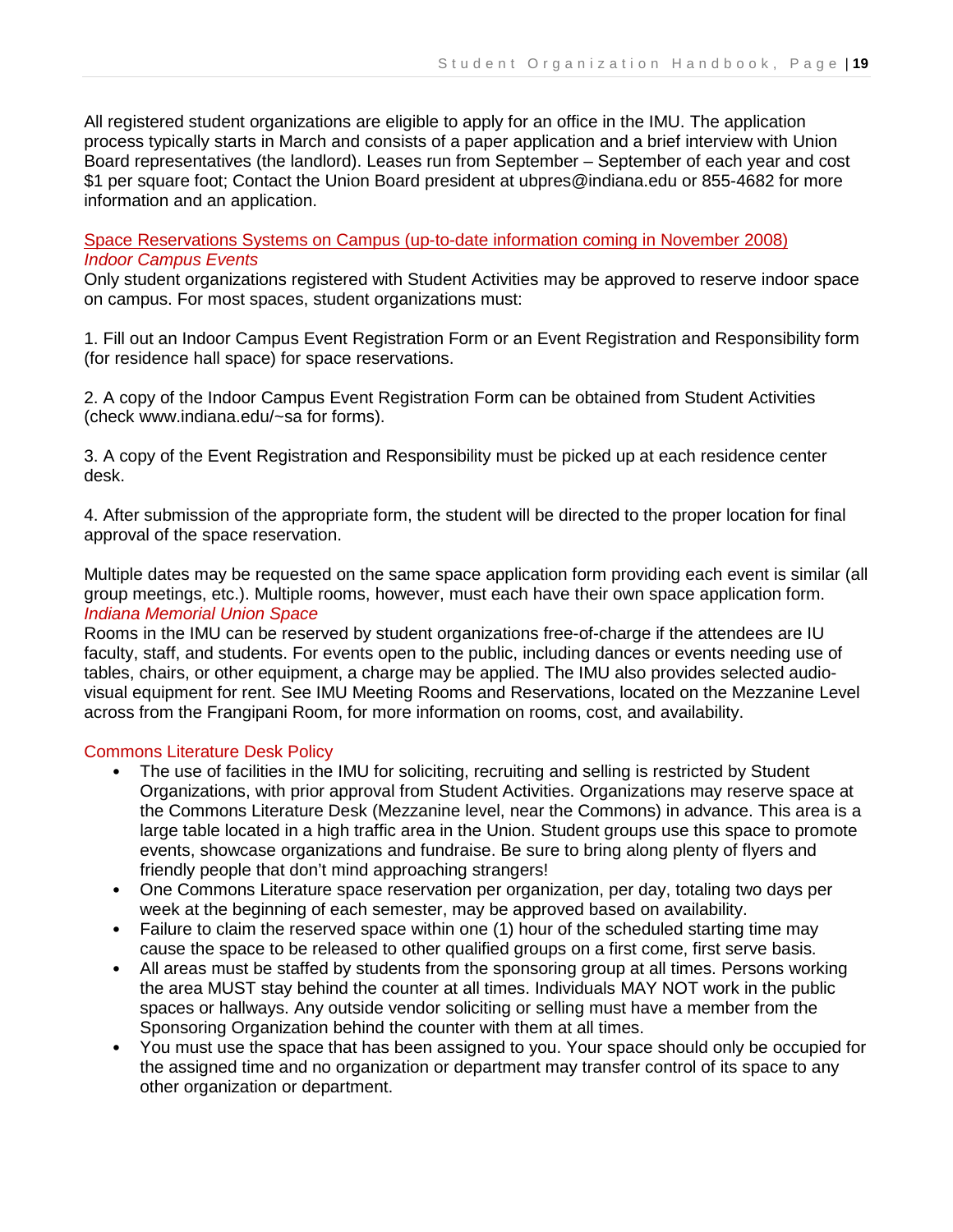- Any student organization or university department who enters into a contract with an outside vendor or for profit organization will be charged the current rate for the space reserved. The charge will be levied to the organization or department reserving the space. Current Rate is \$125.00 plus tax per day, per distribution area. Payment must be made prior to the usage of the space. Failure to pre-pay for the Commons Literature Desk will result in the cancellation of the reservation.
- Posters, banners, or sign may be attached to the bulletin board behind the counter. NO STAPLES PLEASE. The size of your poster or signs should not extend beyond the area you are assigned. If there is material on the bulletin board behind you, you may cover the already posted material for the time you occupy the space. Please remove your poster or signs when you leave the area. Displays are not to be in the public corridor.
- If you have any questions or comments you may contact Meeting Rooms and Reservations at 855-1808.

# *Business Lobby Table Space (per the Kelley School of Business)*

Table space in the lobby of the Business school will be allocated on a first come, first serve basis through Business Room #141. Standing reservation requests for no more than two days every week per semester will be permitted (except pizza sales and they are one day per week). Reservations are made through Student Activities and are subject to the following guidelines and for reasons of Fire & Safety and student noise complaints in classrooms BU 109 and BU 111, the following policies apply for groups using the School of Business lobby.

To have use of the lobby area you will need to contact Student Activities, Indiana Memorial Union, Suite 371, for University Approval. To check the availability of tables contact Business Support Services, Bu 141, 855-4149.

The following is a list of rules and regulations for use of the School of Business lobby:

- Only 3 groups will be approved to have use of the lobby each day. NO TABLES ARE TO BE SHARED! One table per group, only tables provided may be used.
- Location is limited to the West side of the 1st floor lobby. (Between the doors to Classroom 109 & 111)
- Electrical cords cannot be used if they crossover in front of classroom entries. (ALL ELECTRICAL DEVICES ARE SUBJECT TO INSPECTION). UNSAFE ITEMS WILL NOT BE ALLOWED.
- All classroom entries should be kept clear of any group equipment such as chairs and carts.
- Groups are responsible for any noise complaints from the classrooms.
- After approval from Student Activities, the final approval can only be obtained in School of Business, Rm. 141 between 8:00 a.m. - 12:00 noon and 1:00 p.m. - 5:00 p.m.
- Purpose of function needs to be specific, especially regarding food items to avoid duplicate functions. HOMEMADE FOODS MAY NOT BE SOLD due to Environmental Health & Safety.
- NOTE: NO CORPORATE SOLICITATION ALLOWED! ONLY students may use this space.

# *Residence Halls*

Residence halls have some rooms available to student organizations. To reserve space in a particular residence hall, call each residence hall or go to that residence hall center desk to pick up a form. Meeting in a residence hall requires your organization to follow the rules set by that hall. When scheduling a meeting or event, pay attention to the following:

- Quiet Hours: Sun –Thurs, 10p.m. 9a.m. and Fri-Sat, 2a.m. 10p.m.
- Academic Communities start quiet hours at 7p.m. Sun- Thurs.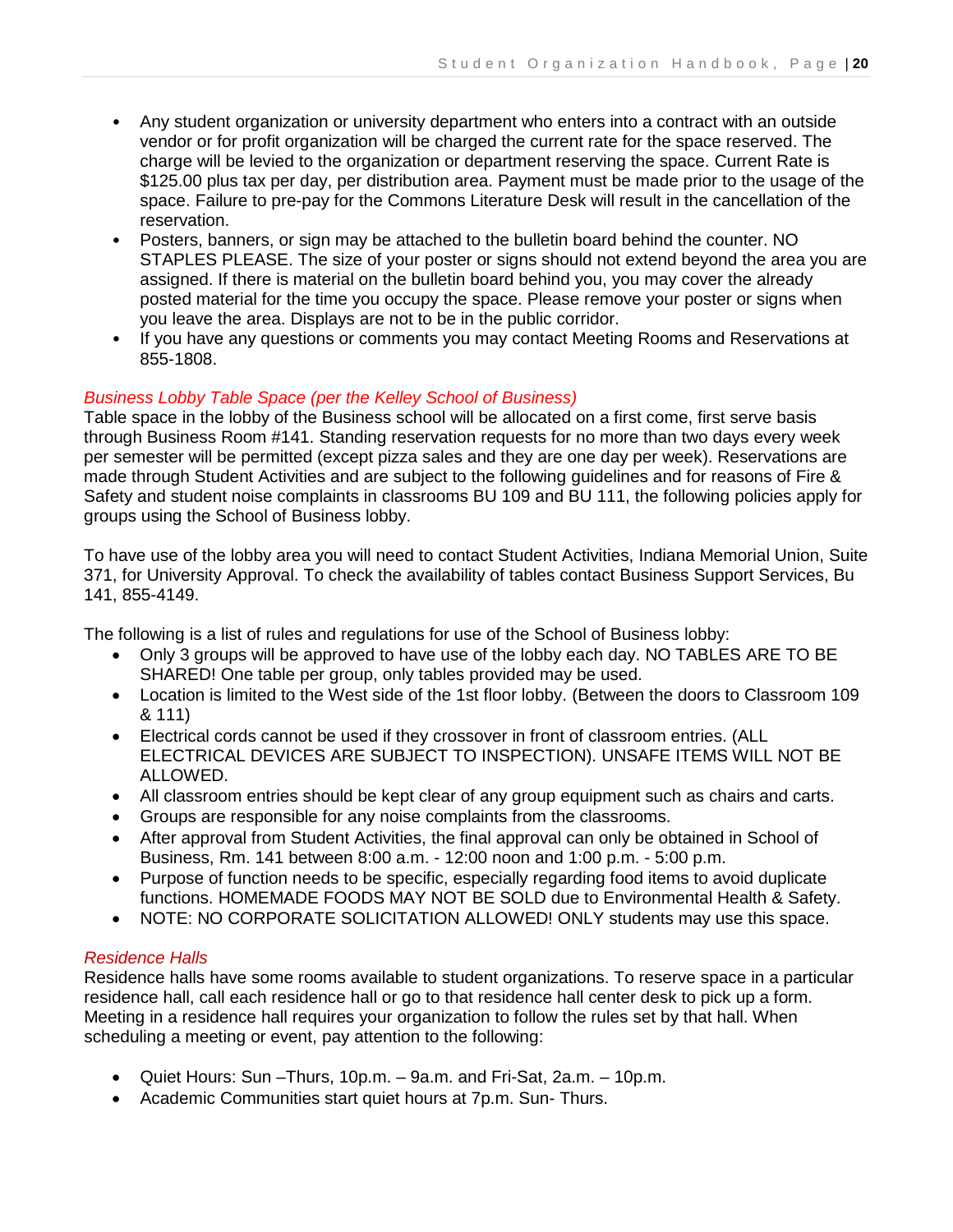- Center Desks provide information and services within each hall. If there is an issue with your space, they should be your —go toll person.
- Food regulations must be followed depending on the size and function of the event. Please see the Food Policies and Guidelines section on page 18 for details.
- Door-to-Door sales or solicitation is not permitted but residents and student organizations may obtain permission to do so in the public areas of the residence hall.
- If you have more questions feel free to browse the RPS website at http://www.rps.idiana.edu or call Graham Shepfer at 855-8530, or e-mail gshepfer@Indiana.edu.

#### *Classrooms*

To reserve a classroom, fill out an Indoor Campus Event Registration Form. Upon confirmation of student organization status, students will be sent to Franklin Hall room 235 to finalize a reservation. Contact them for more information on room availability and capacity.

Health, Physical Education, and Recreation Building (HPER)/Student Recreational Sports Center (SRSC)

Space in the HPER and SRSC is reserved through those departments. Contact them for a list of spaces available to reserve. A copy of the Facility Use Application can be located at Student Activities or can be picked up at the Membership Service Suite, located in Room 115 of the SRSC or on the ground floor next to the basketball courts at the HPER. Applications for room reservations are reviewed each Tuesday.

#### *Athletic Space*

To reserve athletic space (apart from the HPER and SRSC), you must fill out an Outdoor Campus Space Reservation Form [\(http://sao.indiana.edu\)](http://sao.indiana.edu/) and submit it to Student Activities. Once filled out and submitted, you will be notified by Student Activities as to whether your request was approved. "The Department of Athletics based upon review and comment from University Counsel's Office does not permit any organizations, either student or public, to solicit on University property managed by Athletics, the expressed purpose for the property being to host intercollegiate athletic events and related supporting events such as parking and pre-game and post-game entertainment. This includes not permitting solicitation of people in vehicles coming to or leaving events hosted in Department of Athletics facilities based upon review and comment from area police agencies who do not want to have traffic unnecessarily stopped or to have safety issues with pedestrians in multiple driving lanes."

#### *DeVault Alumni Center*

Student organizations may reserve space behind the DeVault Alumni Center, 1000 E. 17th St., for events. To do so, you must fill out an Outdoor Campus Event Registration Form (www.indiana.edu/~sa) and return it to Student Activities. You will be notified if your request is approved. \*\*Student organizations may also reserve space inside the DeVault Alumni Center for special events. To do so, you must fill out the Virgil T. DeVault Reservation Agreement. To obtain a copy, contact Student Activities, 855-4311, or the Alumni Center, 855-7415.

#### *Neal-Marshall Black Culture Center*

The Neal-Marshall Black Cultural Center has several rooms available to student organizations. To reserve space in the Neal-Marshall Black Culture Center, please visit the NMBCC website at <http://www.indiana.edu/~nmbcc> and click on "Room Reservations." For more information please contact the Neal-Marshall Black Culture Center at [nmbcc@indiana.edu,](mailto:nmbcc@indiana.edu) or 855-9271.

#### *Ballantine Lobby*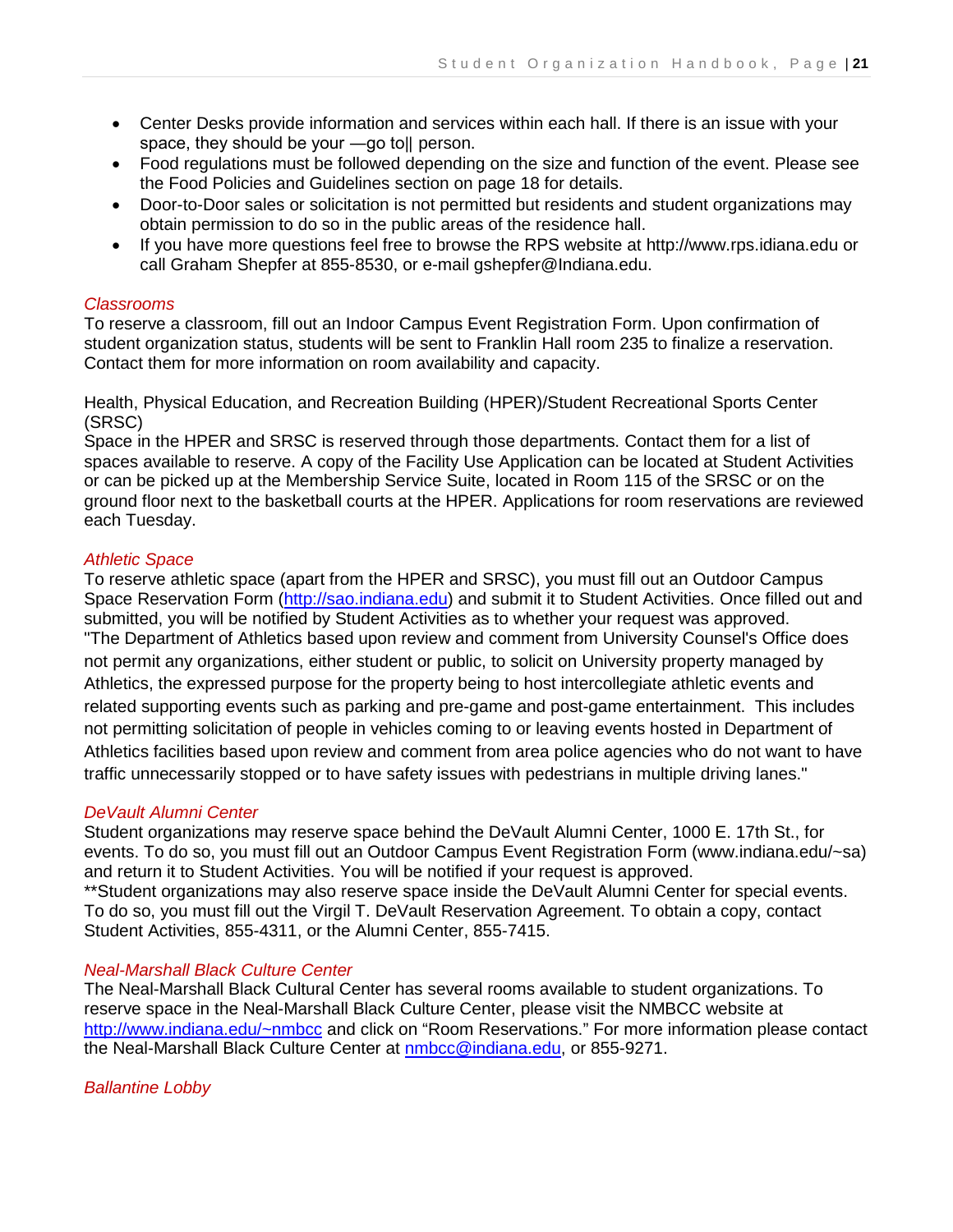The Ballantine Lobby may also be reserved. Upon submission of an Indoor Campus Event Registration Form and confirmation of student organization status, students will be sent to Ballantine Hall room 002 to finalize the reservation. The Ballantine Lobby does permit credit card companies if approved ahead of time and sponsored by a student organization.

#### *Main Library*

The Main Library has a few rooms available to student organizations. To reserve one of these spaces, fill out an Indoor Campus Event Registration Form and return it to Student Activities. You will then be directed to the Main Library, room #C2 – Administrative Offices, to finalize your reservation.

#### *Leo R. Dowling International Center*

The International Center has a few rooms available for rental for receptions or informal gatherings. The room rental rate is \$8/hour per room for groups less than 50 people, and \$16/hour per room for groups over 50 people. All reservations must be submitted two weeks in advance. For more information please contact [intlcent@indiana.edu.](mailto:intlcent@indiana.edu)

#### Outdoor Campus Events (up-to-date information coming in November 2008)

Any outdoor event sponsored by a student organization on University property must be registered with and approved by Student Activities. Note: Student Organizations and Departments are allowed two locations each week depending on availability.

- An Outdoor Campus Event Registration Form, available at Student Activities, must be submitted to Student Activities a minimum of ten business days prior to the event.
- Some outdoor events may require security, paid for at the expense of the sponsoring organization. The Indiana University Police Department (IUPD), in consultation with Student Activities and the host facility staff, will determine whether such security considerations are required. See the section on Security on page 16 for more information.
- Any outdoor event that is providing/selling perishable foods must also submit a Temporary Food Service Request.
- Any person or organization hosting an event in Dunn Meadow is not able to park vehicles on Dunn Meadow, any of the sidewalks surrounding Dunn Meadow, or on the concrete stage on the west end. For vehicular access, please submit a request to Student Activities along with the Outdoor Reservation request.

#### *Sound*

In order to prevent disruption to businesses, offices, and classes, programs on campus involving amplified music will begin no earlier than 6:00 PM on weekdays and noon on weekends. All events must conclude by sunset or 9:00 PM (whichever is earlier).

Production Services Unit (PSU), a department of IU Auditorium, is Bloomington's leading provider of stage, sound and lighting for concerts and special events. PSU, staffed with veteran technicians and engineers, provides expert service for many on- and off-campus events each year including Dance Marathon, IU Ceremonies, Union Board concerts, Spirit of Sport, and Picnic with the Pops. With an extensive inventory, PSU can provide services for events of any size, from a free concert in Dunn Meadow, to a full-scale production for a national artist. For more information or an estimate for services, contact PSU by calling 812-856-3007, or emailing [sound@indiana.edu.](mailto:sound@indiana.edu)

If you're having an outdoor event, and involving out of town/state bands, you MUST hire Local 618 for sound and lighting (per IU Board of Trustees agreement). Contact Mark Sarris at (812) 331-7472 to make arrangements for your event.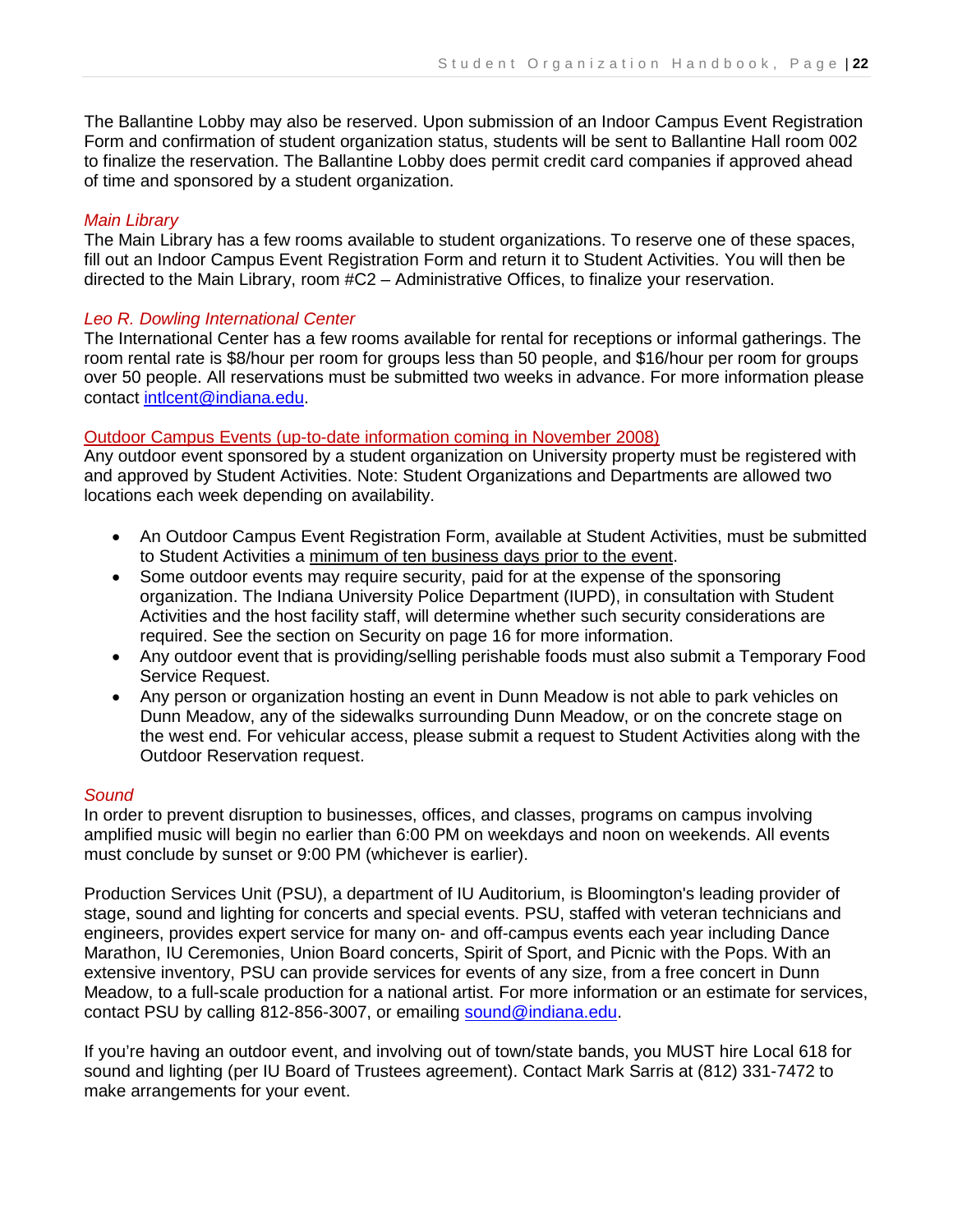If your event is outside but you are using a local (in town) group, you are not confined by the regulations to hire Local 618.

All events involving the use of amplified music must add a standard clause on all contracts, which will give the sponsoring organization the right to request the music provider to reduce the volume output, so as to be in compliance with campus and/or University policies.

# *Use of Amplified Sound in Dunn Meadow*

The following guidelines pertain to the use of amplified sound in Dunn Meadow:

- The bandstand and/or stage will be located next to the power box near the corner of 6th Street and Indiana Avenue. All speakers must face west and diagonal to 7th Street. Under no circumstances will speakers face to the north or east.
- The student scheduling the program is accountable for the performance and volume output of the participating bands. If requested by an appropriate University representative, the responsible student will be expected to reduce the volume output. Failure to do so will result in termination of electrical power as well as subsequent use of the Meadow by the sponsoring individual and artists involved

#### *Liability*

By reserving any space, indoor or outdoor, for an event, the student reserving the space and the affiliated organization accept responsibility for any problems that may arise regarding the event. You also agree to cooperate with the University and/or officials acting in their capacity. For a sample of a liability waiver contact Student Activities at 855-4311.

#### *Security*

All events sponsored by student organizations that are open to the public or that have high attendance may be subject to the requirements of having security.

- All decisions regarding security requirements or security waivers for events will be at the discretion of IUPD in consultation with Student Activities and host facility staff, NOT the student organization.
- Security requests and waivers must be submitted a minimum of 10 business days prior to the event. Copies of both forms can be obtained in Student Activities or [\(http://sao.indiana.edu\)](http://sao.indiana.edu/).
- IUPD's presence does not relinquish the student organization's responsibility in confronting potential problems. The student organization is responsible for primary intervention in the event of any problems or potentially confrontational situations. IUPD officer(s) will assist when needed.
- In certain situations, student organizations may request a security waiver for their event. See Appendix B for the policies regarding security at events and conditions necessary for obtaining a security waiver.

# Food Policies and Guidelines

#### Temporary Food Service by Student Organizations

All student organization events having food distribution at events are subject to approval by Student Activities and Department of Environmental Health and Safety.

• All food distributed at any event must be prepared in an FDA approved facility, not in the kitchen of a residential home.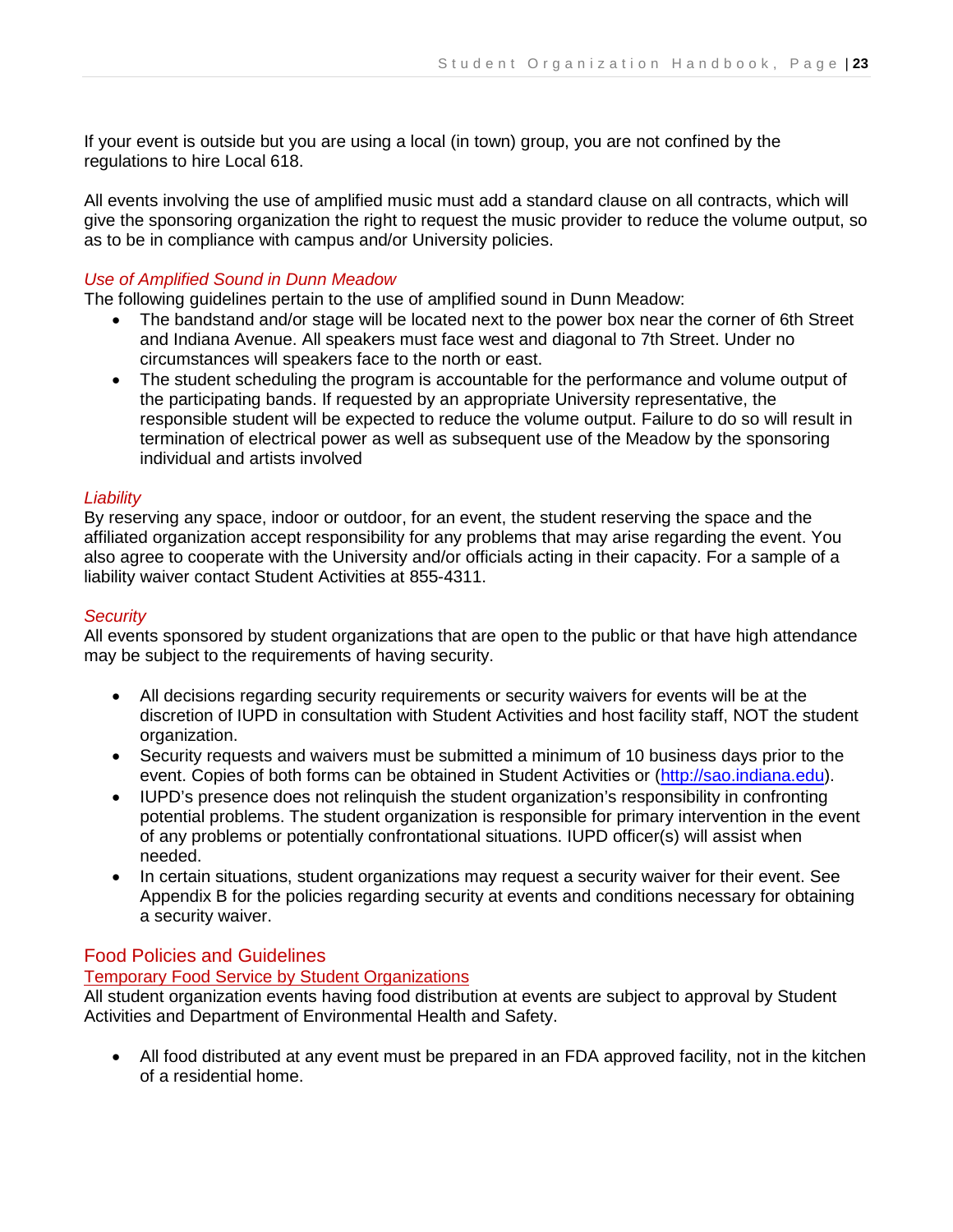- Food must be kept at appropriate temperatures for distribution: 45 degree F. or below for cold food, 140 degree F. or above for hot food. These temperatures include transportation of the food to the distribution center and while being served.
- Provisions must be made so that only healthy individuals are serving the food.
- All food items must be served from a clean, sterile container and an adequate supply of clean water for cleansing and cleaning must be maintained near the food distribution.
- If you are going to serve food at your event, complete the Temporary Food Service Request Form (at Student Activities or [http://sao.indiana.edu\)](http://sao.indiana.edu/) at least 10 days before the event and return it to Student Activities—the Office for Student Organizations and Leadership Development for initial approval. The form will then be forward to EHS for final approval. Guidelines for filling out the form are included in Appendix C. Events at which alcohol will be served must adhere to the liquor policy, as specified by the Office of Risk Management. See Appendix C for more information.

#### RPS Dining Services Policy for Special Events Involving Food

RPS Dining Services supports student groups sponsoring events in the residence halls. Dining services will provide facilities, equipment, food and beverages for these events when this can be done without serious disruption of regular service to the residents. Ambrosia Catering and the Special Events Coordinator offer a wide variety of menu items for almost any event. Chef presentation meals may also be available.

Events of less than 50 people, which are not open to the general public, and which are not advertised are not affected by this policy and do not require approval. This includes events such as a floor ordering pizza or a student group ordering a cake. Groups which are not sure whether approval is required for their event should contact the RPS Special Services Manager Graham Shepfer at 855-8530 or gshepfer@indiana.edu. Or for further information-Food for group events: <http://www.rps.indiana.edu/groupevents.html>

More information on the policies governing the use of food in residence hall events can be found on the Student Activities website: [http://sao.indiana.edu.](http://sao.indiana.edu/)

# Major Events Checklist Major Events (including Little 500)

Major events, such as concerts and dances, require that the sponsoring organization complete the Major Events Checklist (available in Student Activities). The Major Events Checklist covers provisions such as insurance information, security plans, and letters of approval for the event. The determination about whether an event constitutes a major event will be made by Student Activities.

Before Little 500, Student Activities will host informational sessions on the Major Events Checklist. These sessions will detail how to complete the Major Events Checklist by the due date.

# **ALL PAPERWORK FOR CONCERTS, DANCES, AND LARGE EVENTS MUST BE SUBMITTED TO STUDENT ACTIVITIES BY THE FOLLOWING TIMES:**

• The Security Request forms for ALL concerts, dances, and large events are due 40 business days prior to the event;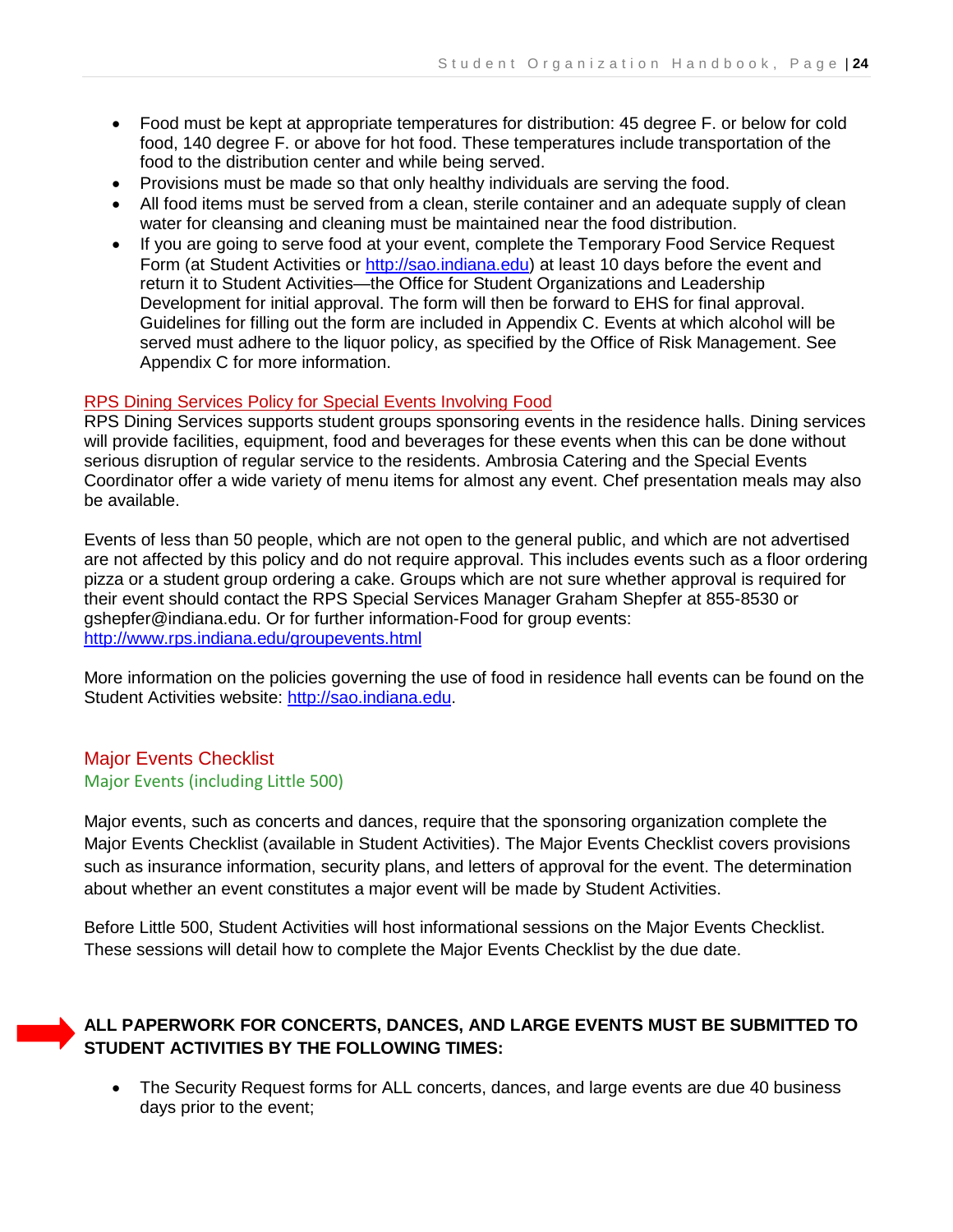• The Dance contract is due 60 business days prior to the event and the Pre-Event Meeting is to be held 20 business days prior to the event.

# Financial Information for Student Organizations

#### Obtaining a Student Organizations Account

The office of Student Organization Accounts (SOA) is responsible for providing fiscal oversight, banking, and bookkeeping services to many of the student organizations recognized by Student Activities.

Some of the benefits of having a Student Organization Account include training and budgeting guides provided by the student organization accounts office, the ability to reserve space and have it billed to your account, and the ability to use your Student Organization Account card at a variety of local business.

The following criteria are used to determine if a student organization is eligible for the service of the office of Student Organization Accounts:

- If your organization is financially supported in its budget from University funds (departmental or other sources), your organization must be subject to the fiscal supervision of the SOA office.
- If your organization is supported by monies collected from students through the University's collection facilities (mandatory student activity fee), your organization must be subject to the fiscal supervision of the SOA office.
- If the University invited your organization to form a chapter, branch, etc., or granted a charter upon the campus, the University may permit the use of the SOA office by the organization.
- If your organization promotes scholarship in a discipline, generally your organization may obtain the use of the SOA office.
- If your organization does not receive money from the mandatory student fee and is not political or religious, you may apply for an account. Final determination of whether such an organization will be granted an SOA will be made by Student Activities.
- If your organization is interested in applying for an SOA, complete the application which includes information to be completed by the student organization and their Advisor. Applications are available in Student Activities or at http://sao.indiana.edu.

The Office of Student Organization Accounts can be contacted at: Franklin Hall 002 Bloomington, IN 47405 (812) 855-8517 [IUSOA@indiana.edu](mailto:IUSOA@indiana.edu)  [http://soa.indiana.edu](http://soa.indiana.edu/)

#### Applying for IUSA AID Funding

#### 1. What is AID funding?

The Student Organization Funding Board is located on the 3rd floor of the IMU in the IUSA office. The Student Organization Funding Board provides support to student groups by helping them obtain necessary funding in order to enhance their organization. Although not all groups will qualify for funding, the Funding Board provides guidance and advocacy for pursuing other avenues. AID funds were created to provide assistance to groups for funding events, daily expenses, technology needs, diversity initiatives, student awareness programs, speakers, and more! AID can only allocate up to 75%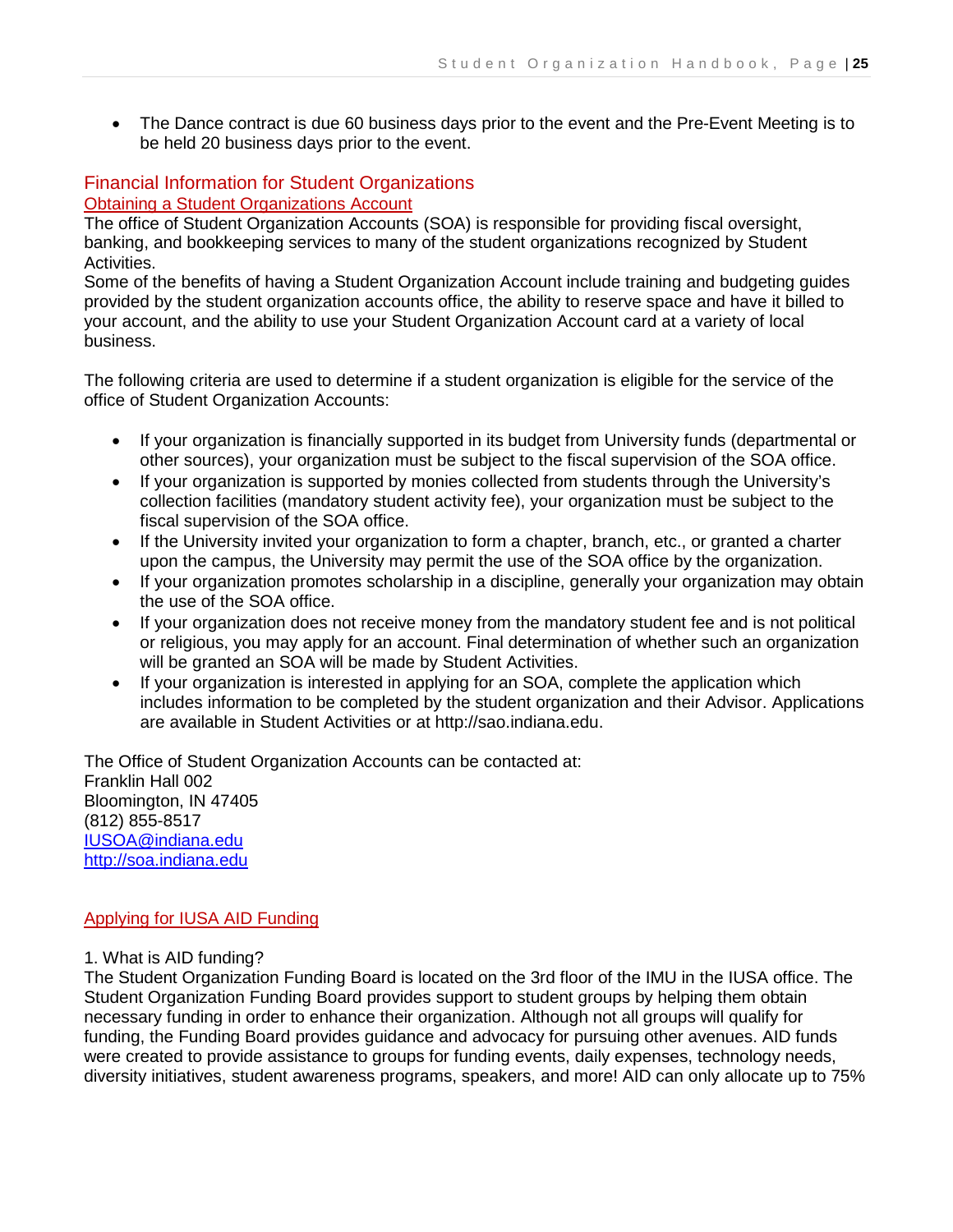of monies requested per initiative (75%) of total cost for initiative for events that are free, and up to 35% for events that charge admission.

#### 2. What is the IUSA Student Organization Funding Board?

The IUSA Funding Board is comprised of five IUSA Congress members, and five elected-at-large students from the student body. The IUSA Funding Board determines the amount allocated to each student organization*. The IUSA Funding Board meets every Wednesday at 7pm* where requests are presented, reviewed and voted upon by the board.

#### 3. Who can apply?

Any student organization that is currently registered with Student Activities (IMU 371) and has attended the Student Organization Orientation (9/15/08) or a make-up session. For information on a make-up session, please email [sao@indiana.edu.](mailto:sao@indiana.edu)

#### 4. How to apply?

- Download an application from the Funding Board's website [\(www.indiana.edu/~iusaaid\)](http://www.indiana.edu/~iusaaid).
- *Submit the application any Monday before 5 pm*.
- The AID Dept. will schedule your organization for a brief (5-10 min) presentation discussing your initiative on a Wednesday. Following, the Funding Board will have a chance to ask questions about your initiative. Your organization will be notified with the decision within 48 hours of your presentation. Meet with the AID Dept. to review specifics of your grant and set follow-up procedures. Return Student Org. Account Card (if issued) all remaining invoices and receipts. Provide information required by follow-up procedures.

5. Where can student organizations go for more information about Student Organization Funding?

• For more information please contact the 2009-2010 Funding Board Co – Directors Nathaniel Kenninger or Anna Williams at: [iusaaid@indiana.edu](mailto:iusaaid@indiana.edu) or via the website: [www.indiana.edu/~iusaaid.](http://www.indiana.edu/~iusaaid)

#### Fund Raising By Student Organizations - Policies & Guidelines

Any student organization desiring to reserve University space and approach the student body for the purpose of raising money (excluding membership fees or dues) must obtain approval through Student Activities.

Fund raising is defined to include all events and activities through which funds are collected by an organization. Fund raising, by definition, does not exclude solicitation of donations or events or activities, which produce no profits after expenses.

#### *Raffles*

Student Legal Services offers support to students and student organizations that have questions about legal issues. Raffles are considered to be gambling in Indiana, and must be compliant with state law. In order for student organizations to legally hold a raffle, the organization must first talk with a representative from Student Legal Services. After the consultation, if the raffle is approved, then please bring documentation to Student Activities before filling out the space reservation form. The law changed as of July 1, 2007. For the most up to date information regarding raffles in the state of Indiana please visit<http://www.indiana.edu/~sls> and click on "Indiana Raffles Top Ten." You can also make an appointment to talk with a Student Legal Services representative by filling out the form on [http://www.indiana.edu/~sls/intake.html.](http://www.indiana.edu/~sls/intake.html)

*Following are the related policies and guidelines for fund raising by student organizations:*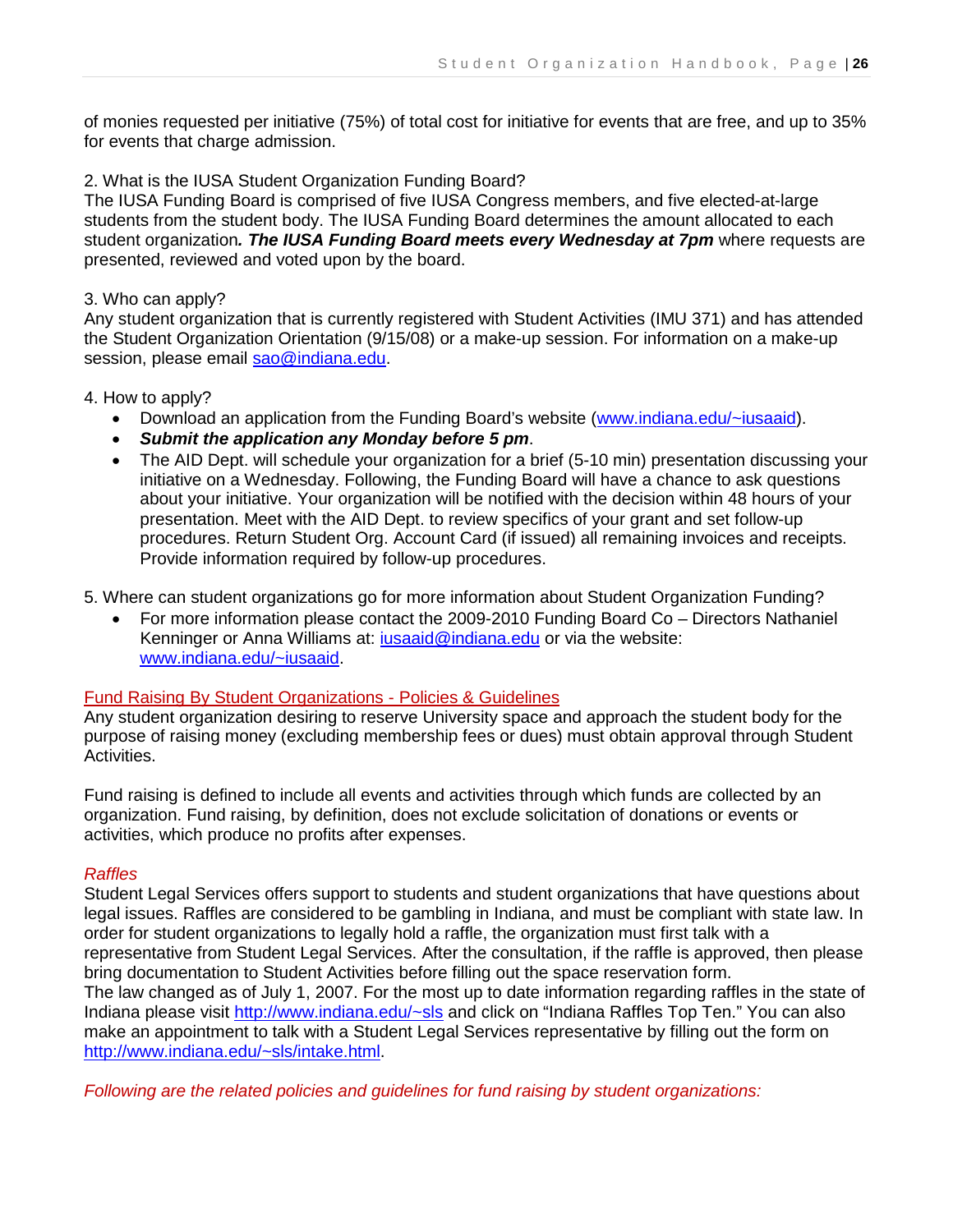- An Indoor Campus Event Registration Form must be submitted to Student Activities and approved a minimum of ten business days prior to the event. For fund raising activities of an allcampus nature, approval of applications may require additional time. No final confirmations for the event or public announcement of the event can be made before fund raising approval is received.
- The University does not make its facilities available for fund raising purposes if the funds raised are designed to enrich an individual or commercial sponsor.
- Fund raising activities are also subject to facility reservation requirements. Approval of the sale of products within the residence halls must be obtained from the Director of Residential Operations. Likewise, the permission of the Center Community Council may be required before the sale. Approval from the Division of Residential Programs and Services should be secured after the review and initial approval of the fund raising project by Student Activities.
- Fund raising events involving the sale of products with the name, insignia, or trademark of Indiana University must be approved by Student Activities PRIOR to printing or production of the product. Such items also require the license authorization of Indiana University and the provision for payment of the royalty fee specified.

#### *Outside vendors*

An outside vendor (defined as any vendor not directly affiliated with the University) may use campus space if they have a campus sponsor (student organization, administrative or faculty department, etc.) and the space has been approved through appropriate University Offices.

While the outside vendor is set up on campus, a member of the sponsoring organization must be present with the outside vendor in order to facilitate adherence to University Polices. Student organizations should be compensated a suggested 10% by the outside vendor in some capacity. The lack of a presence of a campus sponsor representative with the outside vendor may be grounds for the outside vendor to be asked to leave campus space/property.

#### *Still Looking for Fundraising Ideas?*

There are no limits to the possibilities for fundraising. Below are several examples of the ways student organizations have raised funds:

- Auctions
- Candy sale
- Car washes
- Charge Dues
- Dances
- Product sales (T-shirts, mugs, stickers, etc.)
- Seek co-sponsorship
- Sell flowers for holidays like Valentine's Day
- Talent Shows
- Selling Pizza

#### *Sales*

Student Organizations can sell pre-purchased bake goods to raise funds. Student Organizations hosting any event in which food will be served must fill out a Temporary Food Service Application Form (see [http://www.iub.edu/~sao/forms.htm\)](http://www.iub.edu/~sao/forms.htm).

Discount Card Sales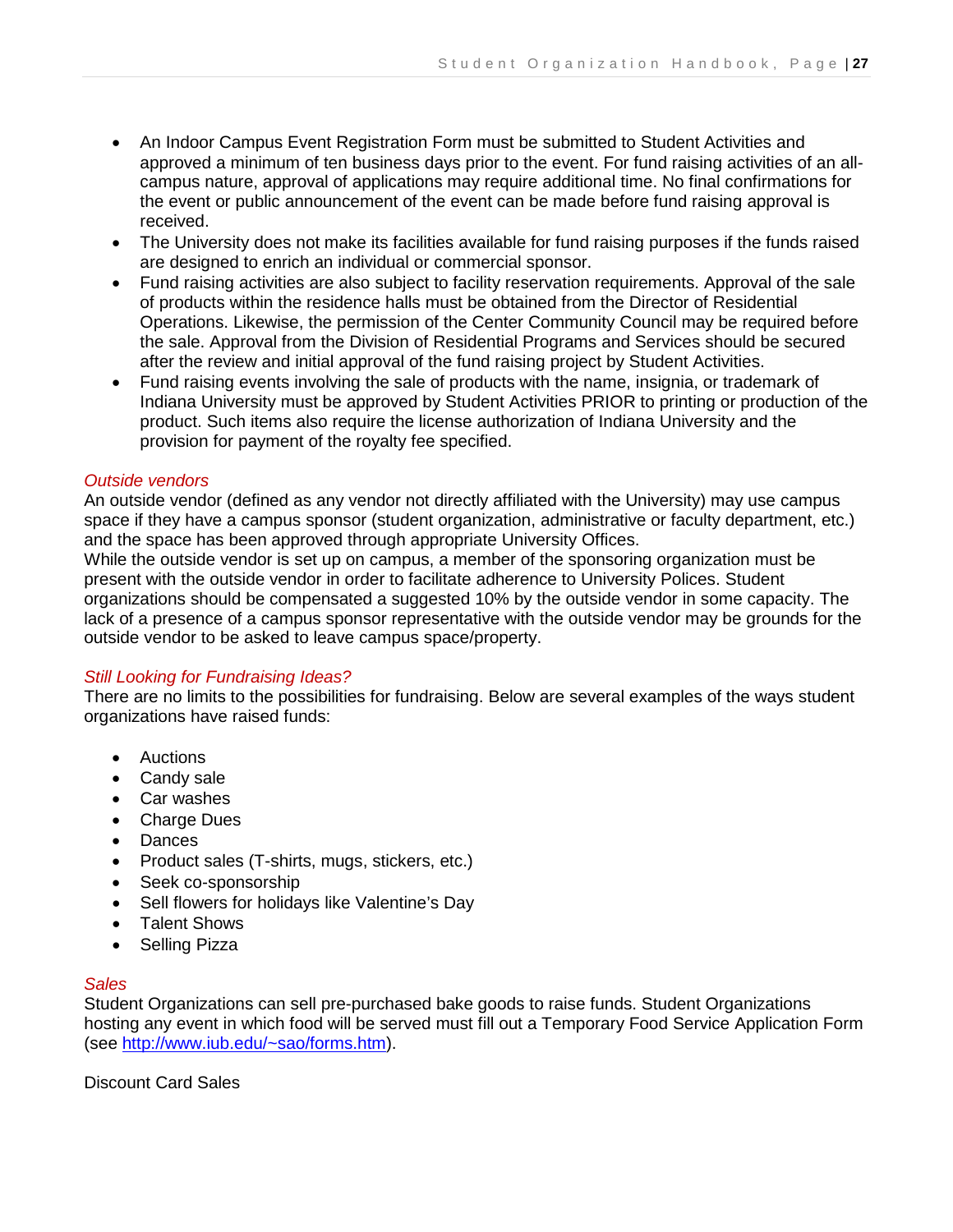EXAMPLE: Student Organizations can purchases discount cards from Domino's Pizza for \$4 and sell the cards for \$10. Simply call and ask each restaurant if they have any deals for student organizations.

Visit these websites for more ideas: <http://www.fundraising.com/> <http://www.fundraising-ideas.org/> [http://www.americasfundraising.com](http://www.americasfundraising.com/)  [http://www.campusfundraiser.com](http://www.campusfundraiser.com/) 

# **Grants**

Below are 4 opportunities for grants within the IU system. *IUSA Student Organization Funding Board* 

- The Student Organization Funding Board looks favorably upon organizations that work hard to secure funding not merely from IUSA, but from other organizations and from other fundraising measures 855-2845.
- <http://www.indiana.edu/~iusaaid/>

#### *Indiana University Metz Grant*

- IU Metz Grants are available to IU student organizations registered with Student Activities which demonstrate a need for financial support for a philanthropic cause. There are 5 categories under which each applicant can register: Campus Diversity, Local, State, National, or International. Organizations may apply for amounts up to \$5000.
- For more information please visit [http://iusf.bloomington.com/metz.](http://iusf.bloomington.com/metz)

# *Indiana Campus Compact (ICC) [www.indianacampuscompact.org](http://www.indianacampuscompact.org/)*

• Indiana Campus Compact offers numerous grants to I.U. students, student organizations, faculty, and staff. You may access more information regarding ICC civic engagement resources by contacting Colleen Rose, Civic Engagement Coordinator at [rosec@indiana.edu.](mailto:rosec@indiana.edu) ICC supports the integration of service-learning and civic engagement into campus culture by facilitating collaborations, sponsoring programs, sharing best practices and promoting awareness of higher education's role in graduating well-informed, engaged citizens.

#### *Office of Diversity Education Grant*

- Diversity Education has been known to fund programs to promote and support diversity
- Please call 855-2139

Another way to raise money for events is to get other organizations or departments to co-sponsor the event. Several possible co-sponsorship organizations are listed below. Approach one to discuss putting an event on together!

#### *Academic Departments*

- Individual academic departments have been known to provide funding for student initiatives.
- Contact the Student Organization Accounts office for more information: 855-8517.
- Dean's offices will sometimes fund events

#### *Cultural Centers*

- Cultural centers sometimes co-sponsor initiatives that advocate for cultural awareness.
- La Casa, Latino/a Cultural Center 855-0174
- First Nations Educational and Cultural Center 855-4848
- Neal Marshall Black Culture Center 855-9271
- Asian Culture Center 856-5361
- GLBT Student Support Services 855-4252
- Hillel 336-3824

#### *Indiana University Student Foundation*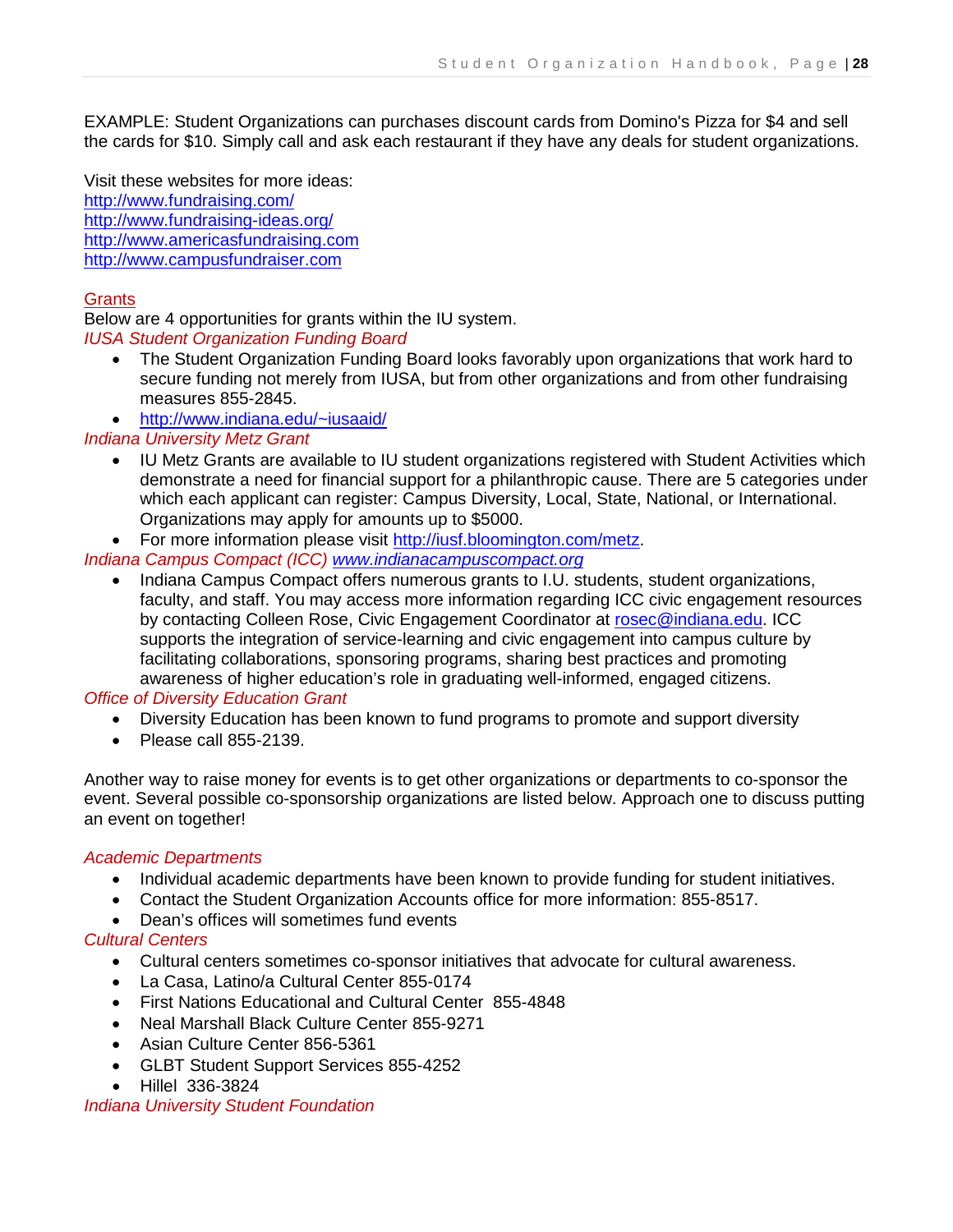- Sometimes provides funding for student organization events.
- Please call 855-9152.

# *Other Student Organizations*

- Other organizations sometime share funds and would be willing to work with your organization to put on a joint program. See the list of organizations on the Student Activities website [\(http://sao.indiana.edu\)](http://sao.indiana.edu/).
- Residence Halls Association
	- o RHA funds a variety of events, especially those easily accessible to students who live in the residence halls. Please call 855-7426 or e-mail [rha@indiana.edu](mailto:rha@indiana.edu)

# Email and Website Account Applications

Student organizations may also possess a Network ID and accounts on UITS computers. Such an account will allow student organizations to obtain an email address and server space to house a website. The form is located at [http://sao.indiana.edu.](http://sao.indiana.edu/)

#### To apply for an email or web account:

Please submit the following to Student Activities:

- your student organization registration
- the UITS application (available in Student Activities)
- a letter from your advisor and his or her supervisor stating their knowledge of your application and use of the account through IU.

#### Technology equipment available to borrow:

- Students can check out laptop computers, video cameras, and digital cameras from Undergraduate Library Services at the Main Library.
- Undergraduate Library Services has 12 Dell Latitude D600 laptop computers available to borrow. Students may use a laptop for up to four hours. These laptops can connect to the wireless network at various locations in the Main Library. Laptops cannot be kept overnight. The late return fee is \$10 per hour or any part of an hour.
- Four video (VHS) cameras, four digital video cameras, eight digital still picture cameras, and two tripods are available to borrow for up to 48 hours. This equipment is available on a firstcome first-served basis. You cannot make reservations, but if all cameras are checked out, you may place a hold on an item. The late return fee is \$10 per hour or any part of an hour.
- To contact Undergraduate Library Services, you can call the reference desk on the first floor of the Main Library West Tower at 812-855-9857.

# **Advertising**

#### Posting of Flyers and Posters by Student Organizations on campus

The University provides a number of places for posting advertisements or notices. Commercial advertising and/or posting of personal notices except where designated is prohibited. *Students or student organizations must designate on each poster the sponsoring individual or group posting the notice.* Posters advertising activities must be removed by the sponsoring group within three days of the termination of the event. Student organizations are limited to one poster per event in any single display area.

*Residence Hall Posting*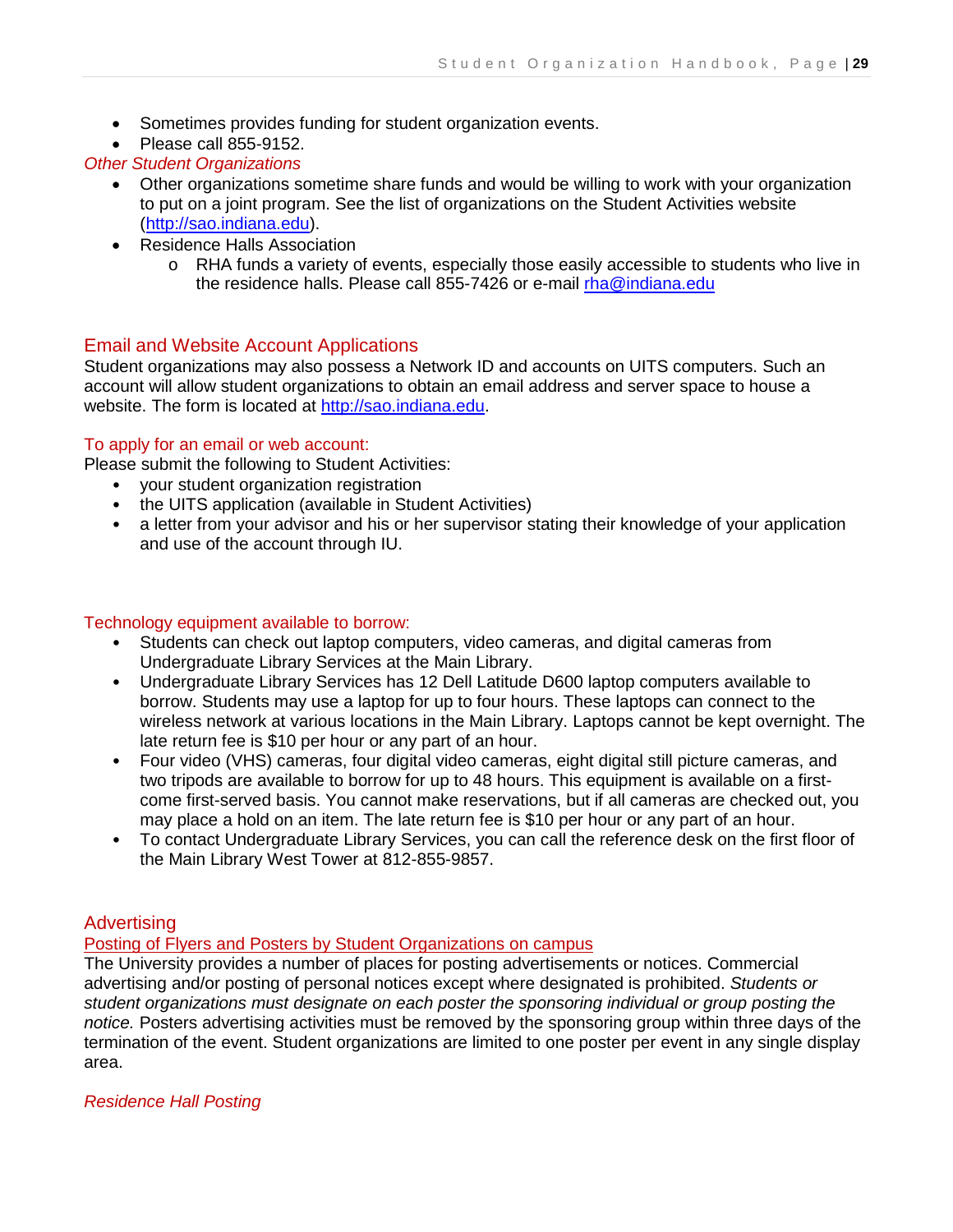All postings submitted to a Residence Center must be approved by that building complex before they can be displayed. Posting policies will vary between each Center, and are determined by each individual center Community Council. All materials should be brought to the Center Desk at the Residence Center. Possible Residence Hall Posting locations:

- Common Bulletin Boards
- Banners
- Floor Bulletin Boards (put postings in Resident Assistant Mailbox Distribution)
- Posters & Flyers

#### *Indiana Memorial Union – Bulletin Board at the Commons Lit Desk (behind Burger King)*

- Up to 5 posters
- No bigger than 14 x 22
- Must include name of sponsoring organization
- Tacks or pushpins ONLY- No Staples!
- T-Stands placed throughout the Mezzanine and 1st floors (reserve these in the Meeting Rooms and Reservations office, Mezzanine Level).
- Table Tents in the Food Court seating area reserved through the Associate Directors Office 855-3561.

#### *Student Activities*

- At the posting strips located in the office's hallway
- In the flyer stand outside of the door.

#### *Wooden Kiosks*

Wooden kiosks have been placed in the high traffic areas of the campus to facilitate the posting of notices. Promotional materials, including posters and flyers, placed on the kiosks do not need to be approved by Student Activities. Kiosks are located in the following areas:

- Across from the northeast corner of Ballantine Hall
- The walkway to the north of the Chemistry Building
- The Dunn Meadow area adjacent to the Commons entrance
- The northeast corner of Woodlawn field

#### *Academic & Administrative Buildings*

Posters and flyers for bulletin boards MUST be approved by the department or Office Manager in the building's Central Office.

#### *Bridge Painting*

The bridges on Jordan between 10th Street and Law Lane have been designated for painting by students and student organizations on campus. No other painting of any sort is permitted on any University property. Guidelines for painting the bridges:

- Painting the bridges is on a first come, first use basis. All students and student organizations have equal access to the bridges.
- Respectfully, students and student organizations are expected not to cover or "guard" the bridges after painting them and thus may not prevent other students and student organizations from painting over their work.

#### *Chalking Policies*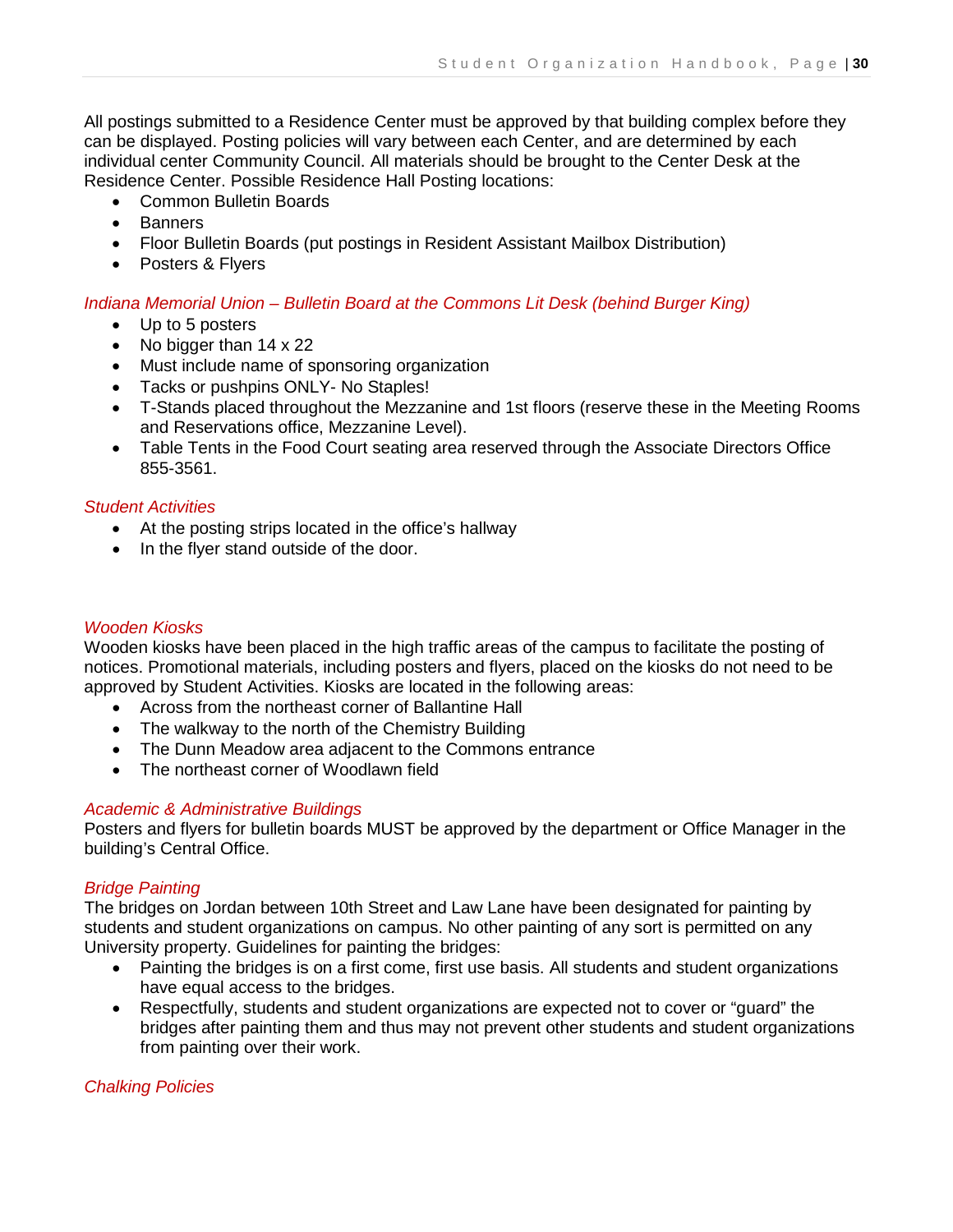Your organization is encouraged to use chalking in appropriate areas as a cost-efficient and effective way of advertising for your group. You are welcome to chalk on sidewalks and horizontal spaces (on the ground). *Please use chalk that will wash away when it rains.* Waterproof and spray chalk are prohibited.

#### *PROHIBITED POSTING AREAS:*

| Exteriors walls and doors of campus buildings             | Waste receptacles  |  |
|-----------------------------------------------------------|--------------------|--|
| <b>Trees</b>                                              | <b>Elevators</b>   |  |
| Telephone poles                                           | Library book drops |  |
| Light poles                                               | Bridges            |  |
| The ground/sidewalk (do not tape anything to the ground!) |                    |  |

#### *Chalking is PROHIBITED in the following areas:*

Main Library:

- On exterior facades of the Main Library building
- On walls, columns, terrace retaining walls, walkways, steps, limestone benches or covered entry walkways into the building

Residence Halls:

- Exteriors of buildings or other structures
- Steps or stairs attached or leading toward any buildings
- Underneath any covering (areas which will not be washed away by rainfall)
- Within 10 feet of any door or building entrance

Indiana Memorial Union:

- Sidewalk (brick or cement) surrounding the IMU, including the wooded area west of the IMU
- Surfaces or parts of the IMU building itself

#### *IU Events Calendar*

Student Organizations registered with Student Activities may submit events to the IU Events Calendar to be posted. To do so, student organizations must first receive permission to post from the calendar administrator. See<http://events.iu.edu/iub.shtml> and click on "Help" for more information about how to receive permission to post events.

#### *News You Can Use (NYCU)*

Student Activities creates a weekly e-mail about organization, university, and community events to send to all student leaders and student organizations. Student groups that are registered with Student Activities may advertise their events through this distribution list for free. Contact the Student Organizations Advisor for any questions. about the deadline for weekly submissions. Please submit the advertisement with a subject line of "NYCU" at [sao@indiana.edu.](mailto:sao@indiana.edu) The deadline for weekly submissions is Fridays at 5:00 p.m.

#### *IDS Ads*

All advertising is subject to approval by the IDS because the Editor In Chief, a student, is legally liable for all content. For advertising rates, contact the IDS Advertising Dept. at 855-0763 Monday-Friday 8 am-5 pm. IDS advertising requiring a copy of the ad in advance to proofread must be submitted one full day in advance of regular deadline (see below).

#### IDS Publication Date Ad Deadline:

Monday 5:00 PM, Wednesday Tuesday 5:00 PM, Thursday Wednesday 5:00 PM, Friday Thursday 5:00 PM, Monday Friday 5:00 PM, Tuesday WEEKEND magazine (Thursday) 5:00 PM, Thursday prior Deadlines for special publications may be earlier. Please call for these deadlines.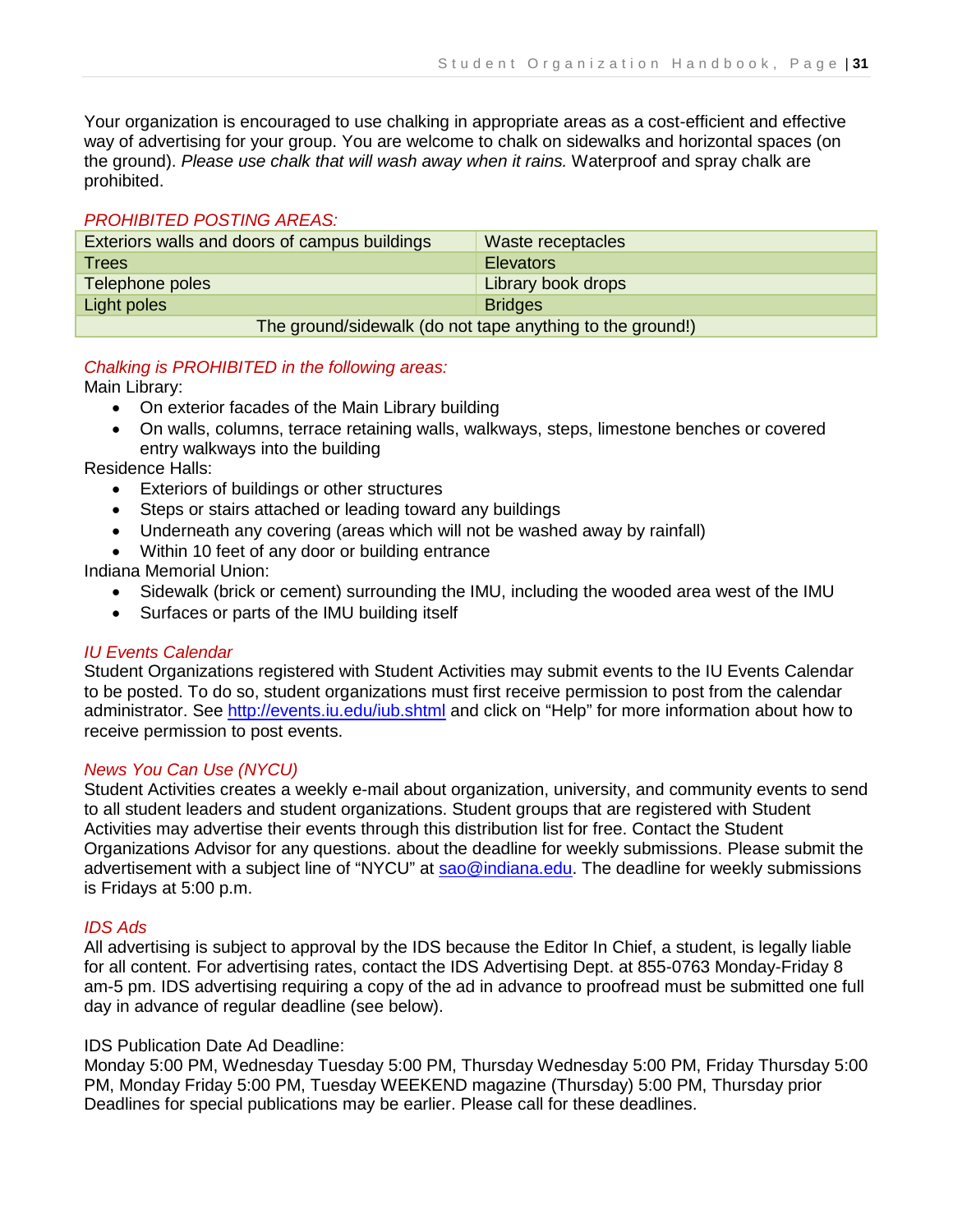Student organizations receive reduced IDS ad rates. You must pay in advance. You may charge your SOA account if sufficient funds are available by filling out the appropriate paperwork which the IDS will provide. To have your event published in the Happenings calendar, a weekly calendar of events posted online, call the IDS at the number listed above, or submit your event online at: [www.idsnews.com/happenings.](http://www.idsnews.com/happenings)

#### *IU Bus Ads*

Post your event ads on the IU Transit buses! The Campus Bus service charges \$60 per month to run one of your ads on all campus buses. Contact 855-8961 for information on the quantity of posters permitted, the proper size for posters, and the current prices.

#### *IU Student Television*

Indiana University Student Television (IUSTV) is a completely student-created and student-run television station located here on campus. Created in 2002, IUSTV exists to create high-quality programming for the campus and Bloomington community, while at the same time giving students realworld experience and opportunity in the television industry.

Online Advertising: Student organizations may advertise their event on IUSTV's website free of charge by using the Community Calendar. Go to [www.iustv.com,](http://www.iustv.com/) click on "News and Updates", and choose the Community Calendar link from the left hand window. Submission instructions are posted to the right of the calendar.

Television Advertising: IUSTV can work with student organizations to create commercials for paid advertising spots. The commercials air during regularly scheduled programming on IUSTV's campus cable channel 2. Visit <http://www.iustv.com/advertise/> for more information on advertising your event.

*i Student News*: The IUSTV news team can help promote student organization events by covering those events for the weekly newscast. If your organization would like to have the *i Student News* report on your event, please submit a press release *at least two weeks before* your scheduled event. Fax the press release to 812-856-4116 or send it via e-mail to justy@indiana.edu. Note: not all submissions will be covered due to time restrictions.

#### Posting by Student Organizations off campus

#### *Bloomington City Council - Posting Ordinance*

Under the advertising section of the ordinance, anyone (including student organizations) responsible for leaving posters or handbills on public property for more than 72 hours after the advertised event will be subject to fines, issued by the City of Bloomington, of up to \$100.00 per day. (Passed by the Bloomington City Council - July 5, 1984).

#### *Facebook*

Facebook offers a variety of advertising opportunities. You can choose to create an event or group to advertise your event for free. You can also purchase advertising space on the website for a low cost. Visit http://www.facebook.com for more information.

#### *The Herald-Times*

The local Bloomington newspaper, the Herald-Times has advertising space available as well. Using the Herald-Times will help promote your event to the community at large.

#### *Failure to Comply with Advertising Policies*

Student Activities will notify organizations failing to comply with the posting/chalking policies of their violation. In addition, Student Activities will ensure that posters inappropriately placed are removed and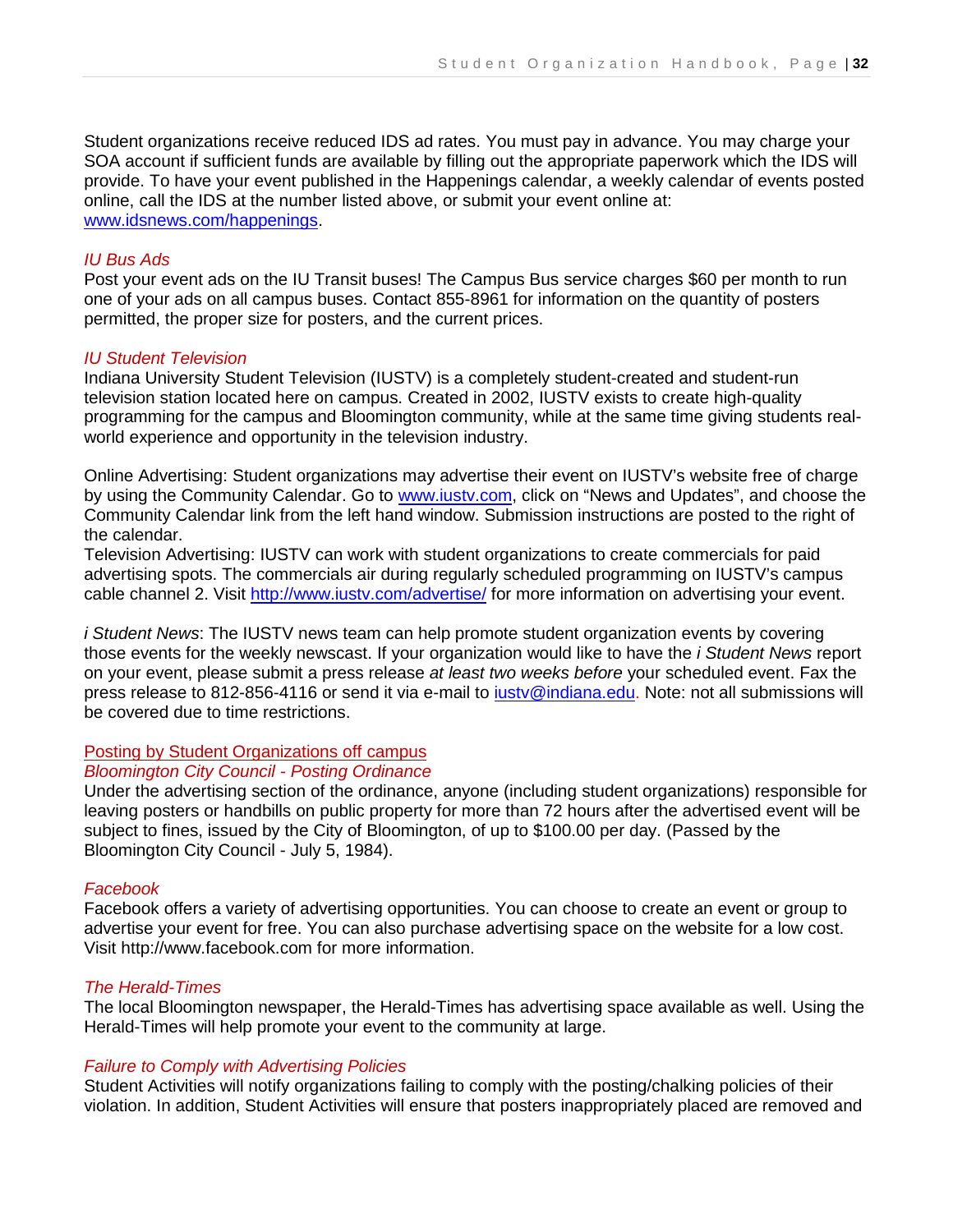that the responsible organization is assessed any related cost. Failure to comply with the advertising policy may result in a verbal, written or other suspension of benefits by Student Activities.

# Policy on Free Speech

At any time, an organization or student may exercise his/her right to free speech in Dunn Meadow and at the Sample Gates. No reservation forms are necessary. Dunn Meadow is the only space on campus designated by the IU Board of Trustees as a spontaneous free speech area.

The Indiana University Code of Student Rights, Responsibilities, and Conduct recognize that freedom of inquiry and discussion are important components in the educational development of students. The University acknowledges the rights of students to exchange thoughts and opinions, to speak, write, and publish freely on any subject in accord with Constitutional guarantees and legal requirements. This broad principle, the cornerstone of the educational process in a democratic society, receives full expression in the University's statements about student rights and responsibilities.

The laws of Indiana provide that criminal trespass occurs when a person without a contractual interest in the property knowingly and intentionally: 1) enters real property after having been denied entry by the person responsible for that property or that person's agent, 2) refuses to leave the real property having been asked to leave by the person responsible for the property or that person's agent, or 3) interferes with the possession or use of real property without the consent of the person responsible for the property.

For more information on the policies on free speech on campus, see Appendix D.

# Information about Demonstrations on Campus:

As an institution of higher education, Indiana University is committed to the free exchange of ideas. In accordance with its responsibilities under the First Amendment of the U.S. Constitution, Indiana University affords students, faculty, staff and visitors the right to assemble and express their opinions in public areas of the campus. The First Amendment also prohibits Indiana University, as a public institution, from taking any position on or action against a message or a speaker based on the content of the message. While you are here, you may see or hear demonstrators who express ideas that you consider to be distasteful. Please remember that Indiana University does not endorse the message of any particular speaker or group of speakers.

If you are approached by demonstrators and you do not wish to engage in discussion with them, it is advisable to refrain from provoking or ridiculing them.

If you feel that your physical access to the campus and its facilities is being blocked or that your personal safety is being violated or threatened by demonstrators, you may call the IU Police Department at 911 in emergency situations or 855-4111 in non-emergencies.

#### Restrictions on IU Logos and Wordmarks

The IU Office of Publications has put together a library of word-marks and symbols for use in print and Web publishing. There are restrictions on their use.

Any organization considering use of the IU logo for advertising or printing of promotional items should check with the Office of Licensing and Trademarks at [logo@indiana.edu](mailto:logo@indiana.edu) to ensure all necessary legal precautions are taken.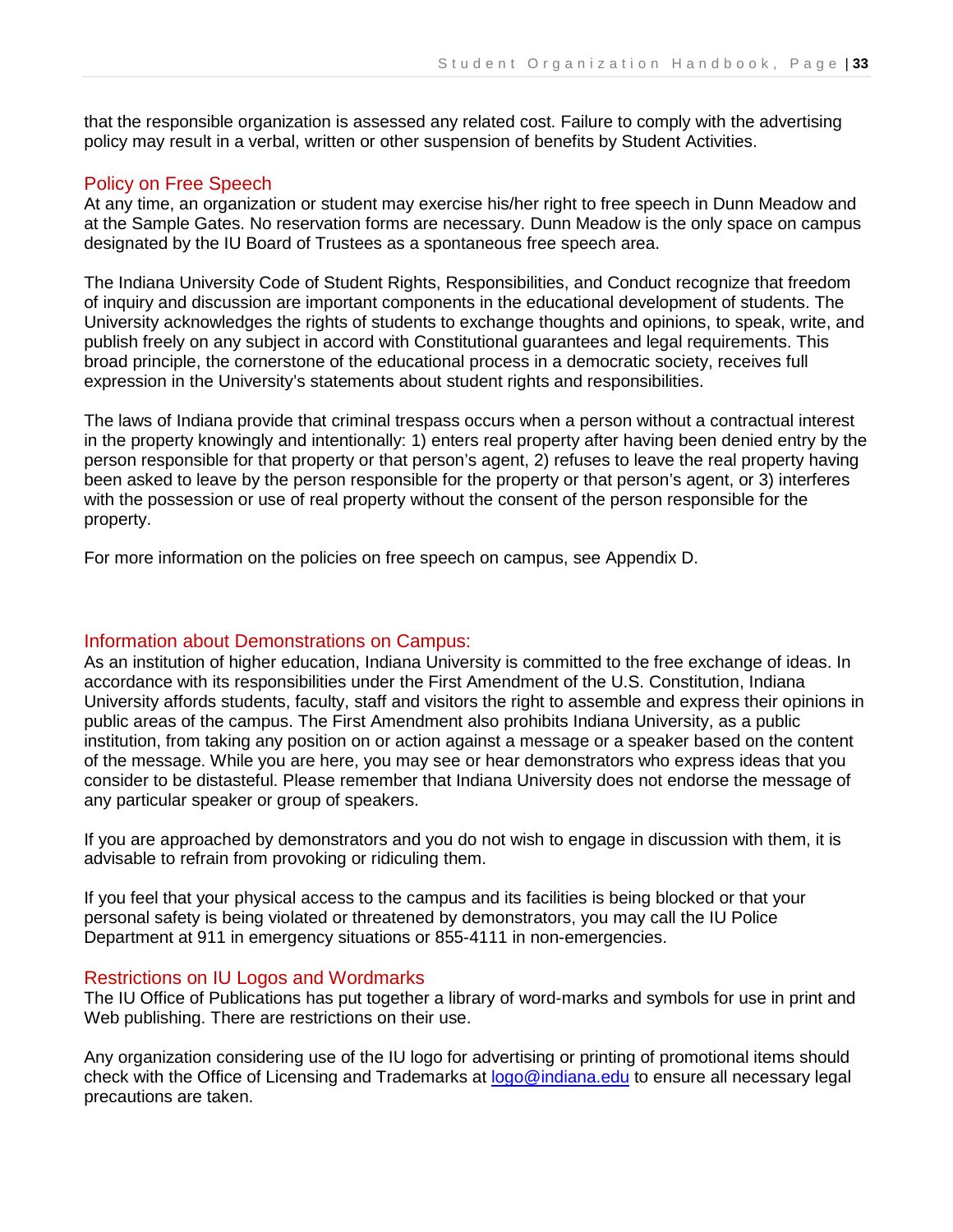# **Transportation**

One benefit affiliated with being registered with Student Activities is the use of the vehicles in the Indiana University Motor Pool. Students may use a university vehicle if the student is part of a recognized student group and has obtained approval for travel in the furtherance of educational or group objectives.

#### To Reserve a Vehicle:

A new reservation system utilizes Travel Management Services so you can charge rentals directly to your university account. The procedure for reserving a vehicle through the Travel Management Services website is as follows: Please visit the Travel Management Services website at: <http://www.indiana.edu/~travel/>. Select the —Online Enterprise Campus Rental link.

#### Additional Student Use Requirements:

Apply for and obtain the appropriate approvals for the proposed travel. Be accompanied by an Approved University Employee if six or more students in a group. A student group requiring more than four vehicles for its trip must arrange for alternative means of transportation OR apply for an exemption of this rule from the Motor Pool and the Office of Risk Management. The Office of Risk Management will make the initial determination if the purpose of the proposed trip is "in furtherance of group/team or educational objectives." This decision may be appealed and there is a process in place to settle disputes.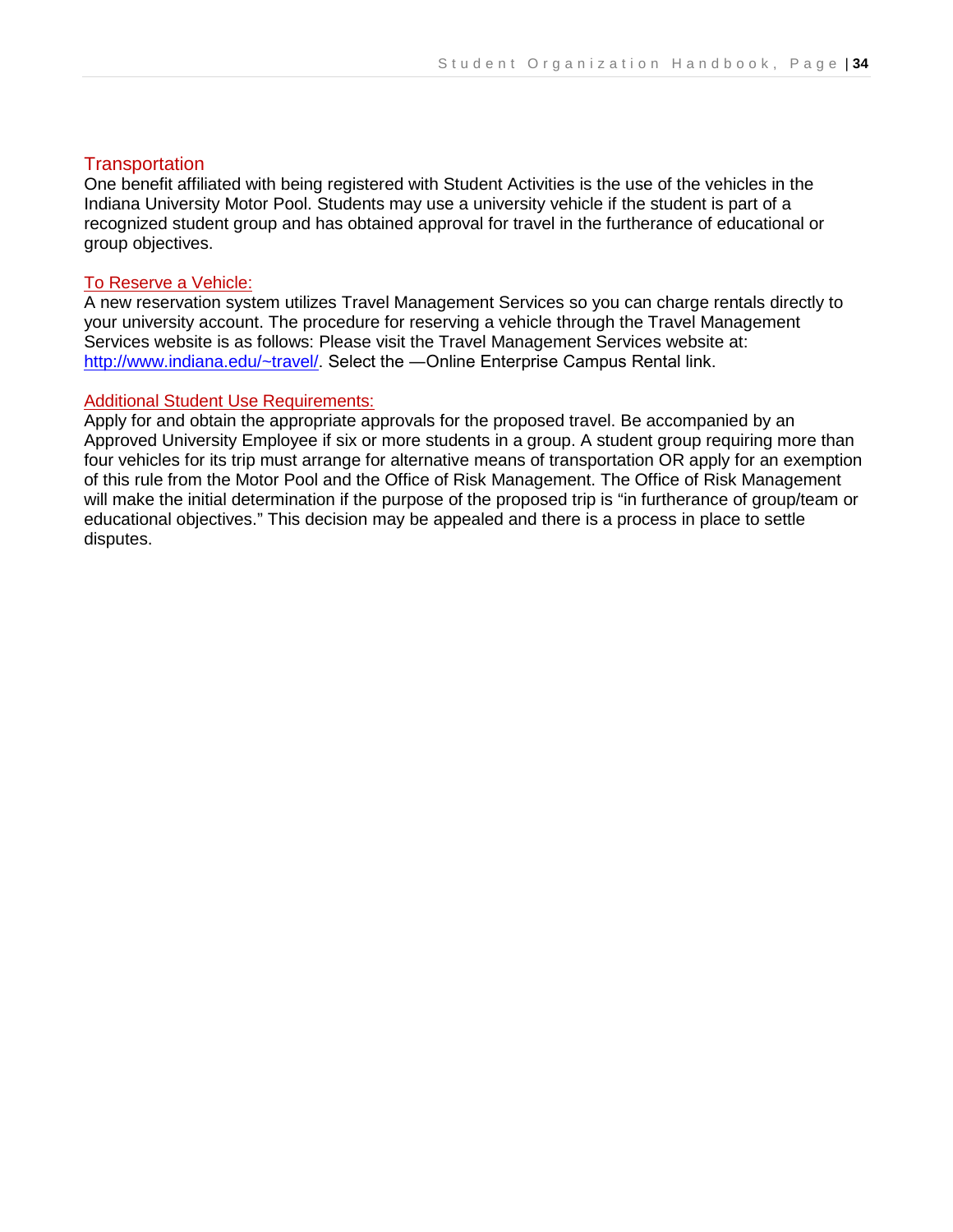# **Appendices** Appendix A—Student Organization Sample Constitution

This sample constitutional structure is provided to fully explain each section of the document in order to aid your organization in getting off to a good start and maintaining proper standing with the University.

# Why and When

The purpose of an organizational constitution is to ensure efficiency, fair and equal consideration, clarification and continuity in the regular operations of your group. Each student group should have standard operating principles and procedural rules, which this document merely states in writing. Each time new officers are elected, the constitution should be reviewed to ensure it is up to date. When a constitution is clear, concise and followed, it will allow an organization to grow and develop because less time is needed to focus on minute details. Constitutions must be resubmitted to the Student Activities every two years.

#### **What**

These guidelines are designed to assist organizations in their formation and anticipation of future problems. The constitution should be tailored to your organization's specific needs. In addition, student organization constitutions will be drafted to ensure all members and activities are in accordance with University policy, avoiding future conflict. If your constitution is not in accordance with these guidelines, SAO will ask you to resubmit a draft that has the proper changes; official registration with IU will be delayed until the proper changes have been made. Please note the sections in BOLD TYPE, taken from the Code of Student Rights, Responsibilities, and Conduct. In accordance with the Code, student organization constitutions should contain language indicative of the group's adherence to University anti-discrimination and anti-hazing policies.

Listed below are the component parts of the constitution, which must be included. Specific article numbers may vary from group to group, but all the information must be included. If you require any further assistance in drafting your organization's constitution, please contact Student Activities in Room 371 of the Indiana Memorial Union at (812) 855-4311.

# **Title**

Constitution should be entitled "Constitution of [Official name of the organization]"

#### Preamble

Should state the full, official name of the organization as well as the purpose, aims and function of the group.

#### Article I: Membership

This section must be written exactly as follows for student groups who have or are applying for a Student Organization Account (with the exception of groups that are exempt from Title IX): Participation in the proposed organization must be without regard to arbitrary consideration of such characteristics as age, color, disability, ethnicity, gender, marital status, national origin, race, religion, sexual orientation, or veteran status. (See section I.D.3(c) on page 6 of the Code.)

Groups who do not wish to have or apply for Student Organization Accounts are encouraged to include the above statement.

State the limitations of membership, if any (maximum or minimum limits). A group or organization cannot qualify as a student group or organization unless all of its officers and a majority of its members are currently enrolled at Indiana University [section I.D.3(b)].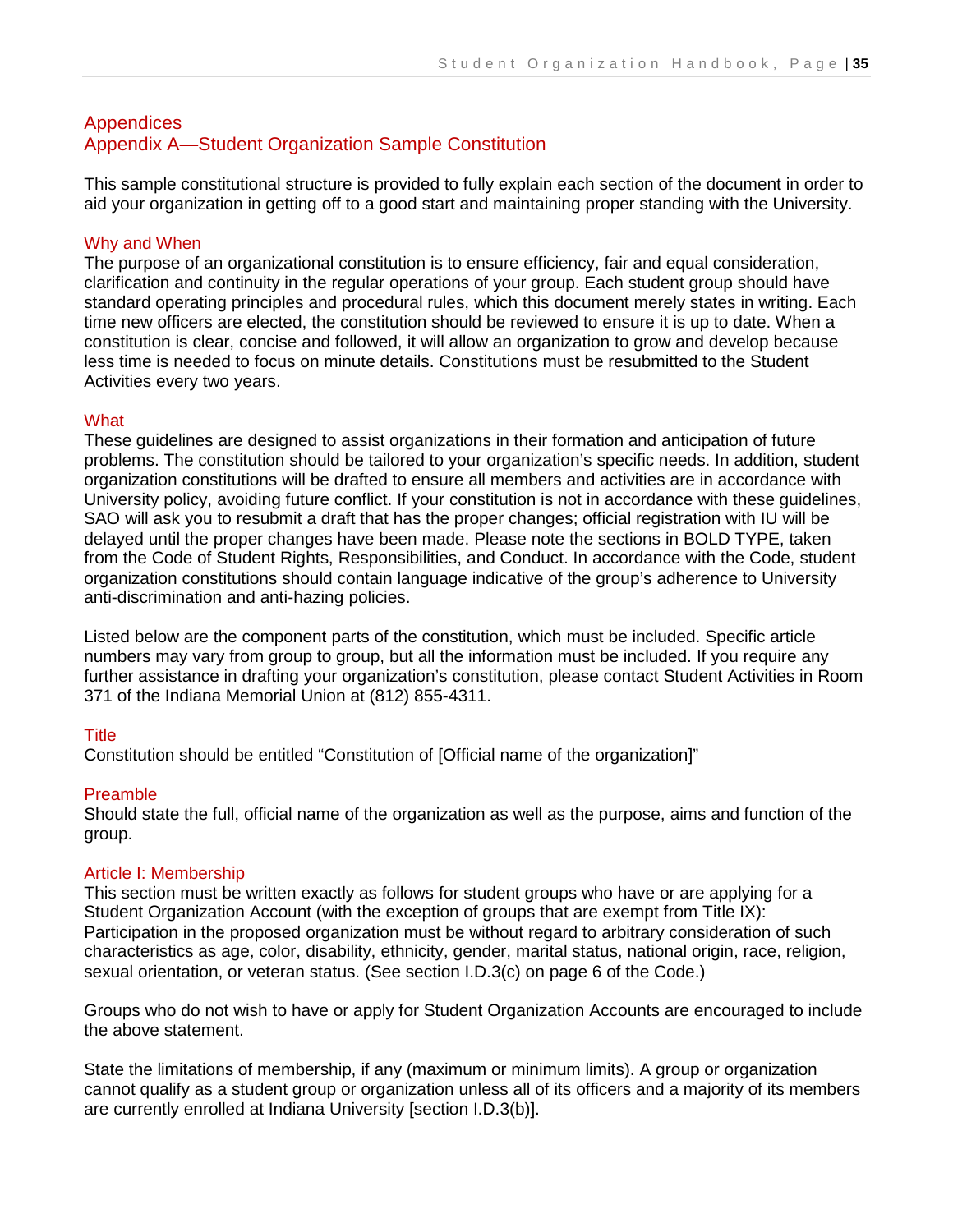State the different classes of membership and the requirements for and rights of each class, if any. State the procedure for selection and revocation of membership. For example: How does the organization admit persons to or remove persons from membership?

Is membership contingent on payment of dues?

#### Article II: University Compliance

This section MUST be written exactly as follows: This organization shall comply with all Indiana University regulations, and local, state and federal laws.

#### Article III: Executive Officers

State the title of all officers. What are the duties and responsibilities of each?

What are your requirements for executive offers (i.e. GPA, experience…)? What other requirements are you looking for in officers?

How long do officers serve? When do they take office? When do they turn over their office? Do past officers have a specific role in the organization?

How are officer vacancies filled? How do officers resign?

Will Executive Officer meetings be held? How often? Who calls these meetings? If the organization has an advisor, is this person considered an Executive Officer? How are decisions made at these meetings?

How are officers elected or selected? How may a vacant office be filled?

What is the procedure for removing a person from office?

\*Responsibilities to consider:

- -Keeping advisor current on organization activities
- -Supervising officers and/or committees
- -Calling general and Executive meetings
- -Presiding in the absence of the President
- -Developing meeting agendas
- -Taking & distributing meeting minutes
- -Maintaining lists of organization members
- -Completing required University paperwork
- -Setting organization goals (short and long term)
- -Developing and maintaining organization budget
- -Maintaining records of organization spending

# Article IV: Advisor

(Optional: If the organization has an advisor this article must be included. In order to apply for a Student Organization Account, a group MUST have a faculty or staff advisor.) What are the responsibilities and duties of the advisor?

#### Article V: Meetings

Are there regular membership meetings? If so, how often will regular meetings be held? How are they advertised? Who has the authority to call meetings?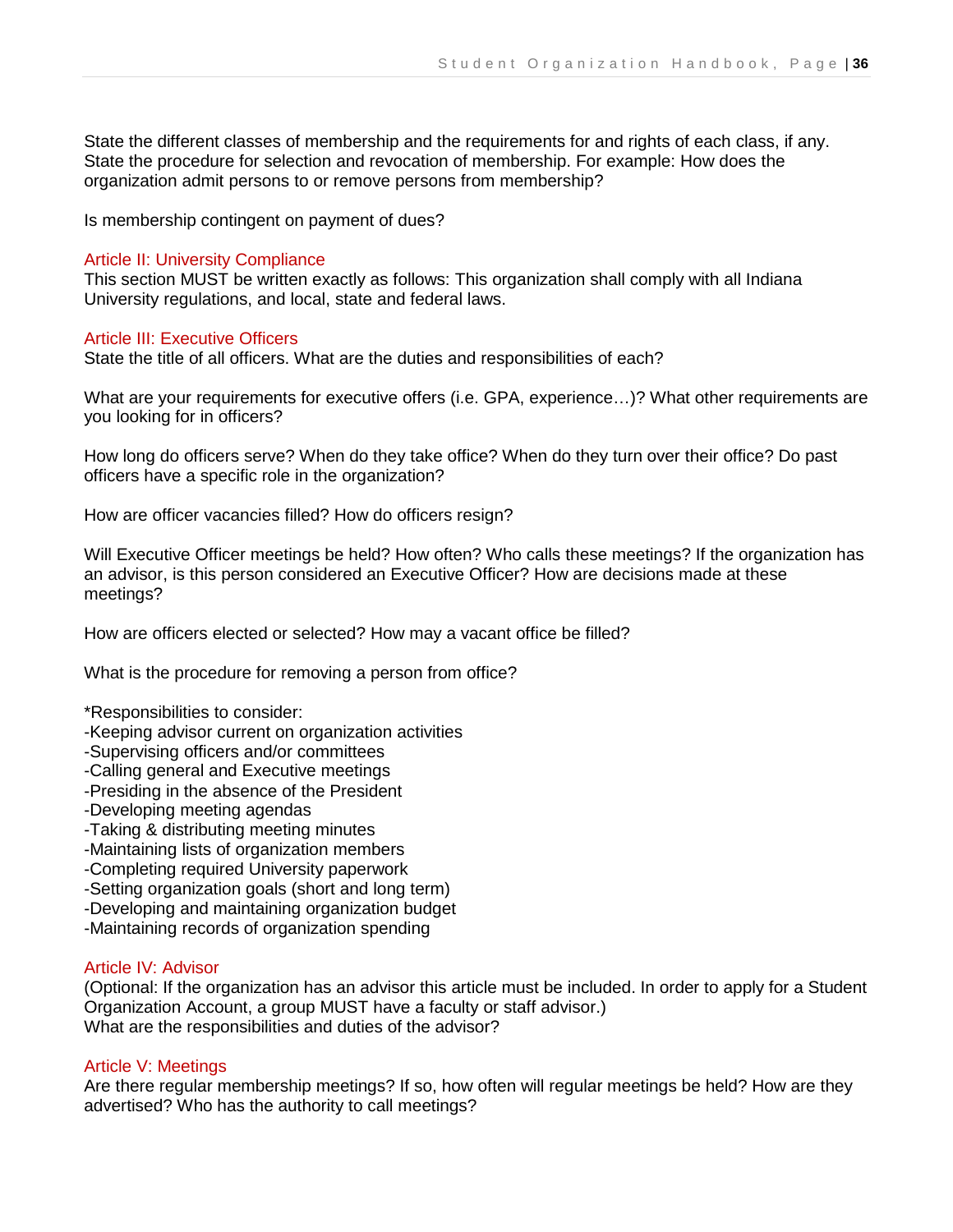Who sets the agenda for meetings? What rules of order are followed?

How are emergency or special meetings called? Who has the authority to call these meetings? How are members notified of these emergency/special meetings?

How is attendance recorded for meetings (if necessary)?

#### Article VI: Elections

When and how frequently will elections be held?

How are people nominated to run for an office?

Is voting by secret ballot or open show of hands? What percentage of members must be present and voting for a candidate to be elected?

By what means and how far in advance will membership be notified of an upcoming election?

#### Article VII: Non-Hazing

This section MUST be written exactly as follows: Hazing is strictly prohibited. Hazing shall be defined as any conduct which subjects another person, whether physically, mentally, emotionally, or psychologically, to anything that may endanger, abuse, degrade, or intimidate the person as a condition of association with a group or organization, regardless of the person's consent or lack of consent.

#### Article VIII: Dues & Budgets

Are dues charged by the organization for membership? If so, how is the amount determined?

How often are dues collected? What happens to members who haven't paid dues by the deadline?

Who collects dues?

Who creates and maintains the group's budget? How often is the budget revised?

#### Article IX: Finances

Who is in charge of financial affairs?

Will the organization be applying for or maintaining a Student Organization Account?

State accordance with the Student Organization Accounts office policies and procedures.

If the group is not planning on holding a Student Organization Account, what type of financial maintenance will the group utilize?

What happens to the remaining money if the group dissolves?

#### Article IIX: Personal Gain Clause

Personal Gain Clause: This organization shall ethically raise and distribute profits from organizational functions to the organization, not individual members.

*Individual students may not receive money from a student organization event for personal gain.*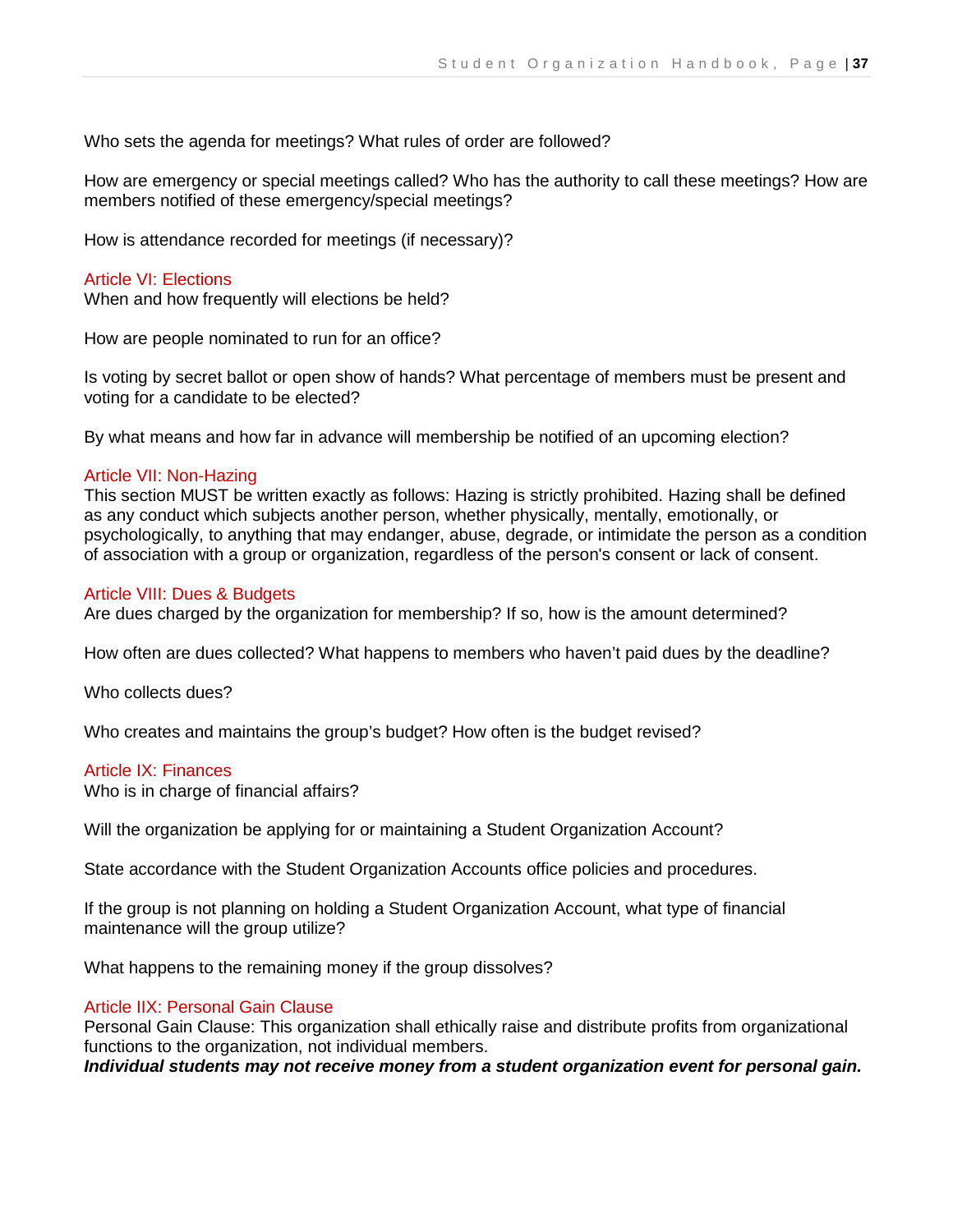#### Article IIIX: Amendments

How will all eligible voting members be notified of proposed amendments (i.e. announcements at meetings, email, posting etc)?

What vote is required to ratify an amendment (i.e. 2/3 or 3/4 of total or present members)?

Once approved by the organization, all constitutions with amendments must be submitted to the SAO for approval.

#### Article X: Ratification

If more than a majority of those present is desired to ratify this constitution, then this article must be included.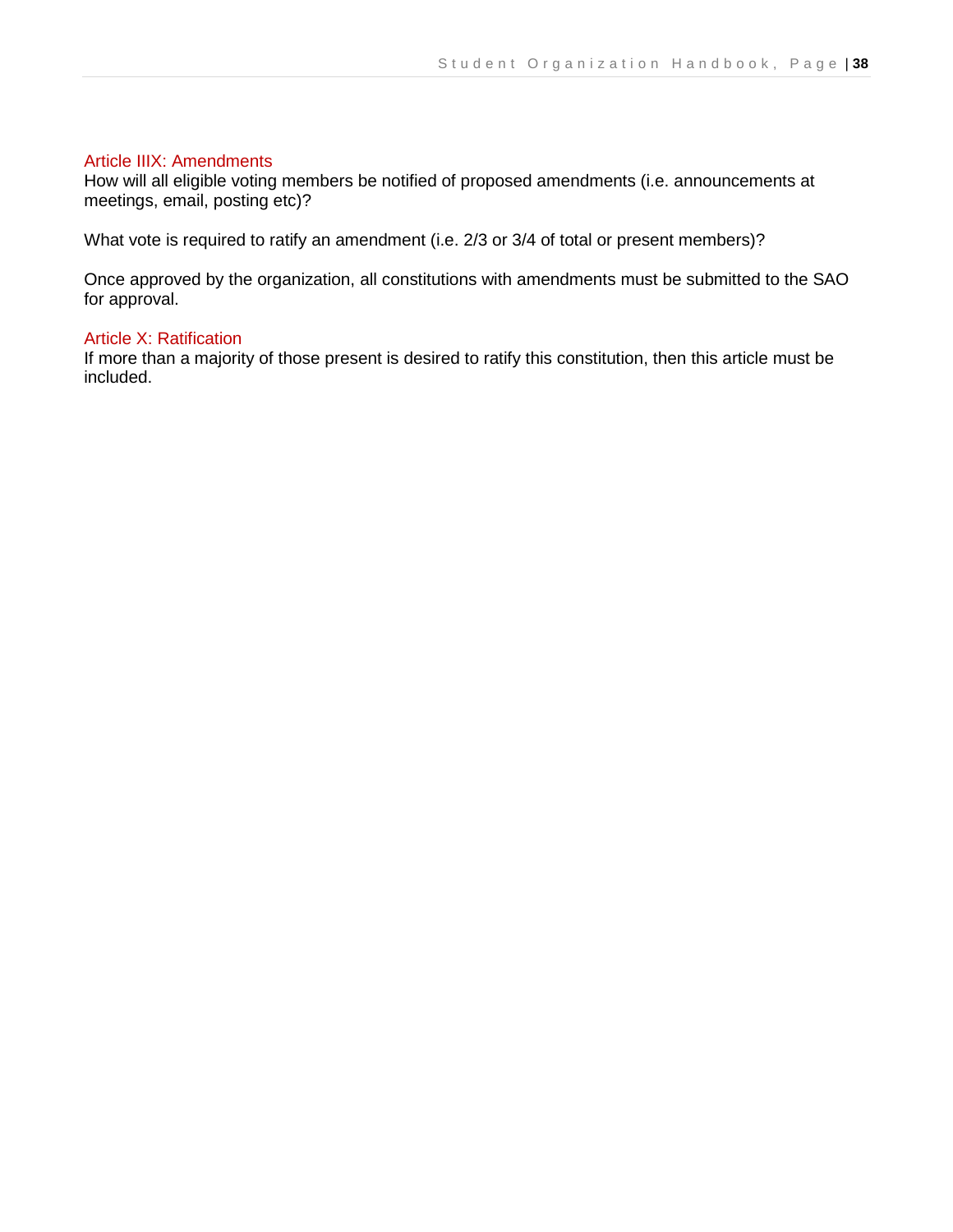# Appendix B—Security at Events - Policies

Student Activities, in consultation with the IUPD and host facility staff, is responsible for coordinating security for Dunn Meadow, the Indiana Memorial Union, Residence Halls dining halls, Showalter Fountain, and other public university properties. Student organizations hosting dances, concerts, and outdoor amplified music events may be required to hire IUPD officers. The factors used to determine the number of officers required include:

- Type of event
- Anticipated attendance
- Time of day
- Length of event
- Location of event
- Closed event for members only, or open to public
- Presence of professional staff and/or advisors
- Alcohol to be served or present
- History of event/organization experience
- Use of amplified sound
- Consultation with host facilities staff (i.e., Division of Residential Programs and Services Coordinator, IMU facilities staff, etc.)

IUPD officers will be the security used for events on the Indiana University-Bloomington campus and will be required 15 minutes prior to the scheduled start time of the event, and 10 minutes following the scheduled end time for the event.

STUDENT ACTIVITIES MUST REQUEST SECURITY AT LEAST 7 BUSINESS DAYS PRIOR TO THE EVENT DATE. THEREFORE, THE SPONSORING ORGANIZATION MUST SUBMIT THE COMPLETED APPLICABLE PAPERWORK AND HAVE IT APPROVED AT LEAST 10 BUSINESS DAYS PRIOR TO THE EVENT.

#### *Student Activities and IUPD will make final decisions on security requirements.*

Responsibilities of Student Organizations regarding security:

- As the sponsoring organization for an event, you are responsible for any problems that arise. The hiring of security provides additional assistance to you. However, security presence does not relinquish your responsibility as a student organization. Your responsibilities as the sponsoring organization include:
- The organization member noted on the security form as "student responsible" will meet the officer(s) 15 minutes before the scheduled start of the event to discuss security coverage and specific concerns. The sponsoring organization should have several additional members available to assist in monitoring the event.
- The student organization is responsible for knowing the scheduled arrival time of officers and being at the event entrance at the officers' arrival time.
- The contact person(s) will be in contact with the assigned security officers during the event.
- The student organization will cease admitting guests when the event crowd has reached Fire Safety Code capacity (where applicable).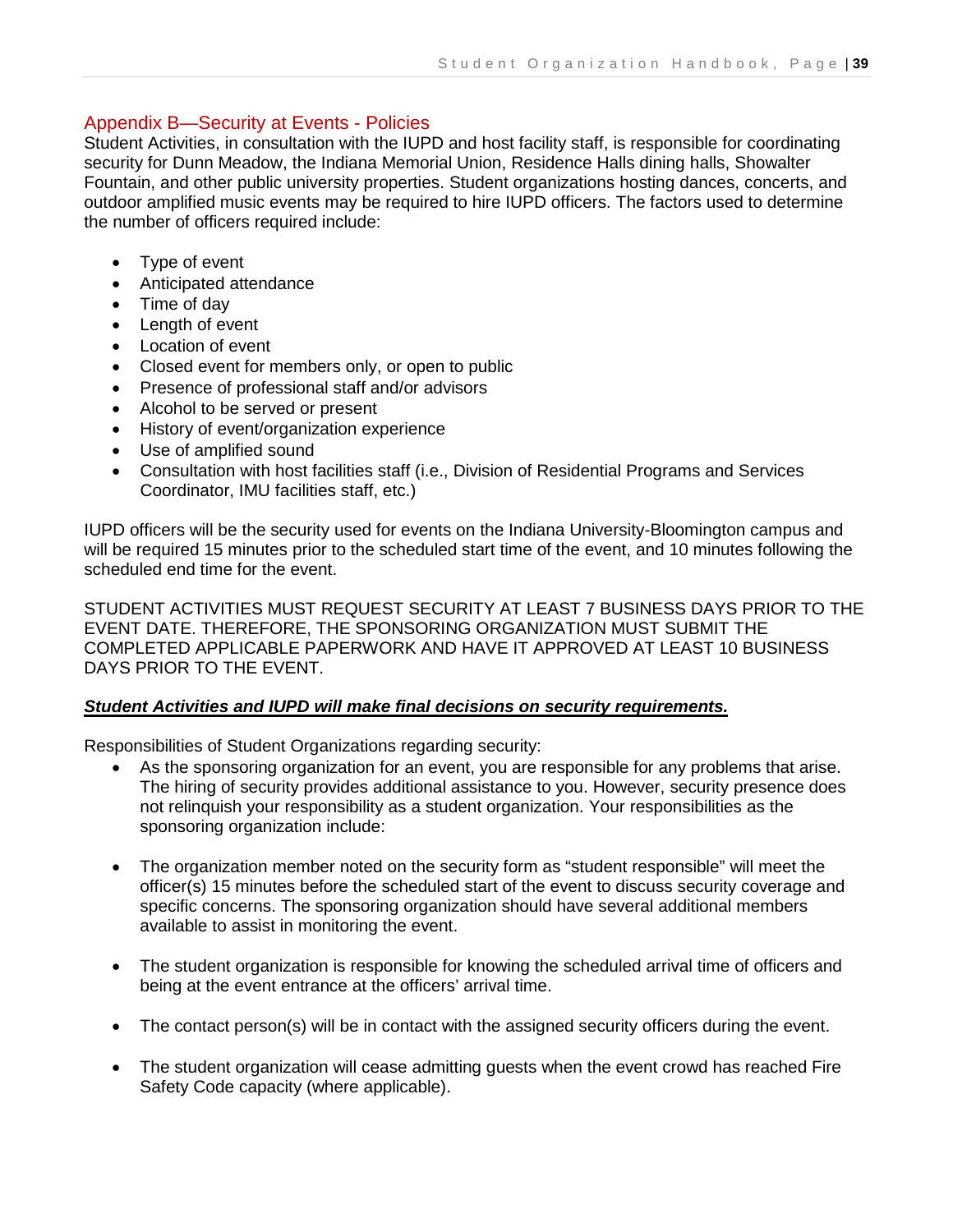- IUPD's presence does not relinquish the student organization's responsibility in confronting potential problems. The student organization is responsible for primary intervention in the event of any problems or potentially confrontational situations. IUPS officers will assist when needed.
- The sponsoring organization, in cooperation with officers, is responsible for the orderly departure of all guests at the close of the event. For dances, the student organization will end amplified music 30 minutes prior to the time when the building must be cleared.
- The student organization is responsible for adhering to university policies.
- The student organization monitors are responsible for making officers aware of problems (i.e. traffic problems) in the parking lot before, during, and after the event (when applicable).
- The officers will check out with the student responsible at the conclusion of the event.
- The student organization is responsible for meeting the financial obligations incurred from hiring the officers.
- Responsibilities of IUPD Officers regarding security (see IUPD policy 91-1).
- Be in continual contact with the student organization monitors during the event.
- Enforce all state statutes and university policies while working the event.
- Be visible, inside and outside the perimeter of the event to deter any problems that might arise.
- Assist the student organization monitors in dispersing the crowd from the building and/or property at the close of the event.
- Report of disturbances at an event will necessitate an incident report being made by the officers working the event and immediate notification to the shift commander on duty.
- Alert (prior to departure) the student organization monitors and shift commander on duty should an emergency arise requiring the officer to leave the pre-assigned event area.
- Officers will verbally ask individuals who are disrupting the event to remove themselves from the confrontational area or the event.
- Officers will periodically station themselves near the entrance and exit of the facility. Officers should, generally, be at separate locations.
- Officers will be responsible for getting regular shift support once the student organization monitors have made them aware of traffic problems in the parking lot area (before, during, and after the event).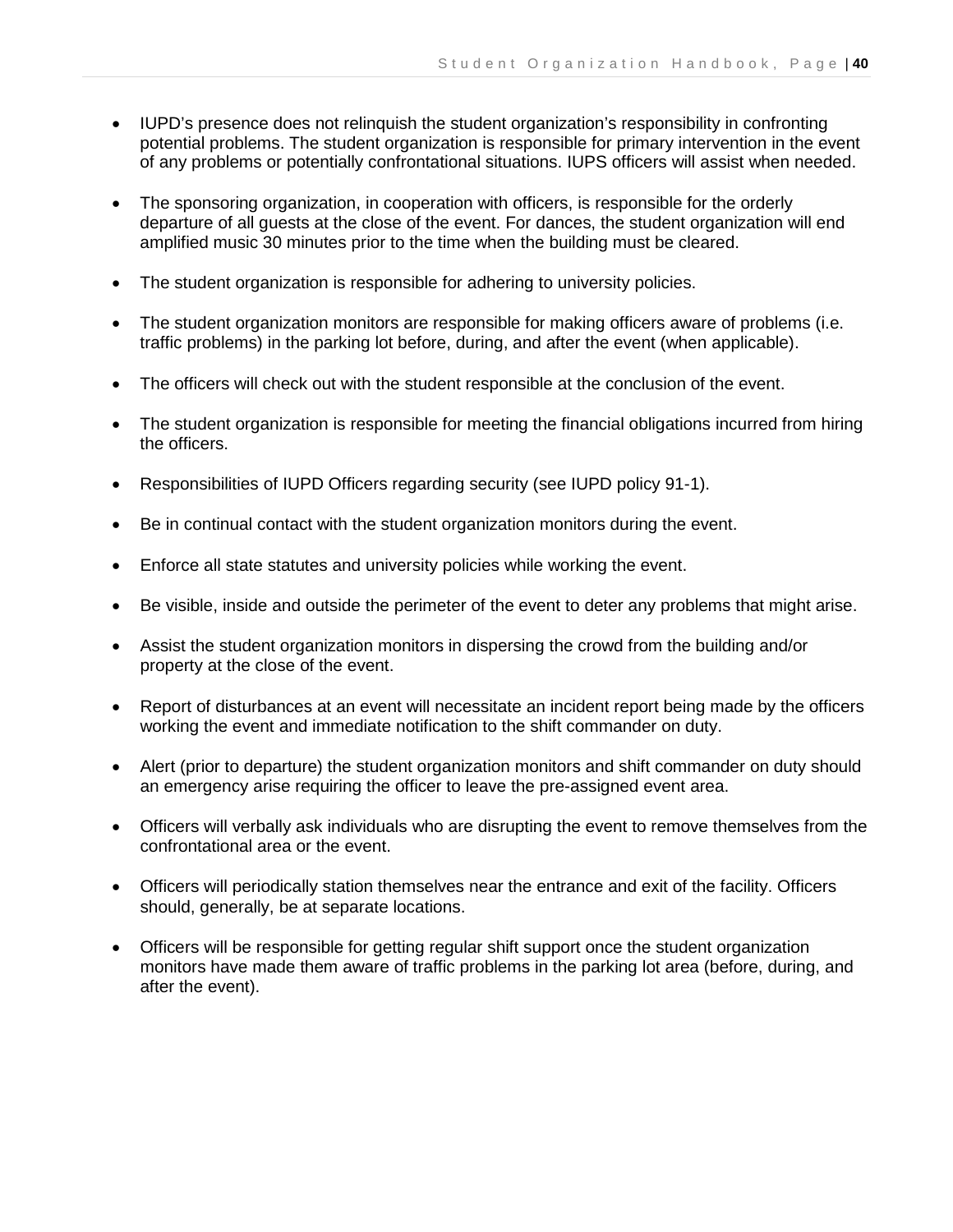# Appendix C—Guidelines for Filling Out Temporary Food Service Application

The following questions are guidelines to prepare students for submitting a Temporary Event Food Service Application Form. This information is for the purpose of aiding persons or groups to plan for the proper preparation and operation of any temporary food program on Indiana University property. Answering the following questions will aid in the completion of the Temporary Food Service Application. All of these items may not be applicable to your proposed operation.

1. What is the complete menu for the particular event?

2. What is the source of food, beverage, ice and water supply?

3. What type of mechanical and/or electrical facilities will be available for maintaining potentially hazardous foods at safe temperatures (41 degree F. or below or 140 degree F. or above) at the temporary food stand location and during transportation of the food to the food stand?

4. Will adequate and proper facilities be available for preparing, storing, chilling, and dispensing soft drinks? (Wet storage of drink containers is not acceptable.)

5. What provisions will be made to protect the food storage and preparation areas from the customers and general public contamination? Food Guards and wrapped.

6. Will adequate utensils, such as tongs, forks, napkins, etc., be available and in use by food service personnel for proper handling of unwrapped food and ice?

7. Will an adequate supply of single service articles, such as paper or plastic dishes and tableware, be available at all times? (Multi-use tableware is unacceptable for a temporary food service.)

8. Will an adequate supply of relishes, mustard, catsup, and other condiments in portion size packages be available at all times providing the operator plans to serve such items?

9. Will a safe and adequate supply of water be available at the food stand for the washing of food personnel's hands and serving equipment?

10. Will this event be more than 4 hours? Water supply for 3 sinks for washing, rinsing and sanitizing of utensil and equipment.

11. Food thermometers for checking food temperatures

12. Will an adequate supply of hats, hairnets, and clean aprons be available for use by food service personnel, and will such items be worn and properly maintained?

13. What provisions will be made to have only healthy persons working in the food stands?

14. What provisions are being made to control insects, animals, and other pests at the food preparation, storage, and serving areas?

15. Will the food preparation, storage, and service areas be located in a clean, well-drained area? What type of protection will be provided to protect food and preparation area from overhead contamination? 16. Any food item not on the approved menu and/or any food found being held in the danger temperature zone (between 45 degree F. and 140 degree F.), must be disposed of immediately. Compliance with all other applicable requirements of the Indiana University Office of Environment, Health and Safety Management is expected (a copy of which can be obtained from the Retail Food Establishment Sanitation Requirements Title 410 IAC 7.20 is). If you have any questions please feel free to call 812-855-3233 or fax 855-7906 or stop by the office, 2735 E 10th Street Room 160, Bloomington, IN 47408-2602.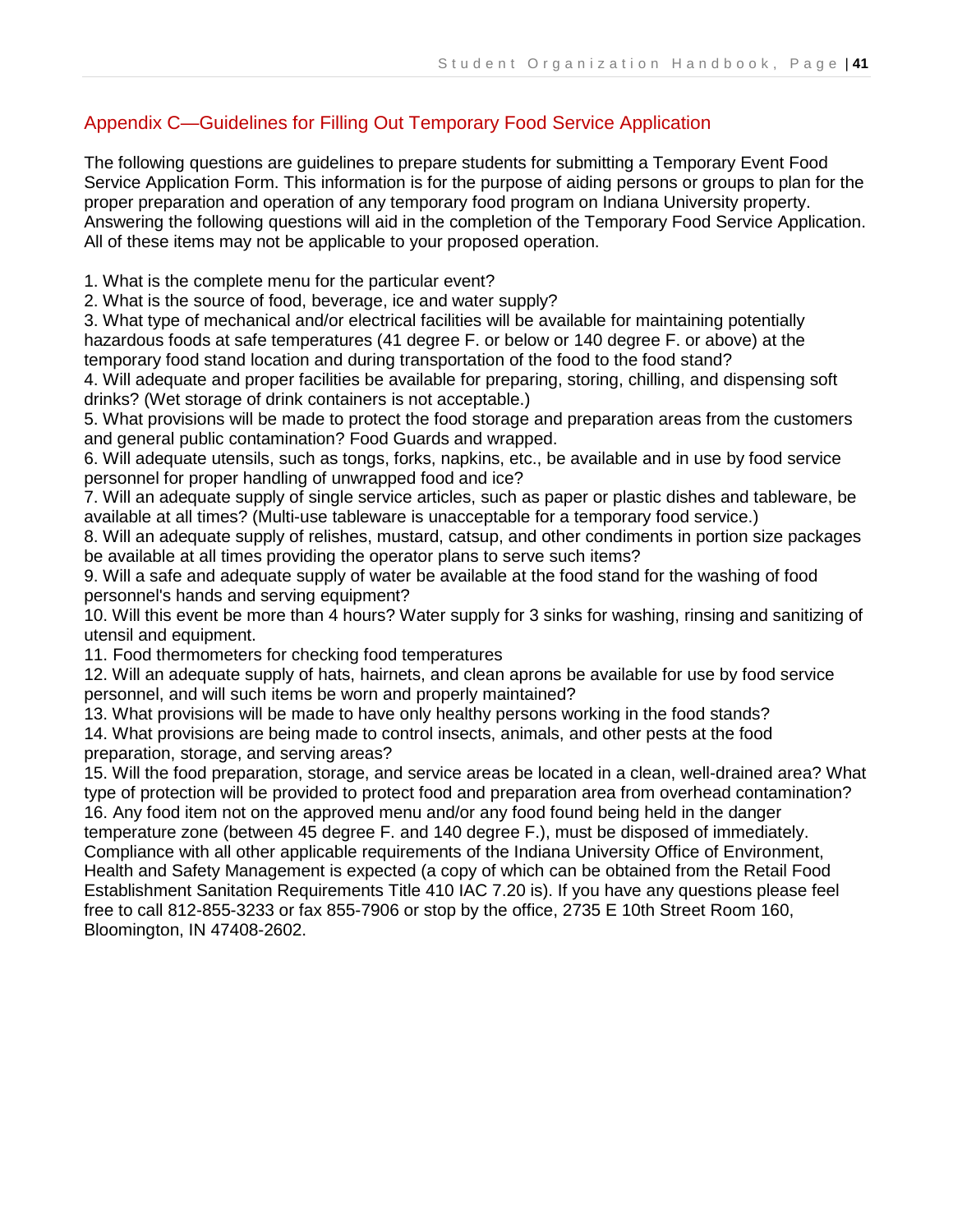# Appendix D— Free Speech Policies and Guidelines

# Campus Demonstration, Picketing and Assembly Ground Policies

The Indiana University Code of Student Rights, Responsibilities, and Conduct recognizes that freedom of inquiry and discussion are important components in the educational development of students. The University acknowledges the rights of students to exchange thoughts and opinions, to speak, write, and publish freely on any subject in accord with Constitutional guarantees and legal requirements. This broad principle, the cornerstone of the educational process in a democratic society, receives full expression in the University's statements about student rights and responsibilities.

The laws of Indiana provide that criminal trespass occurs when a person without a contractual interest in the property knowingly and intentionally: 1) enters real property after having been denied entry by the person responsible for that property or that person's agent, 2) refuses to leave the real property having been asked to leave by the person responsible for the property or that person's agent, or 3) interferes with the possession or use of real property without the consent of the person responsible for the property.

For purposes of this document, the definition of "student" is that contained in section V.A., page 40, of the Code of Student Rights, Responsibilities, and Conduct:

- 1. Any person who is admitted and enrolled in any credit-bearing course or program in any school or division of Indiana University.
- 2. A person who is admitted to Indiana University and is present on a campus for the purpose of being enrolled in any credit-bearing course or program in any school or division of Indiana University.
- 3. A person who has been admitted and enrolled in any credit-bearing course or program in any school or division of Indiana University and continues to be associated with Indiana University because he or she has not completed the course or the program in which the person was enrolled.

#### Demonstration and Picketing on Campus--Basic Principle

Historically, petitions, assembly, demonstrations and picketing have been used by free people to express their beliefs and to air their grievances. These methods of expressing individual or group opinion are an important part of our American heritage and a legitimate means of showing individual or group opinion, provided they are conducted in an orderly manner with due respect to the rights of others. It is the policy of the University to permit such expression of opinion for lawful purposes and not to permit interference with demonstrations by those who disagree with the opinions expressed.

#### Specific Guidelines

The Code of Student Rights, Responsibilities, and Conduct of Indiana University provides a complete list of applicable rules and regulations. (Copies of the Code are available in the offices of the Campus Life Division: Franklin Hall 108, Franklin Hall 206, IMU 371, and 705 East Seventh Street.)

#### Part I: Student Rights

E. Right to Freedom of Association, Expression, Advocacy, and Publication Students are free to form, join, and participate in groups or organizations that promote student interests, including but not limited to groups or organizations that are organized for intellectual, religious, social, economic, political, recreational, or cultural purposes.

In accordance with the state and federal Constitution and university policy, the university recognizes the rights of all students to engage in discussion, to express thoughts and opinions, and to assemble,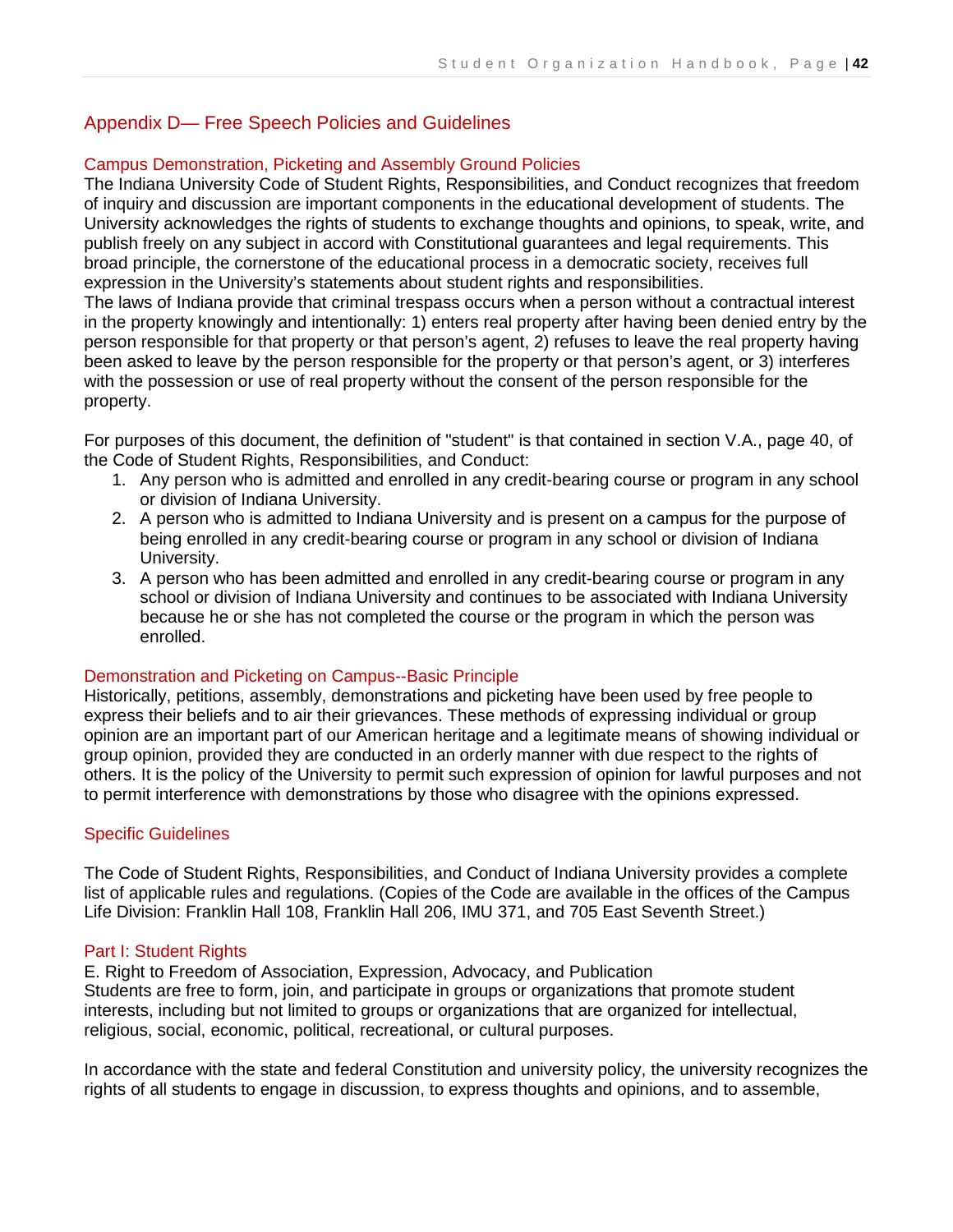speak, write, publish or invite speakers on any subject without university interference or fear of university disciplinary action.

Students may engage in peaceful and orderly protests, demonstrations, and picketing that do not disrupt functions of the university, subject to appropriate regulation concerning time, place, and manner. If a student feels that this right has been violated, the student may file a request with the dean of students for an investigation and appropriate action.

Students who publish student publications under university auspices have the right to be free of university censorship. Student editors and managers may be suspended or removed from their positions only for proper cause and by appropriate proceedings conducted by the agency responsible for the appointment of such editors and managers.

Indiana University does not require a student group or organization to register and be approved by the university. Student groups and organizations must comply with all federal, state and local laws, as well as university policies.

A student group or organization may be authorized to use university facilities for extracurricular activities, subject to the procedures established by the dean of students on each campus.

#### Specifically with regard to demonstration and picketing it provides:

#### I. A.I - Citizenship Rights.

a. A student (see definition above) has the right to exercise his or her full rights as a citizen. Indiana University affirms the right of students to exercise their citizenship rights without university interference or fear of university disciplinary action for such activity

I. E.1 - Indiana University considers freedom of inquiry and discussion essential to a student's educational development. Thus, the university recognizes the right of all students to engage in discussion, to exchange thought and opinion, and to speak, write, or publish freely on any subject, in accordance with the guarantees of the federal and state constitutions. This broad principle is a cornerstone of education in a democracy.

I. E.4 - Students are free to engage in peaceful and orderly protests, demonstrations, and picketing which do not disrupt functions of the university, subject to appropriate regulations concerning time, place, and manner.

Under terms of Section III B. of the Code, the University may discipline a student for the following acts of personal misconduct which occur on university property:

III. B.5 - Disorderly conduct which interferes with teaching, research, administration or other universityauthorized activity.

III. B.6 - Actions which endanger the student, the university community, or the academic process.

III. B.7 - Failure to comply with the directions of authorized university officials in the performance of their duties, including failure to identify oneself when requested to do so; failure to comply with the terms of a disciplinary sanction.

III. B.8 - Unauthorized entry, use, or occupancy of university facilities; refusal to vacate a university facility when directed to do so by an authorized official of the university.

III. B.10 - Damage to or destruction of university property or of property on university premises belonging to others.

III. B.11 - Unauthorized setting of fires on university property; unauthorized use of or interference with fire equipment.

III. B.14 - Acting with violence; and aiding, encouraging, or participating in a riot.

III. B.18 - Physical abuse of any person, including the following:

a. The use of physical force or violence to restrict the freedom of action or movement of another person or to endanger the health or safety of another person.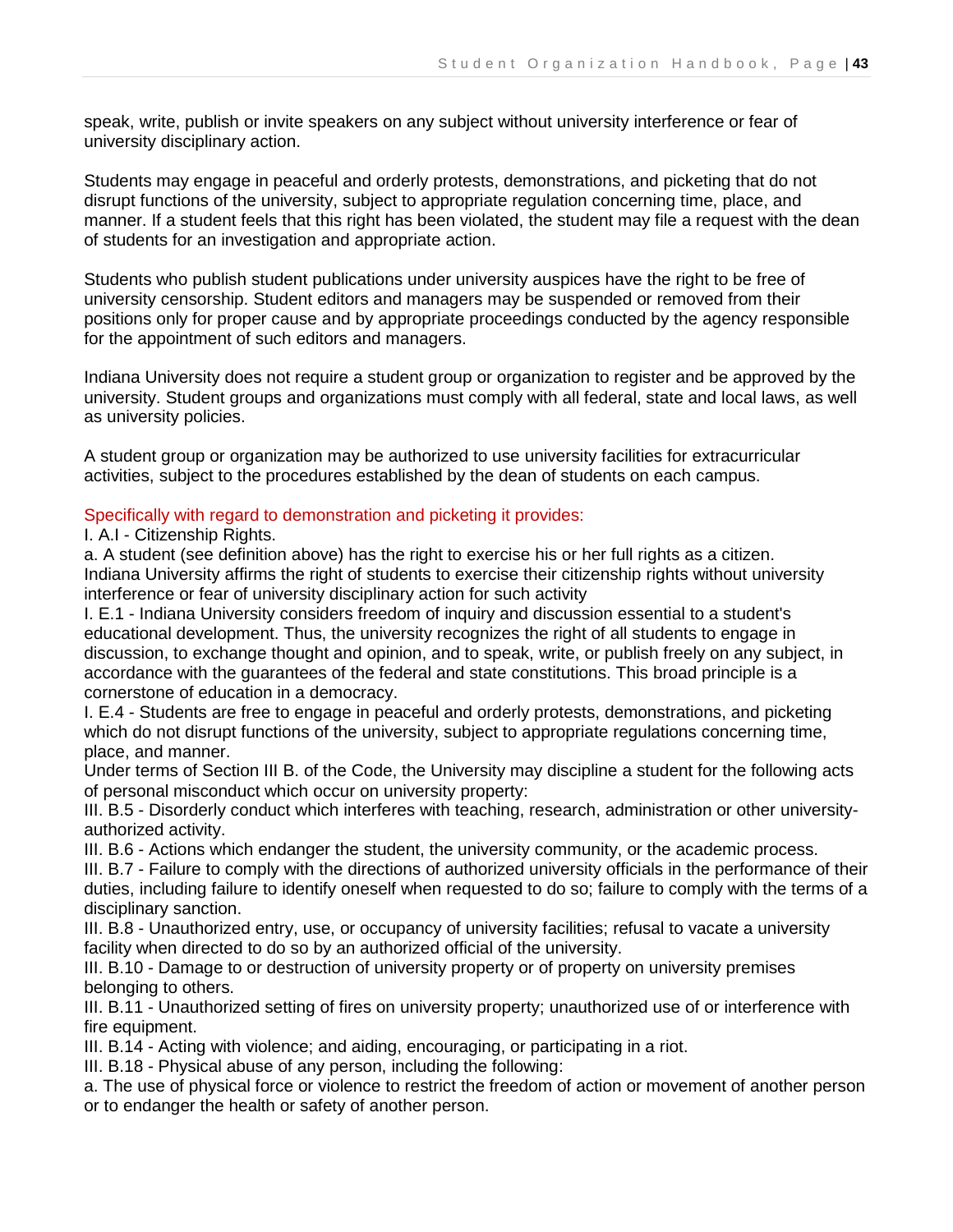b. Physical behavior that involves an express or implied threat to interfere with an individual's personal safety, academic efforts, employment, or participation in university-sponsored extra-curricular activities and causes the person to have a reasonable apprehension that such harm is about to occur; or c. Physical behavior that has the purpose or reasonably foreseeable effect of interfering with an

individual's personal safety, academic efforts, employment, or participation in university-sponsored extra-curricular activities and causes the person to have a reasonable apprehension that such harm is about to occur.

III.B.20. - Verbal abuse of another person, including the following:

a. Verbal behavior that involves an express or implied threat to interfere with an individual's personal safety, academic efforts, employment, or participation in university-sponsored extra-curricular activities and causes the person to have a reasonable apprehension that such harm is about to occur; or

b. "Fighting words" that are spoken face-to-face as a personal insult to the listener or listeners in personally abusive language inherently likely to provoke a violent reaction by the listener or listeners to the speaker.

III.B.23. - Violation of other published university regulations, policies, or rules.

III.B.24. - A violation of any Indiana or federal criminal law.

#### In administration of the above statements the following procedures have been established:

1. Students or student organizations planning a protest march or demonstration on campus should contact the Student Activities Office 24 hours in advance of the proposed march to discuss applicable University policies and to confirm the line of march.

2. Picketing or demonstrations usually are to be confined to the exterior of buildings. Carrying of placards and the use of bullhorns within buildings are likely to be disruptive forms of protest and, therefore, in violation of the Code of Student Rights, Responsibilities, and Conduct.

3. Demonstrators are requested to assist in cleaning up any litter that might result from leafleting activity.

4. Printed materials distributed should bear the name of the sponsoring organization or individuals.

5. A demonstration with a noise level that disrupts other authorized activities occurring on the University campus violates the Code of Student Rights, Responsibilities, and Conduct and makes participants subject to disciplinary sanction.

6. Those participating in counter-demonstrations are expected to respect the rights of other demonstrators and to observe all of the guidelines and policies noted above.

#### Assembly Ground--Basic Principle

The Trustees of Indiana University have designated the area immediately north of the Indiana Memorial Union as an assembly ground, establishing this area as a public forum for expression on all subjects. Universities in our civilization are places where dissenting and controversial views can be aired and discussed. This exchange of views is not merely something to be tolerated; it is a source of diversity and strength for our society as a whole. Of course, this right of expression is not a license to violate the law or to interfere with the rights of others to express themselves. When a demonstration becomes violent or represses the rights of others, it has no place on a university campus. But the mere fact that some find a demonstration distasteful is no more reason to ban it than to ban an idea the listener finds distasteful. Many individuals disagree with the points of view which have been expressed at the Assembly Ground. Many who agree with the substantive views expressed in individual demonstrations have found the form of their expression sometimes distasteful, or worse. Taken as a whole, however, this history of the Assembly Ground shows a lively and vigorous commitment to the exploration of matters of public concern: the vigor of that commitment is one of the measures of greatness in a university.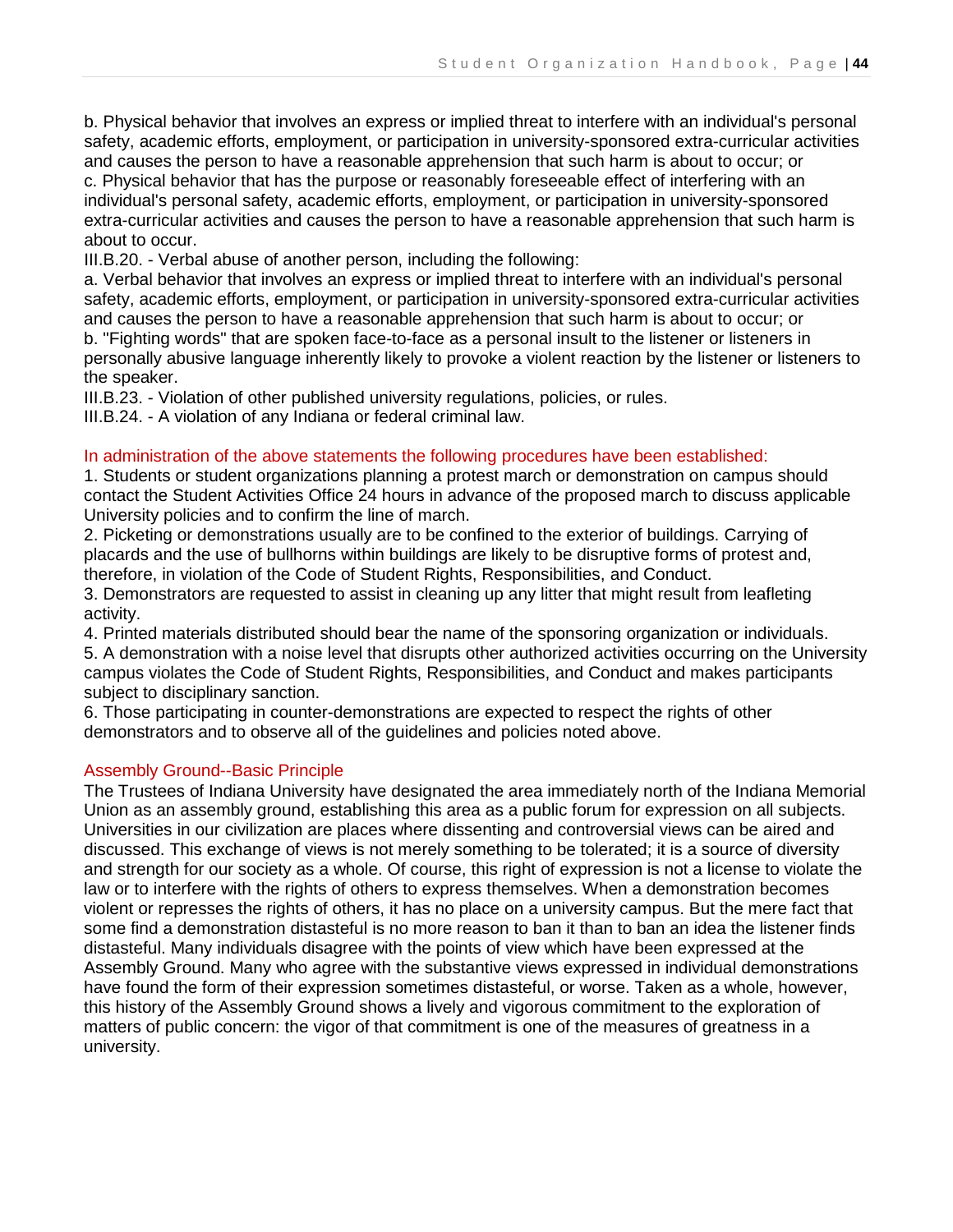#### Specific Guidelines

The following are guidelines for the use of the Assembly Ground.

- The Board of Trustees has designated an area on Dunn Meadow immediately north of the Indiana Memorial Union as the Indiana University Assembly Ground. The University community supports that decision and the policy that students, staff and faculty of the University may express any point of view on a subject in the Assembly Ground, with or without advance notice, within the limits of applicable laws and regulations. This decision enhances the rights of free speech and assembly and contributes to the University's richness and diversity. The University community, therefore, expects that all will respect the right of expression in the Assembly Ground and will maintain courtesy and good order during the use of the Assembly Ground.
- Effective communication sometimes requires the use of signs, symbols or structures, as well as the spoken or printed word. The use of these signs, symbols or structures is an appropriate exercise of the right of expression in the Assembly Ground and all should respect these forms of expression. The construction of enduring signs, symbols or structures in the Assembly Ground may enhance the effective communication of a particular idea or point of view. However, the erection of permanent structures in the Assembly Ground has at least the potential of limiting the use of the Assembly Ground by others and may also present practical problems entirely unrelated to the point of view or idea being expressed. To enhance the effective use of the Assembly Ground, the following rules have been adopted.
- Given that the use of signs, symbols or structures in the Assembly Ground may be an effective form of expression. Any sign, symbol or structure which is either (a) continually carried or (b) removed from the assembly site from 11:00 p.m. until 6:00 a.m., may be used in the Assembly Ground, day or night, to express any point of view on any subject, with or without advance notice, within the limits of applicable laws or regulations.
- Leaving an uncarried sign, symbol or structure on the Assembly Ground between 11:00 p.m. and 6:00 a.m., requires advance notice and permission. This permission will be granted without regard to the point of view or the idea being expressed. The Chancellor of the Bloomington Campus will designate an official who is responsible for receiving notice and giving permission. Permission should routinely be granted provided there are reasonable arrangements for safety, sanitation, and repair of any damage to the Meadow. Permission must never be refused because the demonstration is controversial or might be unpopular. Permission will ordinarily be limited to a period of two weeks; permission will be renewed on request unless there are others requesting permission under this section. Permission ordinarily will be limited to one demonstration at a time.
- Overnight camping is not a form of expression and, therefore, permission will not be granted to cook or live in overnight structures.
- The Bloomington Chancellor has created a committee to oversee the implementation of these provisions, to give continuing advice on changes of policy, and to provide, if necessary, more detailed regulations than those in the previous paragraph. That committee will also have the power to review denials of permission for uncarried overnight signs, symbols or structures. Because that review should be prompt, the committee will be small, consisting of the President of I.U.S.A., the President pro-tem of the Bloomington Faculty Council, and a member designated by the Chancellor.
- In cases of non-compliance, the University should not use physical force to enforce these rules. In such cases, the University should use the legal process to enforce its legal rights. This